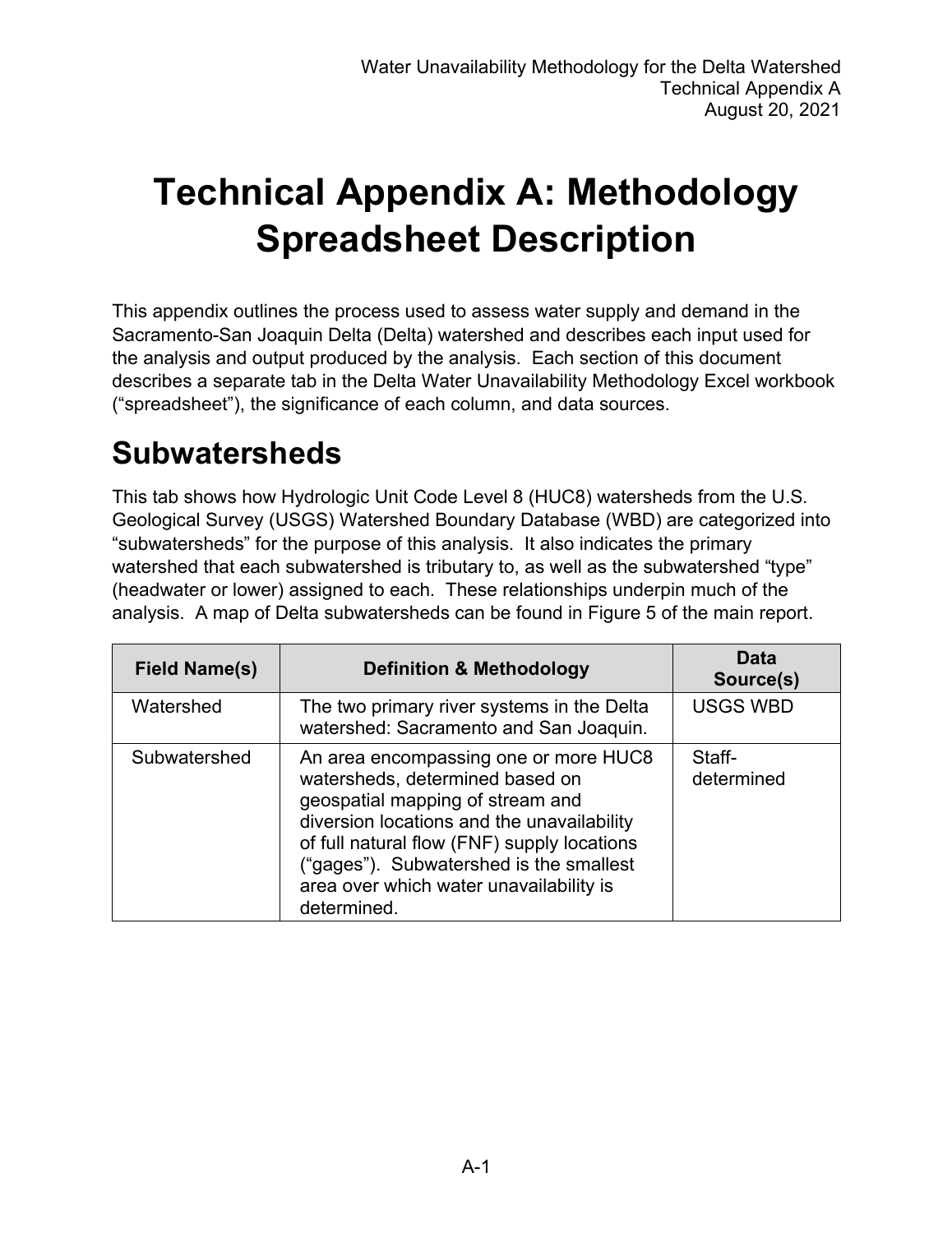| <b>Field Name(s)</b> | <b>Definition &amp; Methodology</b>                                                                                                                                                                                                                                                                                                                                                                                                                   | Data<br>Source(s)    |
|----------------------|-------------------------------------------------------------------------------------------------------------------------------------------------------------------------------------------------------------------------------------------------------------------------------------------------------------------------------------------------------------------------------------------------------------------------------------------------------|----------------------|
| Subwatershed<br>Type | Subwatersheds are categorized as either<br>'headwater' or 'lower' for the purpose of<br>this analysis:<br>- A headwater subwatershed contains<br>water demands which can only be met by<br>water supplies within the subwatershed<br>(i.e., there are no tributaries flowing into<br>the subwatershed).<br>- A lower subwatershed can receive water<br>supplies from outside its boundaries (i.e.,<br>it is located downstream of the<br>headwaters). | Staff-<br>determined |
| HUC <sub>8</sub>     | The boundaries of watersheds which<br>contain land that all drains to the outlet, as<br>delineated and classified by the USGS.<br>This delineation provides a consistent<br>boundary for classifying water supplies<br>and demands for the analysis.                                                                                                                                                                                                  | <b>USGS WBD</b>      |

To the right of the data table is a key for the various colors used for each tab of the spreadsheet. **Green tabs** contain data fields that can be updated or revised to change the analysis; cells with modifiable data are **highlighted green** throughout the spreadsheet. **Orange tabs** contain only a limited number of data fields that accept updates. **Red tabs** contain only data outputs and should not be modified.

### **Supply Past Monthly**

This tab contains historical monthly supply data for each of the 20 subwatersheds in the analysis, dating back as far as water year (WY) 1901 for some subwatersheds (NOTE: a water year runs from October of the previous year through September; e.g., WY 2021 is October 2020 through September 2021). Supply data consists of full natural flow (FNF, also known as "unimpaired flow") data compiled from the California Data Exchange Center (CDEC), a March 2016 report from the Department of Water Resources (DWR) on unimpaired flows in the Central Valley from WY 1922-2014, and the California Nevada River Forecast Center (CNRFC). Direct links to individual gage datasets are provided in the spreadsheet. Supply volumes are provided in units of acrefeet (AF), converted from thousand acre-feet (TAF) for some data sources. Certain fields are estimated or adjusted using gap-filling (GF) procedures, which are explained in the next section.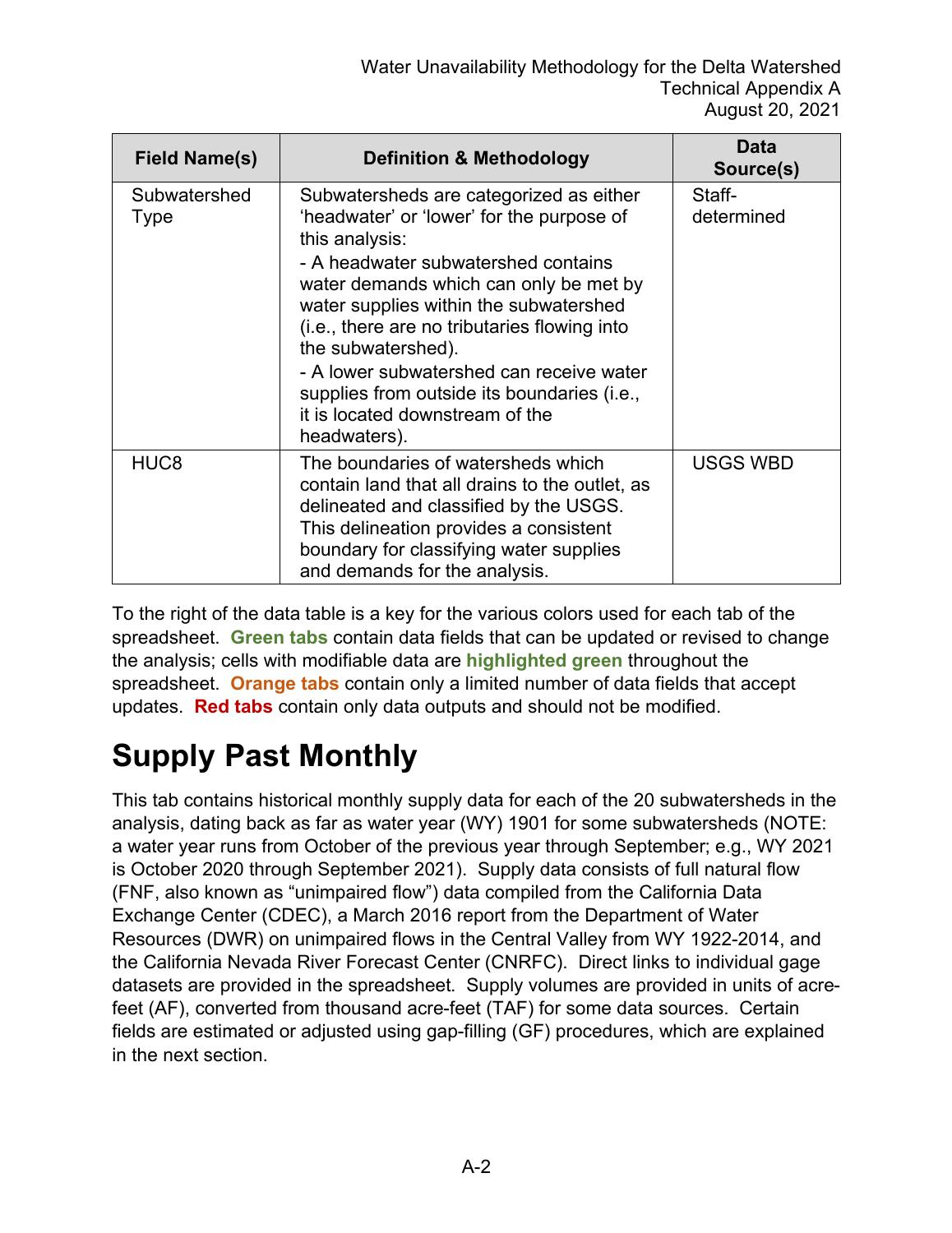| <b>Field Name(s)</b>      | <b>Definition &amp; Methodology</b>                                                                                                                                                                                                                                                                           | <b>Data</b><br>Source(s)              |
|---------------------------|---------------------------------------------------------------------------------------------------------------------------------------------------------------------------------------------------------------------------------------------------------------------------------------------------------------|---------------------------------------|
| Year, WY,<br>Month        | The calendar year, water year, and<br>calendar year month of the respective<br>water supply volume. The dataset begins<br>with water year 1901 (starting in October<br>1900) and continues through the end of<br>water year 2021 (September 2021); data<br>fields for current and future months are<br>blank. |                                       |
| Sacramento<br><b>Bend</b> | Monthly FNF data for the Sacramento<br>River at Bend subwatershed (including the<br>Sacramento, McCloud, and Pit Rivers<br>above Shasta Reservoir and Cow,<br>Cottonwood, Battle, Clear, and Paynes<br>Creeks):<br>- CDEC station SBB, sensor 65 for WY<br>1906-Present.                                      | <b>CDEC</b>                           |
| Stony                     | Monthly FNF data for the Stony Creek<br>subwatershed (at Black Butte Reservoir):<br>- DWR subbasin UF4 for WY 1922-2014.<br>- CNRFC station EPRC1 (daily TAF<br>summed to monthly AF) with GF<br>augmentation for WY 2015-Present.                                                                            | DWR, CNRFC<br>w/ staff<br>adjustments |
| Cache                     | Monthly FNF data for the Cache Creek<br>subwatershed (above Rumsey):<br>- DWR subbasin UF3 for WY 1922-2014.<br>- GF extrapolation based on Stony Creek<br>for WY 2015-Present.                                                                                                                               | DWR, staff<br>estimates               |
| <b>Upper Feather</b>      | Monthly FNF data for the Upper Feather<br>River subwatershed (at Oroville Dam):<br>- CDEC station FTO, sensor 65 for WY<br>1906-Present.                                                                                                                                                                      | <b>CDEC</b>                           |
| Yuba                      | Monthly FNF data for the Yuba River<br>subwatershed (near Smartville):<br>- CDEC station YRS, sensor 65 for WY<br>1901-Present.                                                                                                                                                                               | <b>CDEC</b>                           |
| <b>Bear</b>               | Monthly FNF data for the Bear River<br>subwatershed (near Wheatland):<br>- DWR subbasin UF10 for WY 1922-2014.<br>- GF extrapolation based on Yuba River for<br>WY 2015-Present.                                                                                                                              | DWR, staff<br>estimates               |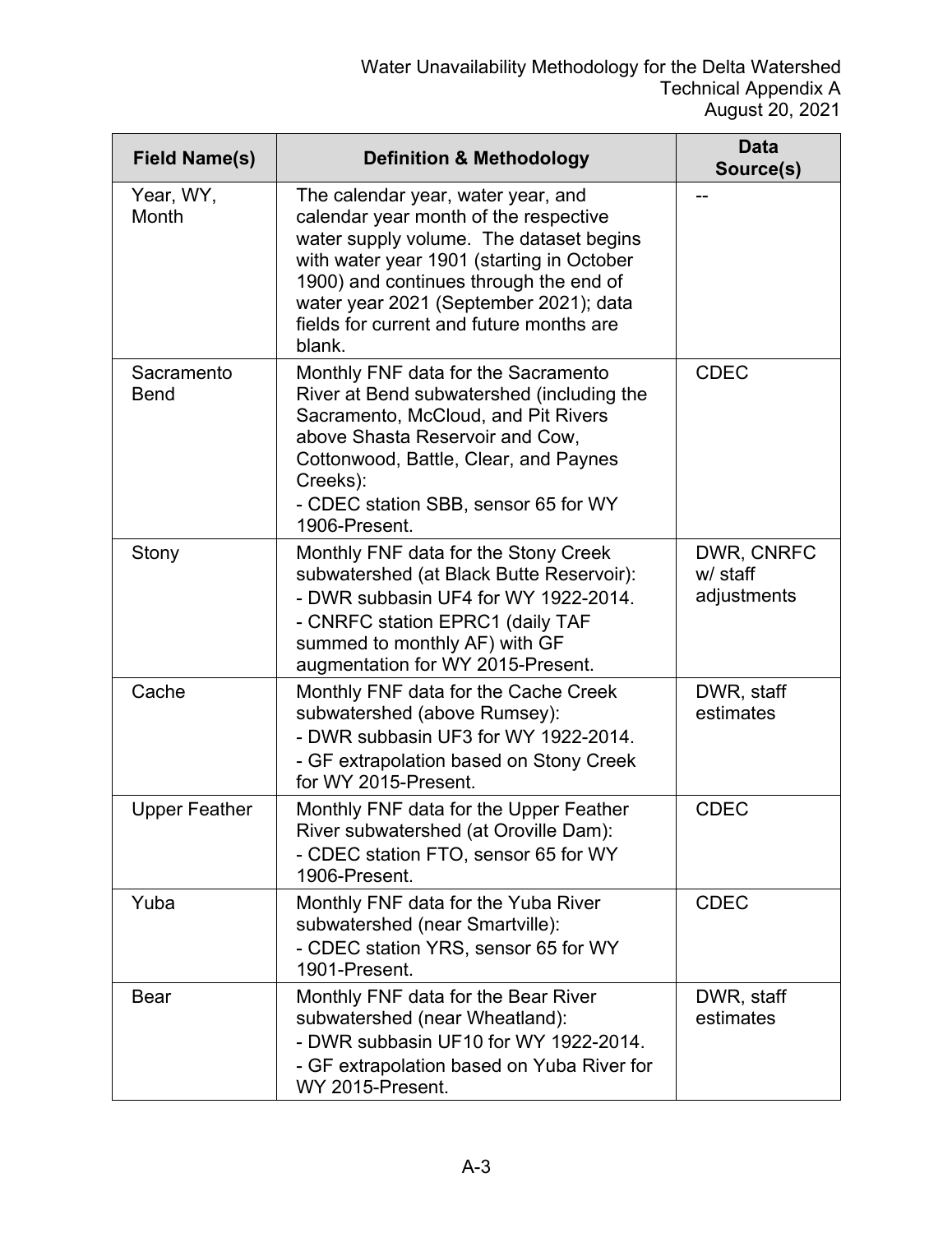| <b>Field Name(s)</b>              | <b>Definition &amp; Methodology</b>                                                                                                                                                                                                                                                                                                                                                                         | <b>Data</b><br>Source(s)              |
|-----------------------------------|-------------------------------------------------------------------------------------------------------------------------------------------------------------------------------------------------------------------------------------------------------------------------------------------------------------------------------------------------------------------------------------------------------------|---------------------------------------|
| Upper<br>American                 | Monthly FNF data for the Upper American<br>River subwatershed (at Folsom Dam):<br>- CDEC station AMF, sensor 65 for WY<br>1901-Present.                                                                                                                                                                                                                                                                     | <b>CDEC</b>                           |
| Putah                             | Monthly FNF data for the Putah Creek<br>subwatershed (near Winters):<br>- DWR subbasin UF2 for WY 1922-2014.<br>- GF extrapolation based on Stony Creek<br>for WY 2015-Present.                                                                                                                                                                                                                             | DWR, staff<br>estimates               |
| Upper<br>Sacramento<br>Valley     | Monthly FNF data for the Upper<br>Sacramento River Valley subwatershed<br>(tributaries between Bend and Butte<br>Slough, including Redbank, Elder, Thomes,<br>Antelope, Mill, Deer, Big Chico, and Butte<br>Creeks):<br>- DWR subbasins UF5+UF7 for WY 1922-<br>2014.<br>- CNRFC stations<br>EDCC1+TCRC1+MLMC1+DCVC1+BKCC1<br>(daily TAF summed to monthly AF) with GF<br>augmentation for WY 2015-Present. | DWR, CNRFC<br>w/ staff<br>adjustments |
| Sacramento<br><b>Valley Floor</b> | Monthly FNF data for the Sacramento<br>Valley Floor subwatershed (minor east and<br>west side tributaries between Stony Creek<br>and the Delta, including tributaries to the<br>Lower Feather and American Rivers):<br>- DWR subbasin UF1 for WY 1922-2014.<br>- GF extrapolation based on Sacramento,<br>Feather, and American Rivers for WY<br>2015-Present.                                              | DWR, staff<br>estimates               |
| Sac Total                         | The sum of all subwatershed supplies in<br>the Sacramento River watershed for the<br>given month.                                                                                                                                                                                                                                                                                                           | Calculated                            |
| Sac Complete<br>Dataset?          | Indicates if supply data values are present<br>for all 10 subwatersheds in the Sacramento<br>River watershed for the given month<br>(TRUE/FALSE).                                                                                                                                                                                                                                                           | Calculated                            |
| Sac Water<br>Year Type            | Reconstructed water year hydrologic<br>classification index for the Sacramento<br>Valley, as published by DWR.                                                                                                                                                                                                                                                                                              | <b>DWR</b>                            |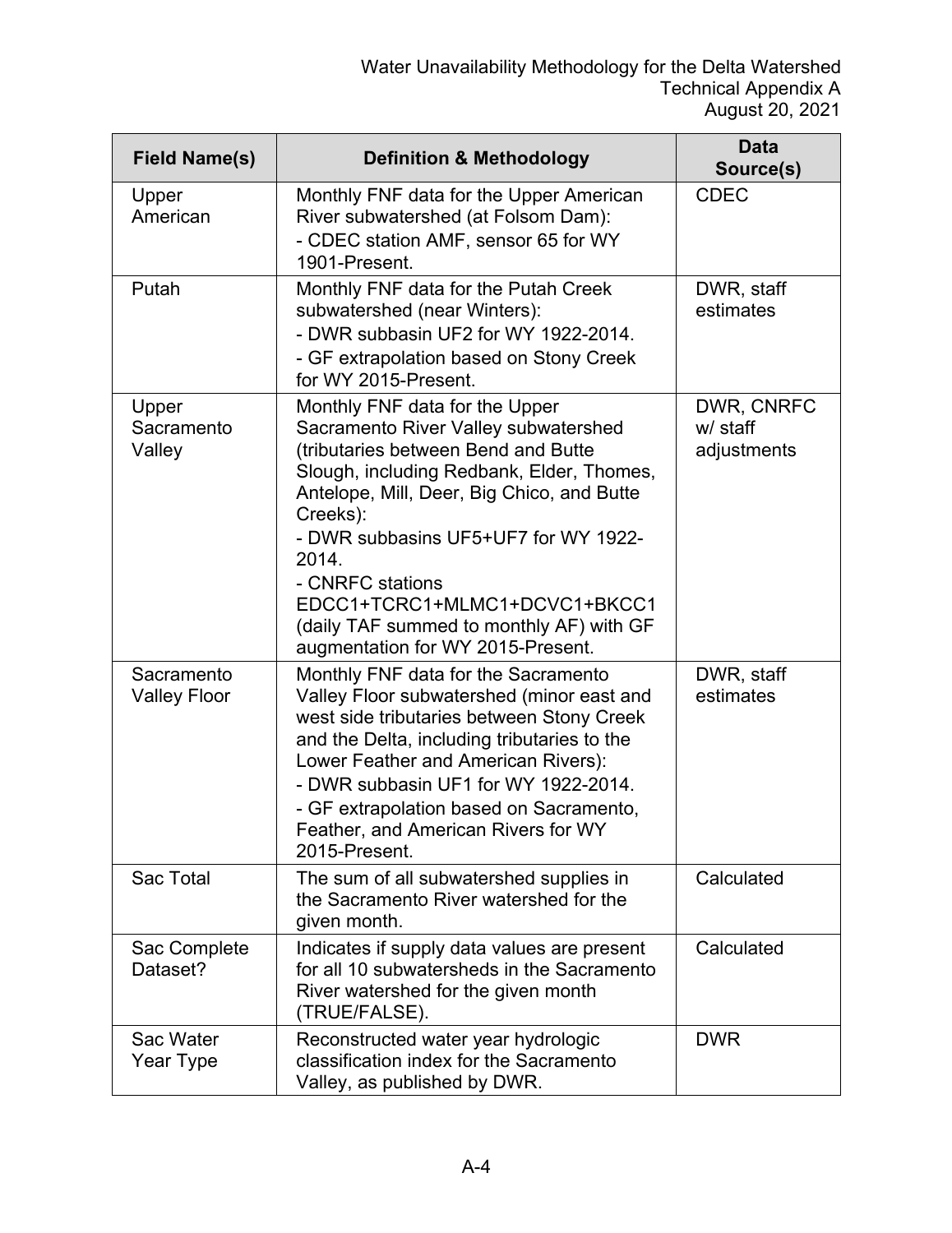| <b>Field Name(s)</b>        | <b>Definition &amp; Methodology</b>                                                                                                                                                                                                | <b>Data</b><br>Source(s) |
|-----------------------------|------------------------------------------------------------------------------------------------------------------------------------------------------------------------------------------------------------------------------------|--------------------------|
| Chowchilla                  | Monthly FNF data for the Chowchilla River<br>subwatershed (at Buchanan Reservoir):<br>- DWR subbasin UF20 for WY 1922-2014.<br>- CNRFC station BHNC1 (daily TAF<br>summed to monthly AF) for WY 2015-<br>Present.                  | DWR, CNRFC               |
| <b>Upper San</b><br>Joaquin | Monthly FNF data for the Upper San<br>Joaquin River subwatershed (at Friant<br>Dam):<br>- CDEC station SJF, sensor 65 for WY<br>1901-Present.                                                                                      | <b>CDEC</b>              |
| Fresno                      | Monthly FNF data for the Fresno River<br>subwatershed (near Daulton or at Hidden<br>Dam):<br>- DWR subbasin UF21 for WY 1922-2014.<br>- CNRFC station HIDC1 (daily TAF<br>summed to monthly AF) for WY 2015-<br>Present.           | DWR, CNRFC               |
| Merced                      | Monthly FNF data for the Merced River<br>subwatershed (near Merced Falls):<br>- CDEC station MRC, sensor 65 for WY<br>1901-Present.                                                                                                | <b>CDEC</b>              |
| Tuolumne                    | Monthly FNF data for the Tuolumne River<br>subwatershed (at La Grange Dam):<br>- CDEC station TLG, sensor 65 for WY<br>1901-Present.                                                                                               | <b>CDEC</b>              |
| <b>Stanislaus</b>           | Monthly FNF data for the Stanislaus River<br>subwatershed (below Goodwin Reservoir):<br>- CDEC station SNS, sensor 65 for WY<br>1901-Present.                                                                                      | <b>CDEC</b>              |
| Calaveras                   | Monthly FNF data for the Calaveras River<br>subwatershed (at Jenny Lind or New<br>Hogan Reservoir):<br>- DWR subbasin UF15 for WY 1922-2014.<br>- CNRFC station NHGC1 (daily TAF<br>summed to monthly AF) for WY 2015-<br>Present. | DWR, CNRFC               |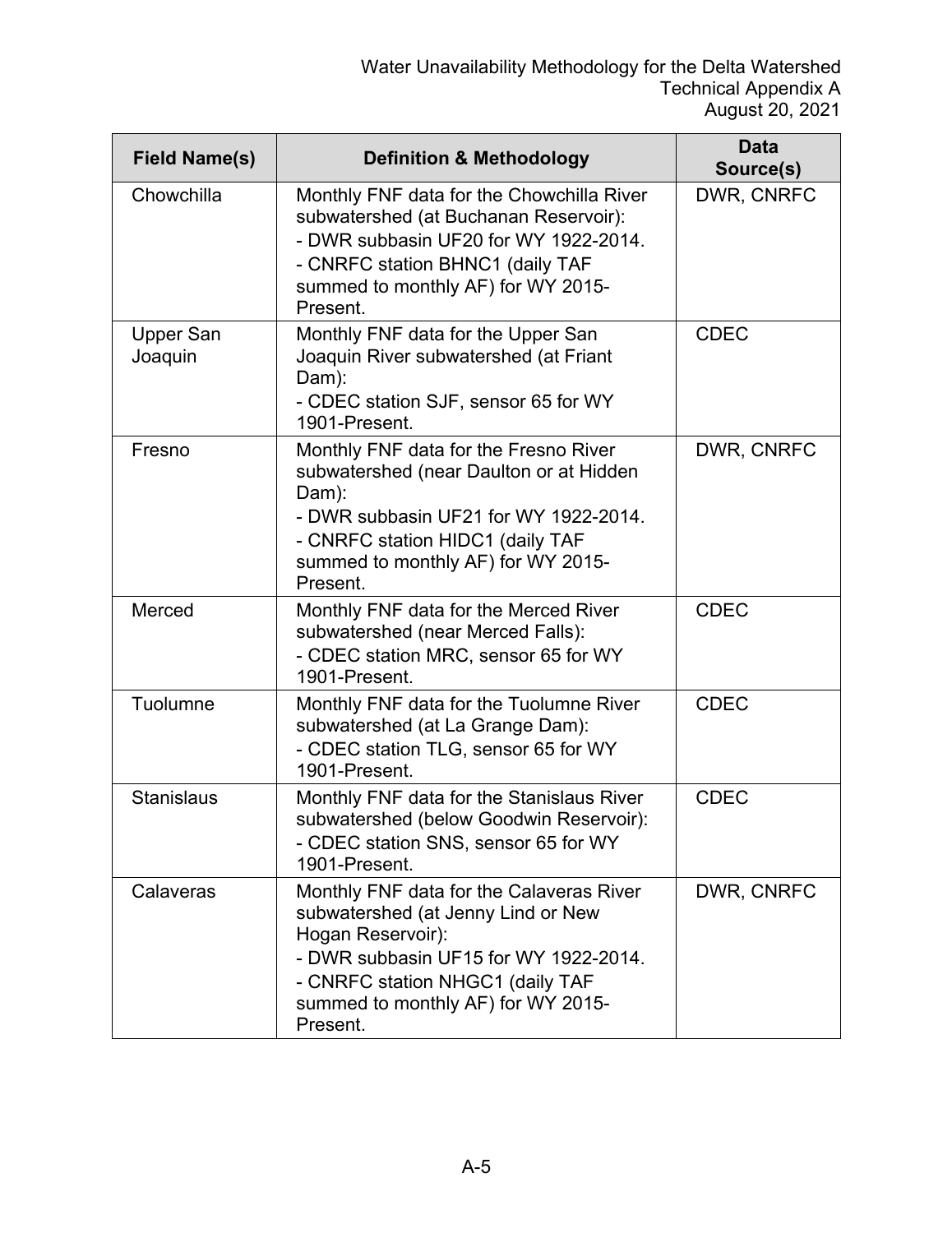| <b>Field Name(s)</b>               | <b>Definition &amp; Methodology</b>                                                                                                                                                                                                                                                                                                                                                                                                                   | Data<br>Source(s)                 |
|------------------------------------|-------------------------------------------------------------------------------------------------------------------------------------------------------------------------------------------------------------------------------------------------------------------------------------------------------------------------------------------------------------------------------------------------------------------------------------------------------|-----------------------------------|
| Mokelumne                          | Monthly FNF data for the Mokelumne River<br>subwatershed (near Mokelumne Hill):<br>- CDEC station MKM, sensor 65 for WY<br>1901-Present.                                                                                                                                                                                                                                                                                                              | <b>CDEC</b>                       |
| Cosumnes                           | Monthly FNF data for the Cosumnes River<br>subwatershed (at Michigan Bar):<br>- CDEC station CSN, sensor 65 for WY<br>1908-Present.                                                                                                                                                                                                                                                                                                                   | <b>CDEC</b>                       |
| San Joaquin<br><b>Valley Floor</b> | Monthly FNF data for the San Joaquin<br>River Valley Floor subwatershed (including<br>minor east and west side tributaries<br>between the Chowchilla and American<br>Rivers):<br>- DWR subbasins UF12+UF17+UF24 for<br>WY 1922-2014.<br>- CNRFC stations<br>MPAC1+OWCC1+MEEC1 (daily TAF<br>summed to monthly AF) + GF extrapolation<br>based on Mokelumne, Cosumnes, San<br>Joaquin, Merced, Tuolumne, and<br>Stanislaus Rivers for WY 2015-Present. | DWR,<br>CNRFC, staff<br>estimates |
| <b>SJ Total</b>                    | The sum of all subwatershed supplies in<br>the San Joaquin River watershed for the<br>given month.                                                                                                                                                                                                                                                                                                                                                    | Calculated                        |
| <b>SJ Complete</b><br>Dataset?     | Indicates if supply data values are present<br>for all 10 subwatersheds in the San<br>Joaquin River watershed for the given<br>month (TRUE/FALSE).                                                                                                                                                                                                                                                                                                    | Calculated                        |
| <b>SJ Water Year</b><br>Type       | Reconstructed water year hydrologic<br>classification index for the San Joaquin<br>Valley, as published by DWR.                                                                                                                                                                                                                                                                                                                                       | <b>DWR</b>                        |
| <b>Total Supply</b>                | The sum of all water supplies in the Delta<br>(Sacramento and San Joaquin River<br>watersheds) for the given month.                                                                                                                                                                                                                                                                                                                                   | Calculated                        |
| % Sacramento                       | The percent of the given month's total<br>Delta watershed supply which came from<br>the Sacramento River watershed.                                                                                                                                                                                                                                                                                                                                   | Calculated                        |
| % San<br>Joaquin                   | The percent of the given month's total<br>Delta watershed supply which came from<br>the San Joaquin River watershed.                                                                                                                                                                                                                                                                                                                                  | Calculated                        |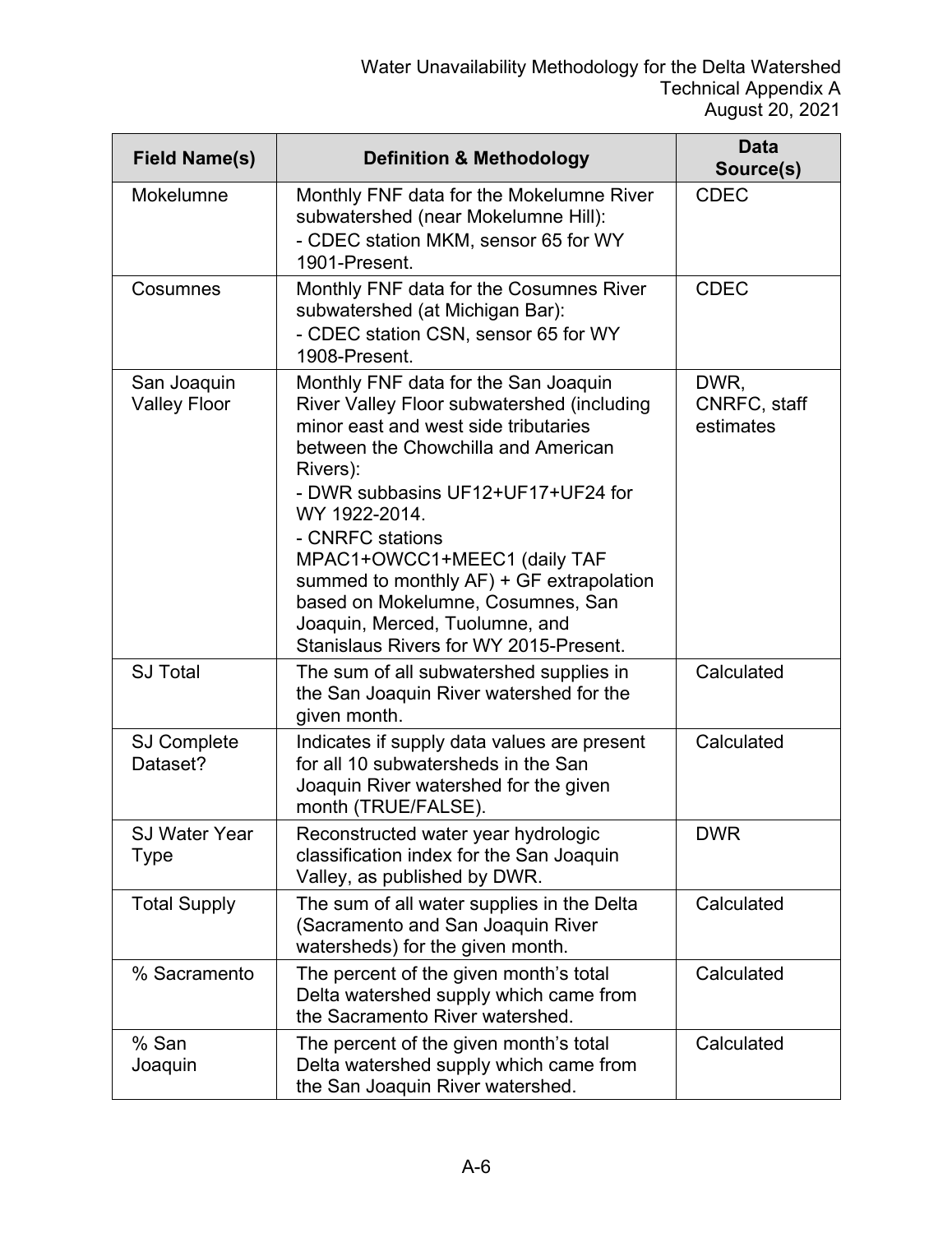| <b>Field Name(s)</b>          | <b>Definition &amp; Methodology</b>                                                                                                    | Data<br>Source(s) |
|-------------------------------|----------------------------------------------------------------------------------------------------------------------------------------|-------------------|
| Delta<br>Complete<br>Dataset? | Indicates if supply data values are present<br>for all 20 subwatersheds in the Delta<br>watershed for the given month<br>(TRUE/FALSE). | Calculated        |

# **Supply Gap Filling (GF)**

This tab contains monthly factors which are used to fill gaps in supply data for select subwatersheds, either to estimate missing past/forecasted data (extrapolation) or to adjust existing supply data (augmentation). These monthly average factors are computed based on supply data described in the previous section, and detailed methods for each subwatershed are described in the table below.

| <b>Field Name(s)</b>           | <b>Definition &amp; Methodology</b>                                                                                                                                                                                                                                                                                                                                                                                                                      | Data<br>Source(s) |
|--------------------------------|----------------------------------------------------------------------------------------------------------------------------------------------------------------------------------------------------------------------------------------------------------------------------------------------------------------------------------------------------------------------------------------------------------------------------------------------------------|-------------------|
| Month                          | Month of the calendar year for which the<br>gap-filling factor applies.                                                                                                                                                                                                                                                                                                                                                                                  |                   |
| Cache-Stony<br>Ratio (CSR)     | Monthly factor used to extrapolate the<br>FNF supply for the Cache Creek<br>subwatershed based on data for the Stony<br>Creek subwatershed:<br>- CSR = DWR subbasin UF3 / DWR<br>subbasin UF4 for WY -1922-2014,<br>removed outlying values >20 and<br>averaged by month.<br>- GF Cache = CSR*(EPRC1*SIF) for WY<br>2015-Present and Forecasts.                                                                                                          | Calculated        |
| Stony Increase<br>Factor (SIF) | Monthly factor used to augment recent<br>FNF supply values for the Stony Creek<br>subwatershed to approximate the entire<br>subwatershed's supply based on past<br>DWR data (CNRFC station EPRC1 is<br>located upstream of several tributaries):<br>- SIF = DWR subbasin UF4 / CNRFC<br>station EPRC1 for WYs 2013-2014,<br>removed outlying values >6 and averaged<br>by month.<br>- GF Stony = SIF*EPRC1 for WY 2015-<br><b>Present and Forecasts.</b> | Calculated        |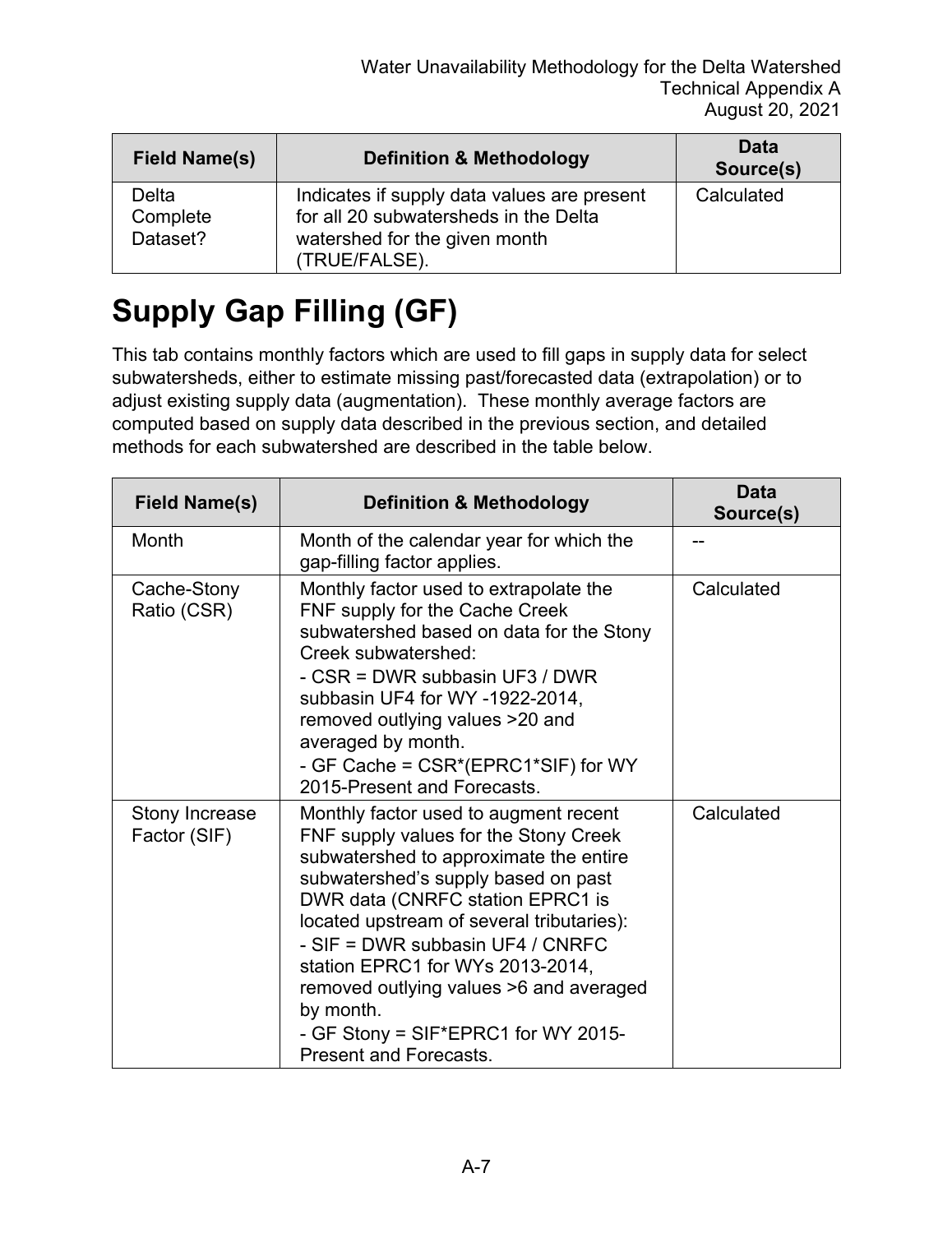| <b>Field Name(s)</b>                             | <b>Definition &amp; Methodology</b>                                                                                                                                                                                                                                                                                                                                                                                                                                                                                                                                     | <b>Data</b><br>Source(s) |
|--------------------------------------------------|-------------------------------------------------------------------------------------------------------------------------------------------------------------------------------------------------------------------------------------------------------------------------------------------------------------------------------------------------------------------------------------------------------------------------------------------------------------------------------------------------------------------------------------------------------------------------|--------------------------|
| Bear-Yuba<br>Ratio (BYR)                         | Monthly factor used to extrapolate the<br>FNF supply for the Bear River<br>subwatershed based on data for the Yuba<br>River subwatershed:<br>- BYR = DWR subbasin UF10 / CDEC<br>station YRS for WY-1922-2014, removed<br>outlying value >1 and averaged by month.<br>- GF Bear = BYR*YRS for WY 2015-<br><b>Present and Forecasts.</b>                                                                                                                                                                                                                                 | Calculated               |
| <b>Elder-Thomes</b><br>Increase<br>Factor (ETIF) | Monthly factor used to augment recent<br>FNF supply values for west side tributaries<br>in the Upper Sacramento River Valley<br>subwatershed to approximate the supply<br>of all west side tributaries based on past<br>DWR data (CNRFC stations EDCC1 and<br>TCRC1 do not include all west side<br>tributaries):<br>- ETIF = DWR subbasin UF5 / (CNRFC<br>stations EDCC1+TCRC1) for WYs 2013-<br>2014, removed outlying values >8 and<br>averaged by month.<br>- GF Upper Sacramento Valley West =<br>ETIF*(EDCC1+TCRC1) for WY 2015-<br><b>Present and Forecasts.</b> | Calculated               |
| Mill-Deer-Butte<br>Increase<br>Factor (MDBIF)    | Monthly factor used to augment recent<br>FNF supply values for east side tributaries<br>in the Upper Sacramento River Valley<br>subwatershed to approximate the supply<br>of all east side tributaries based on past<br>DWR data (CNRFC stations MLMC1,<br>DCVC1, and BKCC1 do not include all<br>east side tributaries):<br>- MDBIF = DWR subbasin UF7 / (CNRFC<br>stations MLMC1+DCVC1+BKCC1) for<br>WYs 2013-2014, averaged by month.<br>- GF Upper Sacramento Valley East =<br>MDBIF*(MLMC1+DCVC1+BKCC1) for WY<br>2015-Present and Forecasts.                      | Calculated               |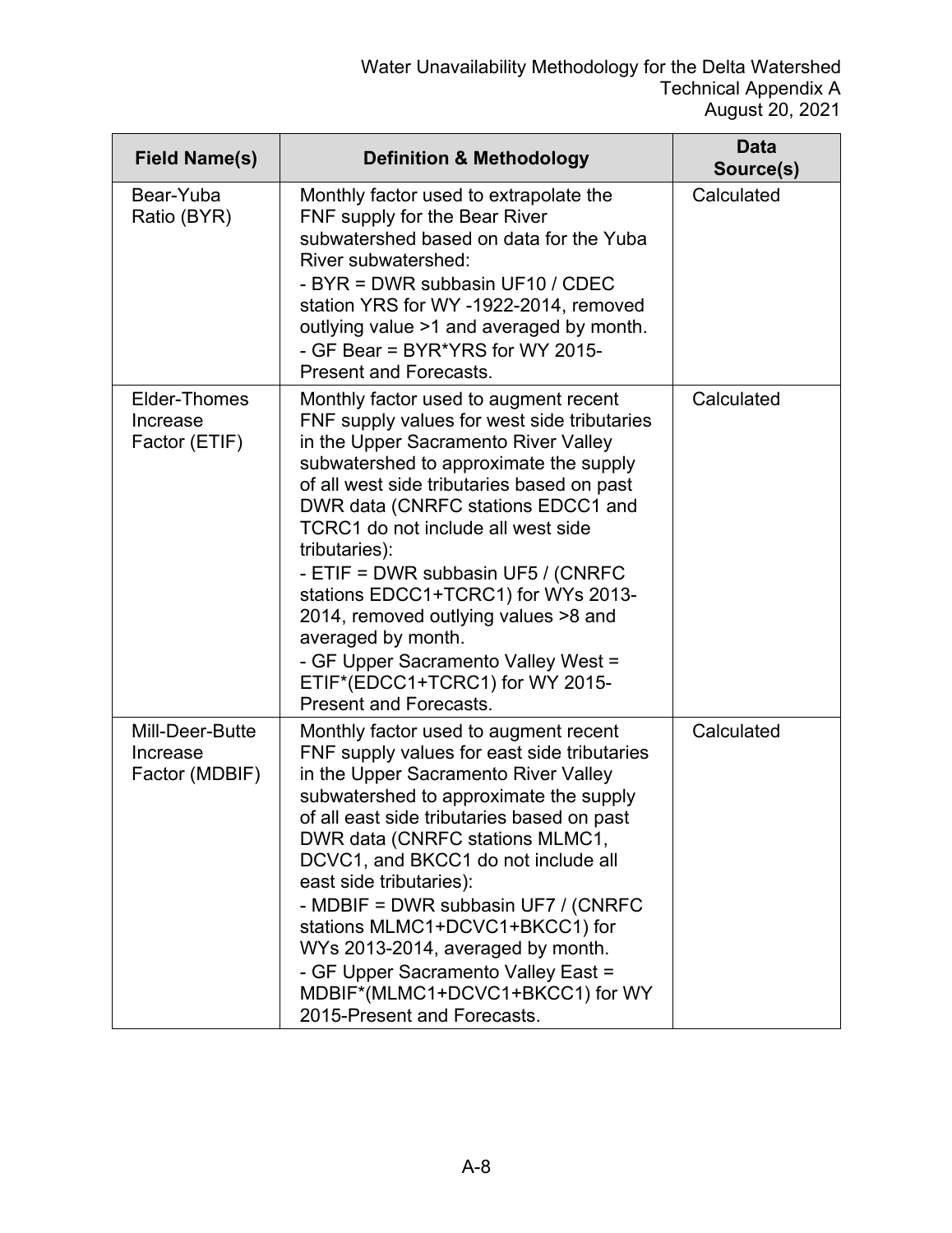| <b>Field Name(s)</b>                                    | <b>Definition &amp; Methodology</b>                                                                                                                                                                                                                                                                                                                                                                                                                                                                           | <b>Data</b><br>Source(s) |
|---------------------------------------------------------|---------------------------------------------------------------------------------------------------------------------------------------------------------------------------------------------------------------------------------------------------------------------------------------------------------------------------------------------------------------------------------------------------------------------------------------------------------------------------------------------------------------|--------------------------|
| Putah-Stony<br>Ratio (PSR)                              | Monthly factor used to extrapolate the<br>FNF supply for the Putah Creek<br>subwatershed based on data for the Stony<br>Creek subwatershed:<br>- PSR = DWR subbasin UF2 / DWR<br>subbasin UF4 for WY 1922-2014,<br>removed outlying values of zero and<br>averaged by month.<br>- GF Putah = PSR*(EPRC1*SIF) for WY<br>2015-Present and Forecasts.                                                                                                                                                            | Calculated               |
| Sacramento<br><b>Valley Ratio</b><br>(SRVR)             | Monthly factor used to extrapolate the<br>FNF supply for the Sacramento River<br>Valley Floor subwatershed based on data<br>for the Sacramento, Feather, and<br>American Rivers (no recent or projected<br>supply data exists for the Valley Floor):<br>- SRVR = DWR subbasin UF1 / CDEC<br>stations SBB+FTO+AMF for WY 1922-<br>2014, removed outlying values >0.3 and<br>averaged by month.<br>- GF Sacramento Valley Floor =<br>SRVR*(SBB+FTO+AMF) for WY 2015-<br>Present and Forecasted.                 | Calculated               |
| San Joaquin-<br>Mokelumne-<br>Cosumnes<br>Ratio (SJMCR) | Monthly factor used to extrapolate the<br>FNF supply for east side tributaries in the<br>San Joaquin River Valley Floor<br>subwatershed based on data for the<br>Mokelumne and Cosumnes Rivers (no<br>recent or projected supply data exists for<br>the Valley Floor):<br>- SJMCR = DWR subbasin UF12 / CDEC<br>stations MKM+CSN for WY-1922-2014,<br>removed outlying values >5 and averaged<br>by month.<br>- GF San Joaquin Valley Floor East =<br>SJMCR*(MKM+CSN) for WY 2015-<br>Present and Forecasted. | Calculated               |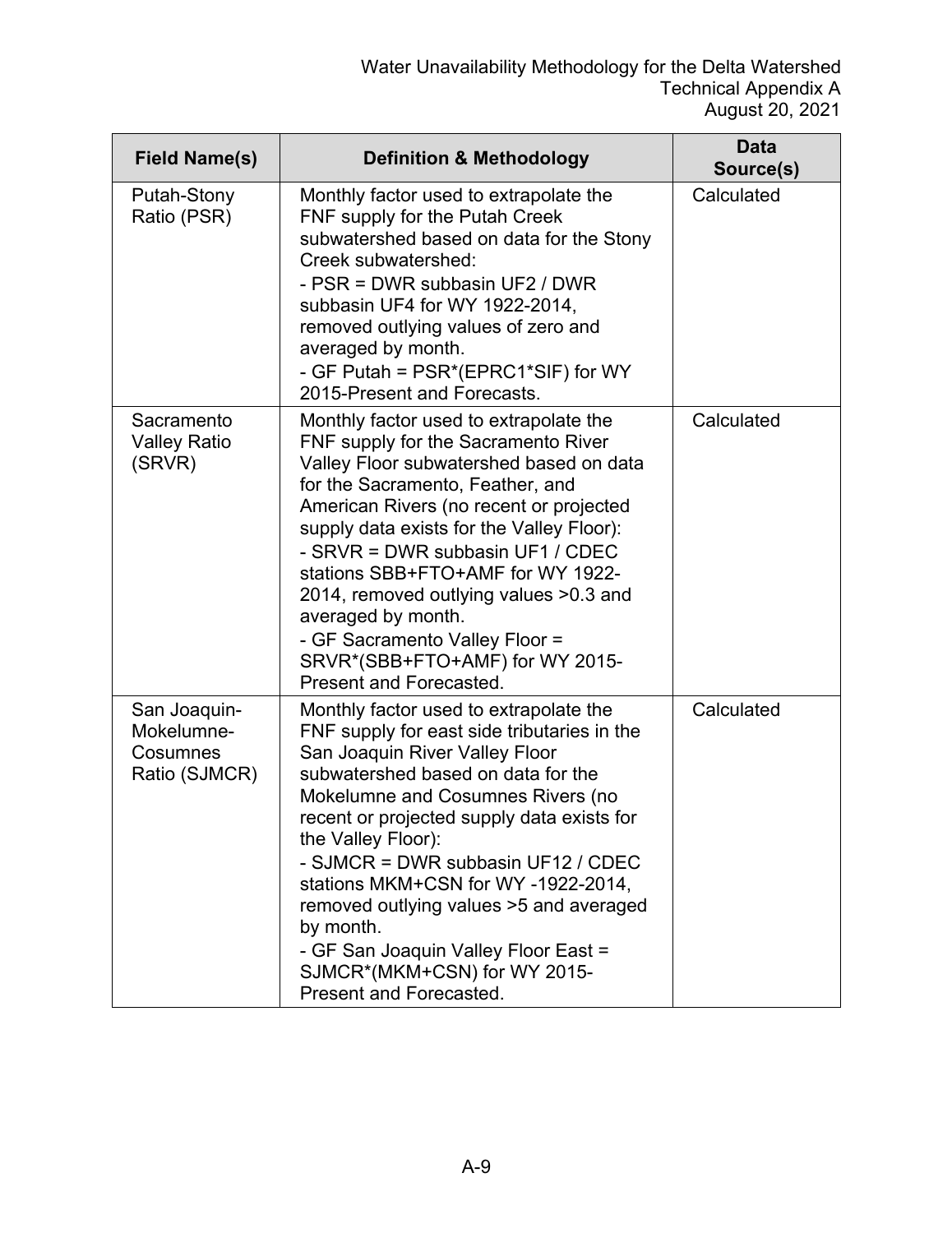| <b>Field Name(s)</b>                                                           | <b>Definition &amp; Methodology</b>                                                                                                                                                                                                                                                                                                                                                                                                                                                                                                                     | Data<br>Source(s) |
|--------------------------------------------------------------------------------|---------------------------------------------------------------------------------------------------------------------------------------------------------------------------------------------------------------------------------------------------------------------------------------------------------------------------------------------------------------------------------------------------------------------------------------------------------------------------------------------------------------------------------------------------------|-------------------|
| San Joaquin-<br>Merced-<br>Tuolumne-<br><b>Stanislaus</b><br>Ratio<br>(SJMTSR) | Monthly factor used to estimate the FNF<br>supply for west side tributaries in the San<br>Joaquin River Valley Floor subwatershed<br>based on data for the San Joaquin,<br>Merced, Tuolumne, and Stanislaus Rivers<br>(no recent or projected supply data exists<br>for the Valley Floor):<br>- SJMTSR = DWR subbasin UF24 / CDEC<br>stations SJF+MRC+TLG+SNS for WY -<br>1922-2014, removed outlying values<br>>0.06 and averaged by month.<br>- GF San Joaquin Valley Floor West =<br>SJMTSR*(SJF+MRC+TLG+SNS) for WY<br>2015-Present and Forecasted. | Calculated        |

# **Supply Adjust (SA)**

This tab contains monthly instream flow requirements for each subwatershed, which are used to increase available supplies to account for the abandonment of these dedicated flows below their intended reach. Flow requirements are sourced from the Division's Sacramento Valley Water Allocation Model (SacWAM) and Water Supply Effects (WSE) model. Only requirements which crossed subwatershed boundaries or ended near the bottom of a subwatershed (less than 30 river miles from its mouth) are included. If the instream flow reach ends higher up in the subwatershed, such that it may meet demand within that subwatershed itself, the abandoned instream flow is not considered in the analysis. The origin of each instream flow requirement is detailed in the Note column.

All flow values in the Supply Adjust (SA) table are given in average cubic feet per second (CFS) by month, which are converted to acre-feet (AF) per month later in the analysis (see Headwater Reductions and Analysis Watersheds sections below). The supply contribution of each subwatershed to the watershed-wide analysis is represented by the greater of either the past or forecasted full natural flow (FNF, see next section) or the abandoned instream flow in this table for the respective subwatershed and month. In other words, during very dry conditions instream flows were assumed to consist of supplemental reservoir releases which would replace available natural flows when abandoned below their intended reach. During wet conditions instream flows were assumed to consist of bypassed natural flows, which would not contribute abandoned water in excess of FNF below their intended reach.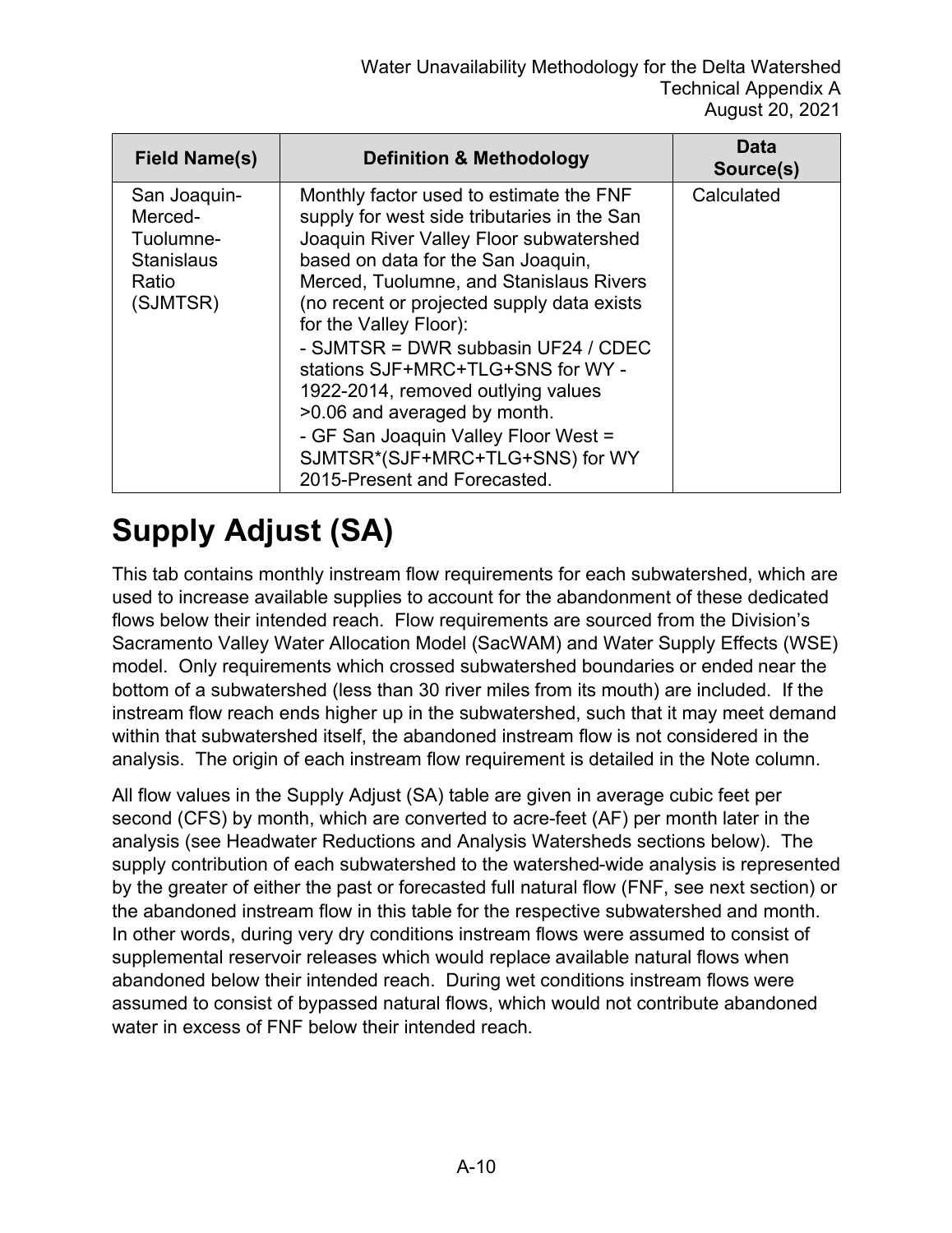# **Supply Forecast**

This tab contains forecasted monthly supply data for each of the 20 subwatersheds in the analysis. Like past supply data, forecasted values consist of full natural flow (FNF, also known as "unimpaired flow") estimates published by other agencies. Sources include DWR's Bulletin 120 Water Supply Forecast (B-120) Sacramento Water Supply Index (SRWSI) and San Joaquin Water Supply Index (SJWSI), the California Nevada River Forecast Center (CNRFC), and gap-filled (GF) data for certain watersheds without published forecasts. Direct links to individual forecast datasets are provided in the spreadsheet. Supplies volumes are provided in units of thousand acre-feet (TAF) and converted in the spreadsheet to acre-feet (AF).

This tab is grouped vertically into six tables, separated by black rows. Each table contains forecasted FNF values with a given exceedance probability: 10%, 25%, 50%, 75%, 90%, and 99%. Data fields for past months of the year reference the Past Supply Monthly tab, while forecast values for future months are updated at the beginning of each month. CNRFC forecasts are downloaded on the first of each month, while new B-120 SRWSI/SJWSI forecasts are published on the fifth business day of each month from December-May. CNRFC forecasts require additional intermediate data processing to convert from their default format of 39 daily forecast traces in thousands of cubic feet per second (TCFS) to monthly exceedance probabilities in TAF, which is done outside of the spreadsheet.

| <b>Field Name(s)</b>      | <b>Definition &amp; Methodology</b>                                                                                                                                                     | Data<br>Source(s)                |
|---------------------------|-----------------------------------------------------------------------------------------------------------------------------------------------------------------------------------------|----------------------------------|
| Year, Month,<br>Date      | The calendar year, calendar year month,<br>and date of the respective water supply<br>forecast.                                                                                         |                                  |
| Sacramento<br><b>Bend</b> | Monthly FNF forecasts for the Sacramento<br>River at Bend subwatershed:<br>- B-120 SRWSI.<br>- When B-120 unavailable, CNRFC station<br>BDBC1 (daily TCFS converted to monthly<br>TAF). | <b>B-120</b>                     |
| Stony                     | Monthly FNF forecasts for the Stony Creek<br>subwatershed (at Black Butte Reservoir):<br>- CNRFC station EPRC1 (daily TCFS<br>converted to monthly TAF) with GF<br>augmentation.        | CNRFC w/<br>staff<br>adjustments |
| Cache                     | Monthly FNF forecasts for the Cache Creek<br>subwatershed (above Rumsey):<br>- GF extrapolation based on Stony Creek.                                                                   | <b>Staff estimates</b>           |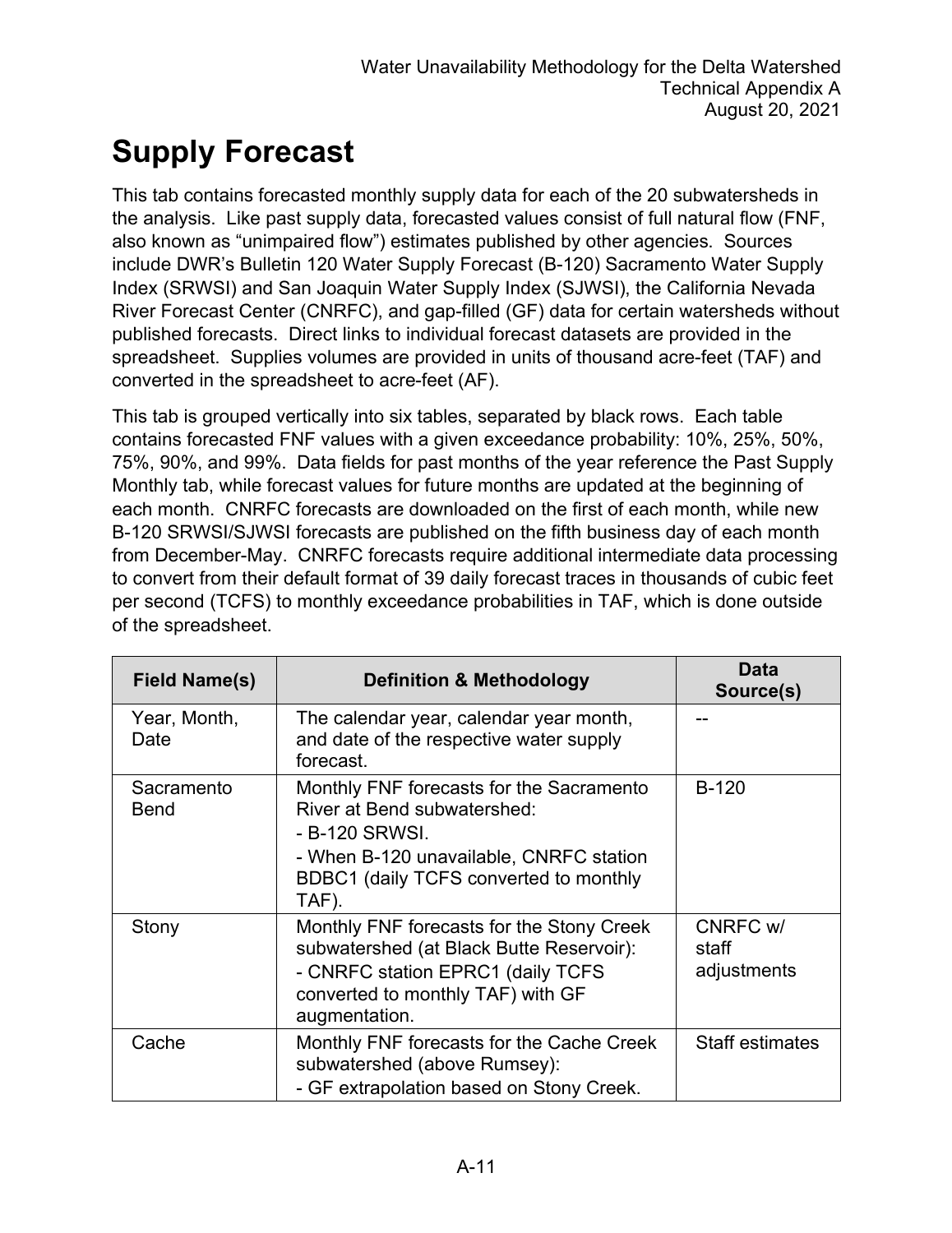| <b>Field Name(s)</b>          | <b>Definition &amp; Methodology</b>                                                                                                                                                                                                                                                                                                              | <b>Data</b><br>Source(s)         |
|-------------------------------|--------------------------------------------------------------------------------------------------------------------------------------------------------------------------------------------------------------------------------------------------------------------------------------------------------------------------------------------------|----------------------------------|
| <b>Upper Feather</b>          | Monthly FNF forecasts for the Upper<br>Feather River subwatershed (at Oroville):<br>- B-120 SRWSI.<br>- When B-120 unavailable, CNRFC station<br>ORDC1 (daily TCFS converted to monthly<br>TAF).                                                                                                                                                 | $B-120$                          |
| Yuba                          | Monthly FNF forecasts for the Yuba River<br>subwatershed (near Smartville plus Deer<br>Creek or Englebright Reservoir):<br>- B-120 SRWSI.<br>- When B-120 unavailable, CNRFC station<br>HLEC1 (daily TCFS converted to monthly<br>TAF).                                                                                                          | <b>B-120</b>                     |
| <b>Bear</b>                   | Monthly FNF forecasts for the Bear River<br>subwatershed (near Wheatland):<br>- GF extrapolation based on Yuba River.                                                                                                                                                                                                                            | <b>Staff estimates</b>           |
| Upper<br>American             | Monthly FNF forecasts for the Upper<br>American River subwatershed (below<br>Folsom Lake):<br>- B-120 SRWSI.<br>- When B-120 unavailable, CNRFC station<br>FOLC1 (daily TCFS converted to monthly<br>TAF).                                                                                                                                       | $B-120$                          |
| Putah                         | Monthly FNF forecast for the Putah Creek<br>subwatershed (near Winters):<br>- GF extrapolation based on Stony Creek.                                                                                                                                                                                                                             | <b>Staff estimates</b>           |
| Upper<br>Sacramento<br>Valley | Monthly FNF forecasts for the Upper<br>Sacramento River Valley subwatershed<br>(tributaries between Bend and Butte<br>Slough, including Redbank, Elder, Thomes,<br>Antelope, Mill, Deer, Big Chico, and Butte<br>Creeks):<br>- CNRFC stations<br>EDCC1+TCRC1+MLMC1+DCVC1+BKCC1<br>(daily TCFS converted to monthly TAF)<br>with GF augmentation. | CNRFC w/<br>staff<br>adjustments |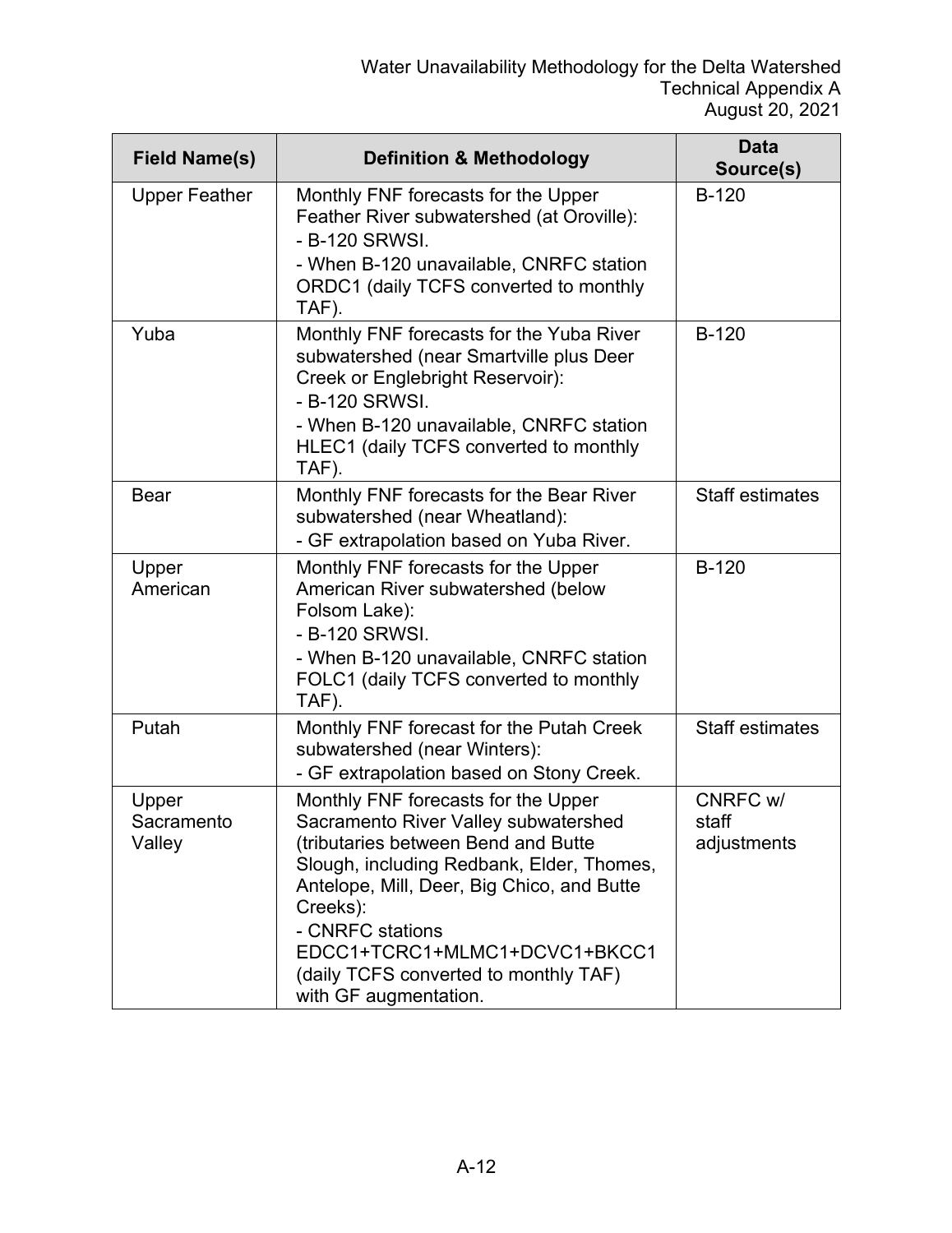| <b>Field Name(s)</b>              | <b>Definition &amp; Methodology</b>                                                                                                                                                                                                                                                                  | <b>Data</b><br>Source(s) |
|-----------------------------------|------------------------------------------------------------------------------------------------------------------------------------------------------------------------------------------------------------------------------------------------------------------------------------------------------|--------------------------|
| Sacramento<br><b>Valley Floor</b> | Monthly FNF forecasts for the Sacramento<br>Valley Floor subwatershed (minor east and<br>west side tributaries between Stony Creek<br>and the Delta, including tributaries to the<br>Lower Feather and American Rivers):<br>- GF extrapolation based on Sacramento,<br>Feather, and American Rivers. | <b>Staff estimates</b>   |
| <b>Sac Total</b>                  | The sum of all subwatershed supplies in<br>the Sacramento River watershed for the<br>given month and forecast exceedance.                                                                                                                                                                            | Calculated               |
|                                   | Supply forecasts for all Sacramento subwatersheds are converted to AF.                                                                                                                                                                                                                               |                          |
| Chowchilla                        | Monthly FNF forecasts for the Chowchilla<br>River subwatershed (at Buchanan<br>Reservoir):<br>- CNRFC station BHNC1 (daily TCFS<br>converted to monthly TAF).                                                                                                                                        | <b>CNRFC</b>             |
| <b>Upper San</b><br>Joaquin       | Monthly FNF forecasts for the Upper San<br>Joaquin River subwatershed (inflow to<br>Millerton Lake):<br>- B-120 SJWSI.<br>- When B-120 unavailable, CNRFC station<br>FRAC1 (daily TCFS converted to monthly<br>TAF).                                                                                 | $B-120$                  |
| Fresno                            | Monthly FNF forecasts for the Fresno River<br>subwatershed (at Hidden Dam):<br>- CNRFC station HIDC1 (daily TCFS<br>converted to monthly TAF).                                                                                                                                                       | <b>CNRFC</b>             |
| Merced                            | Monthly FNF forecasts for the Merced<br>River subwatershed (below Merced Falls or<br><b>Exchequer Reservoir):</b><br>- B-120 SJWSI.<br>- When B-120 unavailable, CNRFC station<br>EXQC1 (daily TCFS converted to monthly<br>TAF).                                                                    | <b>B-120</b>             |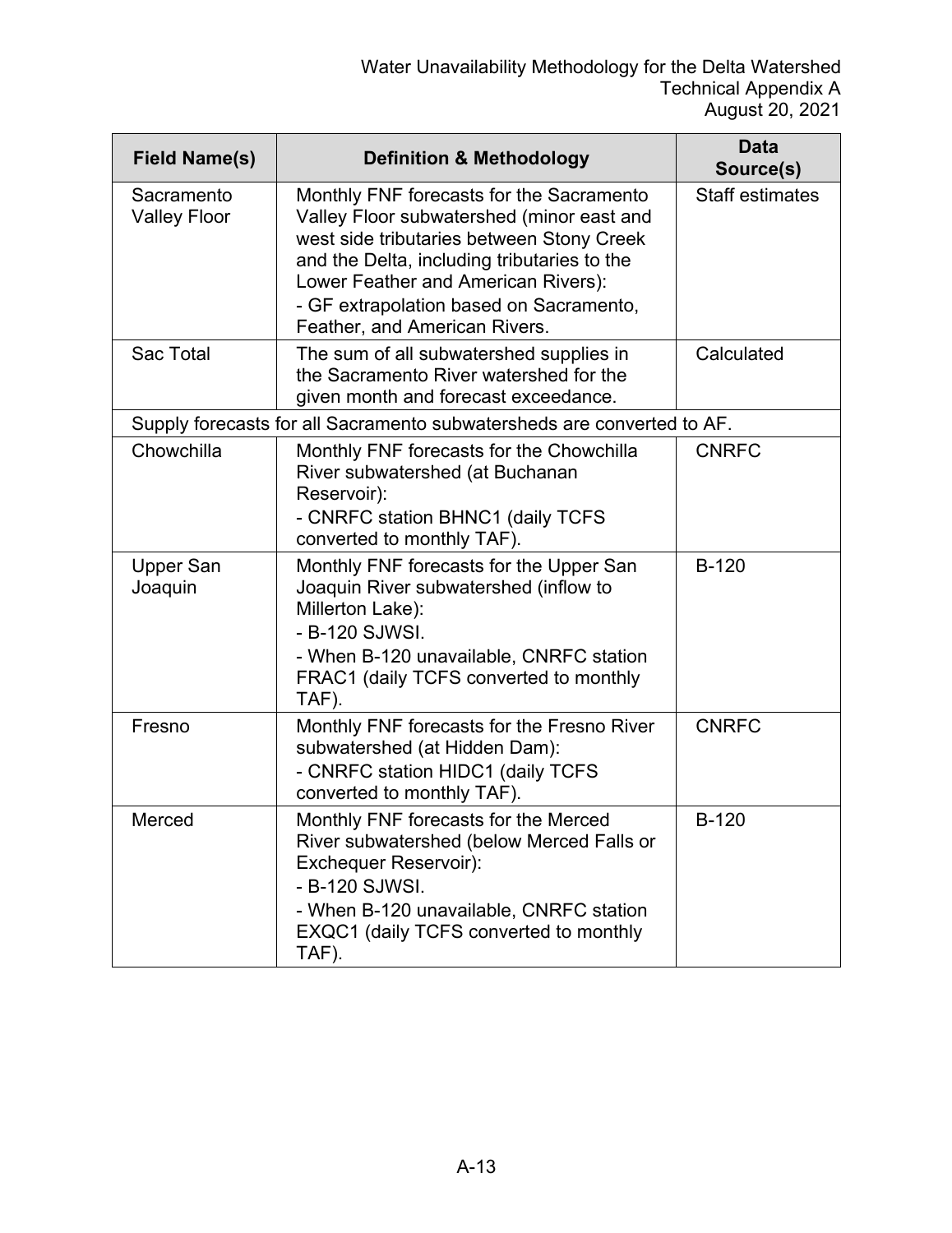| <b>Field Name(s)</b>               | <b>Definition &amp; Methodology</b>                                                                                                                                                                                                                                                                                                                                                  | <b>Data</b><br>Source(s)  |
|------------------------------------|--------------------------------------------------------------------------------------------------------------------------------------------------------------------------------------------------------------------------------------------------------------------------------------------------------------------------------------------------------------------------------------|---------------------------|
| Tuolumne                           | Monthly FNF forecasts for the Tuolumne<br>River subwatershed (below La Grange<br>Reservoir or New Don Pedro Reservoir):<br>- B-120 SJWSI.<br>- When B-120 unavailable, CNRFC station<br>NDPC1 (daily TCFS converted to monthly<br>TAF).                                                                                                                                              | <b>B-120</b>              |
| <b>Stanislaus</b>                  | Monthly FNF forecasts for the Stanislaus<br>River subwatershed (below Goodwin<br>Reservoir or New Melones Reservoir):<br>- B-120 SJWSI.<br>- When B-120 unavailable, CNRFC station<br>NMSC1 (daily TCFS converted to monthly<br>TAF).                                                                                                                                                | $B-120$                   |
| Calaveras                          | Monthly FNF forecasts for the Calaveras<br>River subwatershed (New Hogan<br>Reservoir):<br>- CNRFC station NHGC1 (daily TCFS<br>converted to monthly TAF).                                                                                                                                                                                                                           | <b>CNRFC</b>              |
| Mokelumne                          | Monthly FNF forecasts for the Mokelumne<br>River subwatershed (near Mokelumne Hill):<br>- CNRFC station MHBC1 (daily TCFS<br>converted to monthly TAF).                                                                                                                                                                                                                              | <b>CNRFC</b>              |
| Cosumnes                           | Monthly FNF forecasts for the Cosumnes<br>River subwatershed (at Michigan Bar):<br>- CNRFC station MHBC1 (daily TCFS<br>converted to monthly TAF).                                                                                                                                                                                                                                   | <b>CNRFC</b>              |
| San Joaquin<br><b>Valley Floor</b> | Monthly FNF forecasts for the San Joaquin<br>River Valley Floor subwatershed (including<br>minor east and west side tributaries<br>between the Chowchilla and American<br>Rivers):<br>- CNRFC stations<br>MPAC1+OWCC1+MEEC1 (daily TCFS<br>converted to monthly TAF) + GF<br>extrapolation based on Mokelumne,<br>Cosumnes, San Joaquin, Merced,<br>Tuolumne, and Stanislaus Rivers. | CNRFC, staff<br>estimates |
| <b>SJ Total</b>                    | The sum of all subwatershed supplies in<br>the San Joaquin River watershed for the<br>given month and forecast exceedance.                                                                                                                                                                                                                                                           | Calculated                |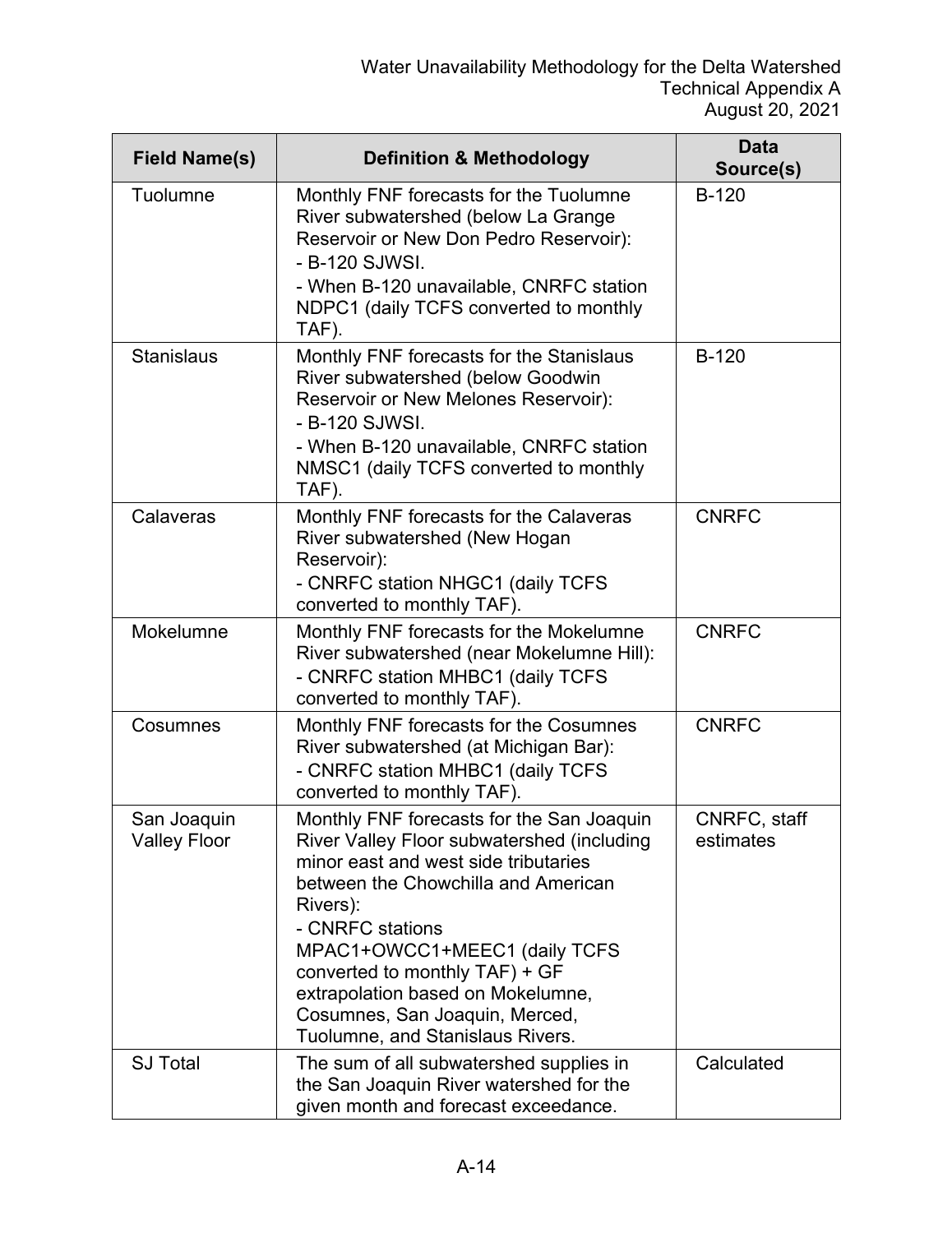| <b>Field Name(s)</b>                       | <b>Definition &amp; Methodology</b>                                                                                                                                                                                                                                                                                                                                      | <b>Data</b><br>Source(s) |
|--------------------------------------------|--------------------------------------------------------------------------------------------------------------------------------------------------------------------------------------------------------------------------------------------------------------------------------------------------------------------------------------------------------------------------|--------------------------|
|                                            | Supply forecasts for all San Joaquin subwatersheds are converted to AF.                                                                                                                                                                                                                                                                                                  |                          |
| % Sacramento                               | The percent of total Delta watershed<br>supply for the given month and forecast<br>exceedance which came from the<br>Sacramento River watershed.                                                                                                                                                                                                                         | Calculated               |
| % San<br>Joaquin                           | The percent of total Delta watershed<br>supply for the given month and forecast<br>exceedance which came from the San<br>Joaquin River watershed.                                                                                                                                                                                                                        | Calculated               |
| Stony                                      | Original monthly FNF forecasts (pre-GF<br>augmentation) for the Stony Creek<br>subwatershed (at Black Butte Reservoir):<br>- CNRFC station EPRC1 (daily TCFS<br>converted to monthly TAF).                                                                                                                                                                               | <b>CNRFC</b>             |
| Sacramento<br><b>Minor Streams</b><br>West | Original monthly FNF forecasts (pre- GF<br>augmentation) for two west side streams in<br>the Upper Sacramento River Valley<br>subwatershed (Elder and Thomes Creeks<br>at Paskenta):<br>- CNRFC stations EDCC1+TCRC1 (daily<br>TCFS converted to monthly TAF).                                                                                                           | <b>CNRFC</b>             |
| Sacramento<br><b>Minor Streams</b><br>East | Original monthly FNF forecasts (pre- GF<br>augmentation) for three east side streams<br>in the Upper Sacramento River Valley<br>subwatershed (Mill Creek at Los Molinos,<br>Deer Creek at Vina, and Butte Creek at<br>Chico):<br>- CNRFC stations<br>MLMC1+DCVC1+BKCC1 (daily TCFS<br>converted to monthly TAF).                                                         | <b>CNRFC</b>             |
| San Joaquin<br><b>Valley Floor</b>         | Original daily FNF data (before being<br>added to other GF extrapolated datasets)<br>for three east side streams in the San<br>Joaquin River Valley Floor subwatershed<br>(Mariposa Creek at Mariposa Reservoir,<br>Owens Creek at Owens Reservoir, and<br>Bear Creek at McKee Road):<br>- CNRFC stations<br>MPAC1+OWCC1+MEEC1 (daily TCFS<br>converted to monthly TAF). | <b>CNRFC</b>             |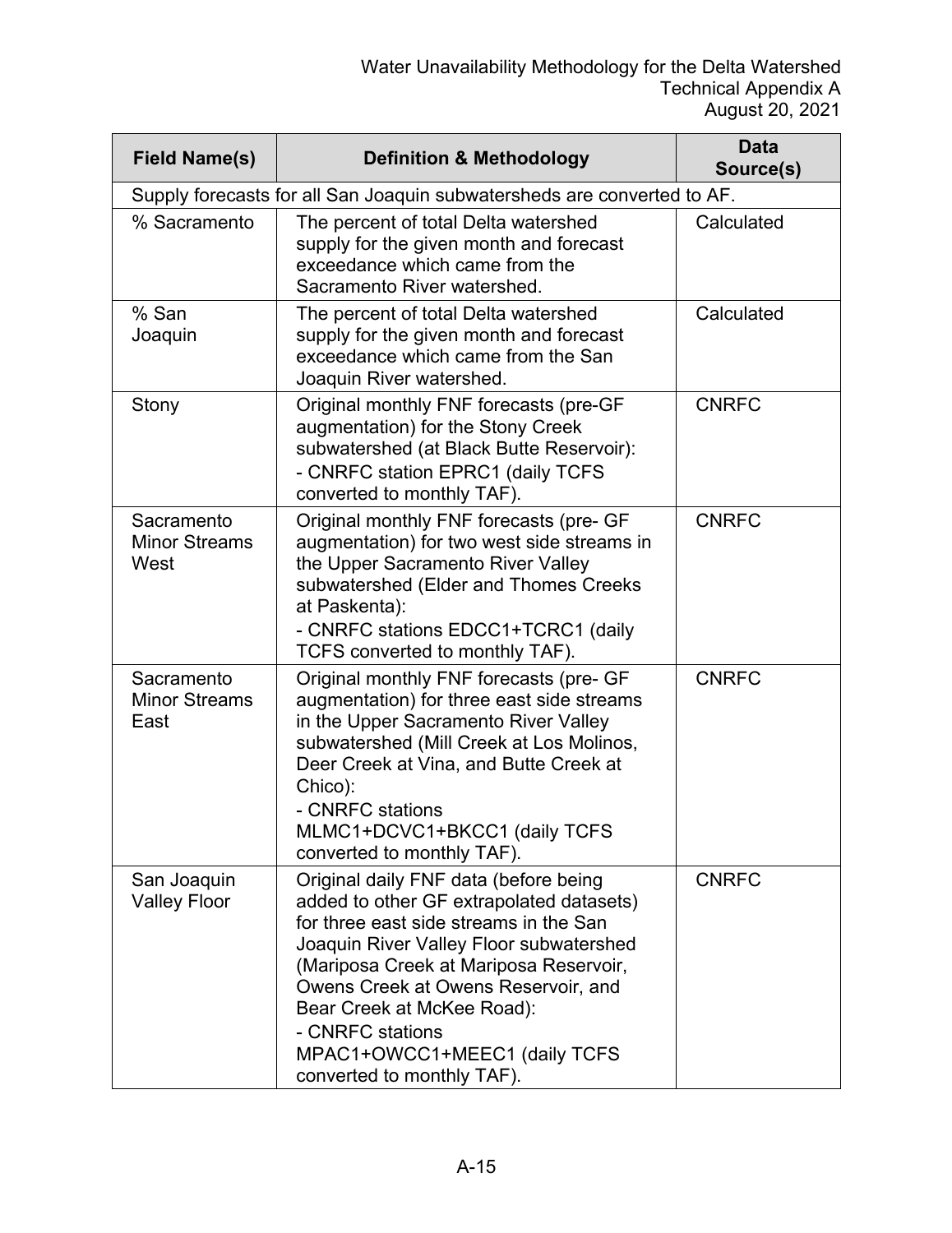## **Supply Daily Monitoring**

This tab contains daily cumulative supply data (full natural flow, FNF) for a single month, which are compared to the monthly water supply forecasts described in the previous section for the purpose of selecting the most appropriate supply forecast to use when issuing notices of water unavailability or curtailment orders. Additional methods to assess water unavailability based on precipitation events or other forecasts may be used during the wet season.

There are inherent uncertainties in the forecasting of water supply, and daily water supplies may vary depending on changing conditions (e.g., precipitation, temperatures, or snowpack). Since supply forecasts are only updated at the beginning of each month, this daily cumulative data monitoring helps provide an indication of which forecast is likely to be the most accurate predictor of actual conditions as the month continues. If the daily cumulative FNF exceeds a given forecast only partway through the month, the next highest forecast may be used to adjust the timing or scope of notices of water unavailability or curtailment orders.

This tab is grouped vertically into three tables, separated by black rows:

- 1. The top table shows monthly forecasted FNF values for each subwatershed by exceedance, all in acre-feet (referencing the Supply Forecast tab). The cells in this table have conditional formatting to **highlight red** if the cumulative daily supply for that subwatershed (middle table) has exceeded the given monthly forecast.
- 2. The middle table shows the calculated total cumulative daily FNF for each subwatershed, all converted to acre-feet (AF).
- 3. The bottom table contains the daily FNF supply values, which are updated from the data sources linked in the middle table (NOTE: any negative reported values are changed to zero). These values are in the default units of each source: AF, thousand acre-feet (TAF), or cubic feet per second (CFS).

Unless otherwise noted, the below table defines fields from the bottom table in the spreadsheet. Values in the top table reference the previous Supply Forecast tab, while values in the middle table are computed from data in the bottom table.

| <b>Field Name(s)</b> | <b>Definition &amp; Methodology</b>                                                                                                        | <b>Data</b><br>Source(s) |
|----------------------|--------------------------------------------------------------------------------------------------------------------------------------------|--------------------------|
| Forecast             | The exceedance probability of the given<br>forecasted supply value (top table only).                                                       |                          |
| Date                 | Days of the (calendar year) month over<br>which water supply is being tracked. This<br>tab can only track one month's supply at a<br>time. |                          |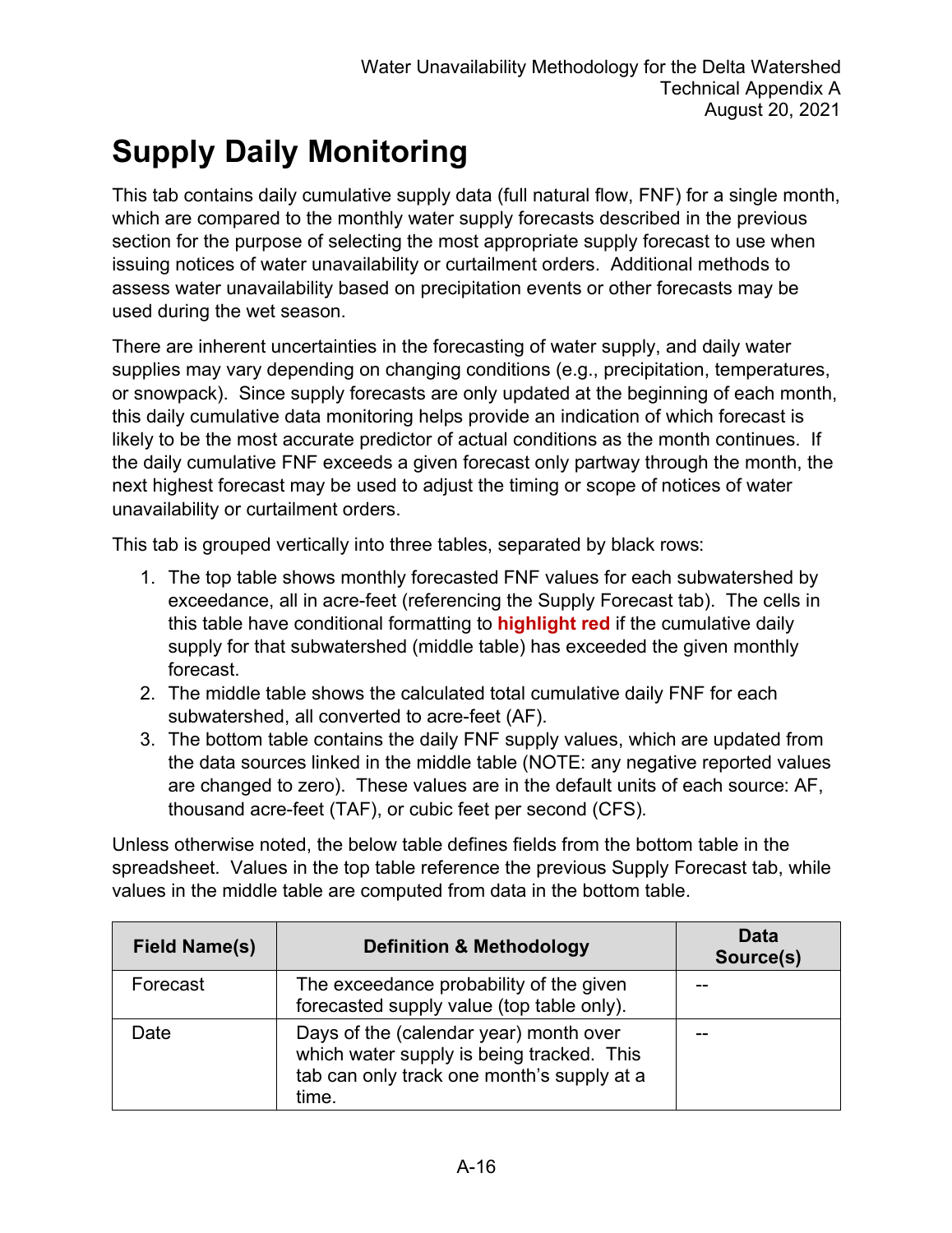| <b>Field Name(s)</b>          | <b>Definition &amp; Methodology</b>                                                                                                                                                                                                                                                                                                     | <b>Data</b><br>Source(s)         |
|-------------------------------|-----------------------------------------------------------------------------------------------------------------------------------------------------------------------------------------------------------------------------------------------------------------------------------------------------------------------------------------|----------------------------------|
| Sacramento<br><b>Bend</b>     | Daily FNF data for the Sacramento River at<br>Bend subwatershed:<br>- CDEC station BND, sensor 8                                                                                                                                                                                                                                        | <b>CDEC</b>                      |
| Stony                         | Daily FNF data for the Stony Creek<br>subwatershed (at Black Butte Reservoir):<br>- CNRFC station EPRC1 with GF<br>augmentation (original data to right of the<br>main table).                                                                                                                                                          | CNRFC w/<br>staff<br>adjustments |
| Cache                         | Daily FNF data for the Cache Creek<br>subwatershed (above Rumsey):<br>- GF extrapolation based on Stony Creek<br>(with GF augmentation).                                                                                                                                                                                                | <b>Staff estimates</b>           |
| <b>Upper Feather</b>          | Daily FNF data for the Upper Feather River<br>subwatershed (at Oroville Dam):<br>- CDEC station ORO, sensor 8.                                                                                                                                                                                                                          | <b>CDEC</b>                      |
| Yuba                          | Daily FNF data for the Yuba River<br>subwatershed (near Smartville):<br>- CDEC station YRS, sensor 8.                                                                                                                                                                                                                                   | <b>CDEC</b>                      |
| <b>Bear</b>                   | Daily FNF data for the Bear River<br>subwatershed (near Wheatland):<br>- GF extrapolation based on Yuba River.                                                                                                                                                                                                                          | <b>Staff estimates</b>           |
| Upper<br>American             | Daily FNF data for the Upper American<br>River subwatershed (at Lake Natoma):<br>- CDEC station NAT, sensor 8.                                                                                                                                                                                                                          | <b>CDEC</b>                      |
| Putah                         | Daily FNF data for the Putah Creek<br>subwatershed (near Winters):<br>- GF extrapolation based on Stony Creek.                                                                                                                                                                                                                          | <b>Staff estimates</b>           |
| Upper<br>Sacramento<br>Valley | Daily FNF data for the Upper Sacramento<br>River Valley subwatershed (tributaries<br>between Bend and Butte Slough, including<br>Redbank, Elder, Thomes, Antelope, Mill,<br>Deer, Big Chico, and Butte Creeks):<br>- CNRFC stations<br>EDCC1+TCRC1+MLMC1+DCVC1+BKCC1<br>with GF augmentation (original data to right<br>of main table). | CNRFC w/<br>staff<br>adjustments |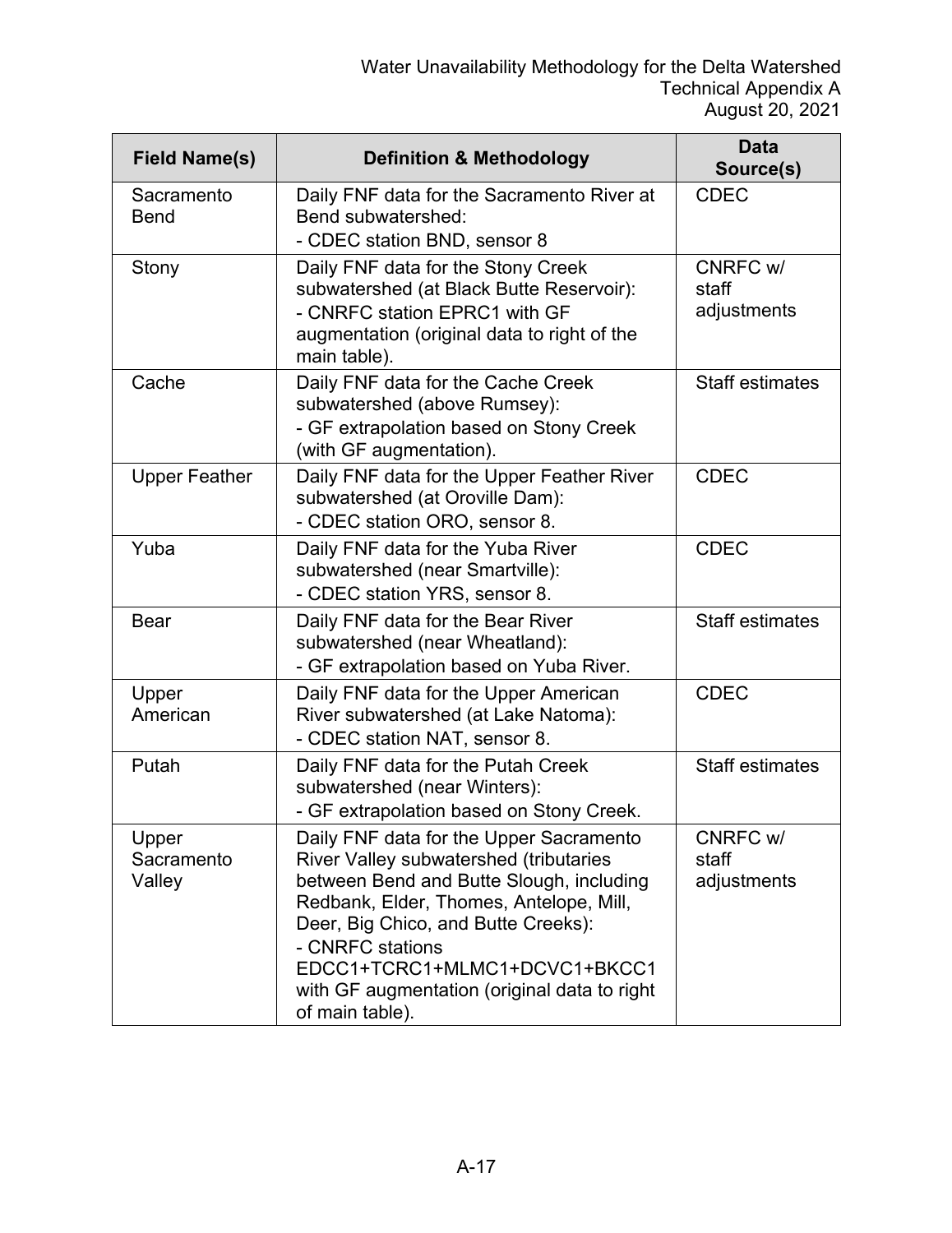| <b>Field Name(s)</b>              | <b>Definition &amp; Methodology</b>                                                                                                                                                                                                                                                      | <b>Data</b><br>Source(s) |
|-----------------------------------|------------------------------------------------------------------------------------------------------------------------------------------------------------------------------------------------------------------------------------------------------------------------------------------|--------------------------|
| Sacramento<br><b>Valley Floor</b> | Daily FNF for the Sacramento Valley Floor<br>subwatershed (minor east and west side<br>tributaries between Stony Creek and the<br>Delta, including tributaries to the Lower<br>Feather and American Rivers):<br>- GF extrapolation based on Sacramento,<br>Feather, and American Rivers. | <b>Staff estimates</b>   |
| Sac Total                         | The sum of all subwatershed supplies in<br>the Sacramento River watershed for the<br>given day (all converted to AF).                                                                                                                                                                    | Calculated               |
| Chowchilla                        | Daily FNF data for the Chowchilla River<br>subwatershed (at Buchanan Reservoir):<br>- CNRFC station BHNC1.                                                                                                                                                                               | <b>CNRFC</b>             |
| <b>Upper San</b><br>Joaquin       | Daily FNF data for the Upper San Joaquin<br>River subwatershed (at Friant Dam):<br>- CDEC station SJF, sensor 8.                                                                                                                                                                         | <b>CDEC</b>              |
| Fresno                            | Daily FNF for the Fresno River<br>subwatershed (at Hidden Dam):<br>- CNRFC station HIDC1.                                                                                                                                                                                                | <b>CNRFC</b>             |
| Merced                            | Daily FNF for the Merced River<br>subwatershed (at New Exchequer<br>Dam/Lake McClure):<br>- CDEC station EXC, sensor 8.                                                                                                                                                                  | <b>CDEC</b>              |
| Tuolumne                          | Daily FNF data for the Tuolumne River<br>subwatershed (at La Grange Dam):<br>- CDEC station TLG, sensor 8.                                                                                                                                                                               | <b>CDEC</b>              |
| <b>Stanislaus</b>                 | Daily FNF data for the Stanislaus River<br>subwatershed (at Goodwin Dam):<br>- CDEC station GDW, sensor 8.                                                                                                                                                                               | <b>CDEC</b>              |
| Calaveras                         | Daily FNF data for the Calaveras River<br>subwatershed (at New Hogan Reservoir):<br>- CNRFC station NHGC1.                                                                                                                                                                               | <b>CDEC</b>              |
| Mokelumne                         | Daily FNF data for the Mokelumne River<br>subwatershed (near Mokelumne Hill):<br>- CDEC station MKM, sensor 8.                                                                                                                                                                           | <b>CDEC</b>              |
| Cosumnes                          | Daily FNF data for the Cosumnes River<br>subwatershed (at Michigan Bar):<br>- CDEC station MHB, sensor 8.                                                                                                                                                                                | <b>CDEC</b>              |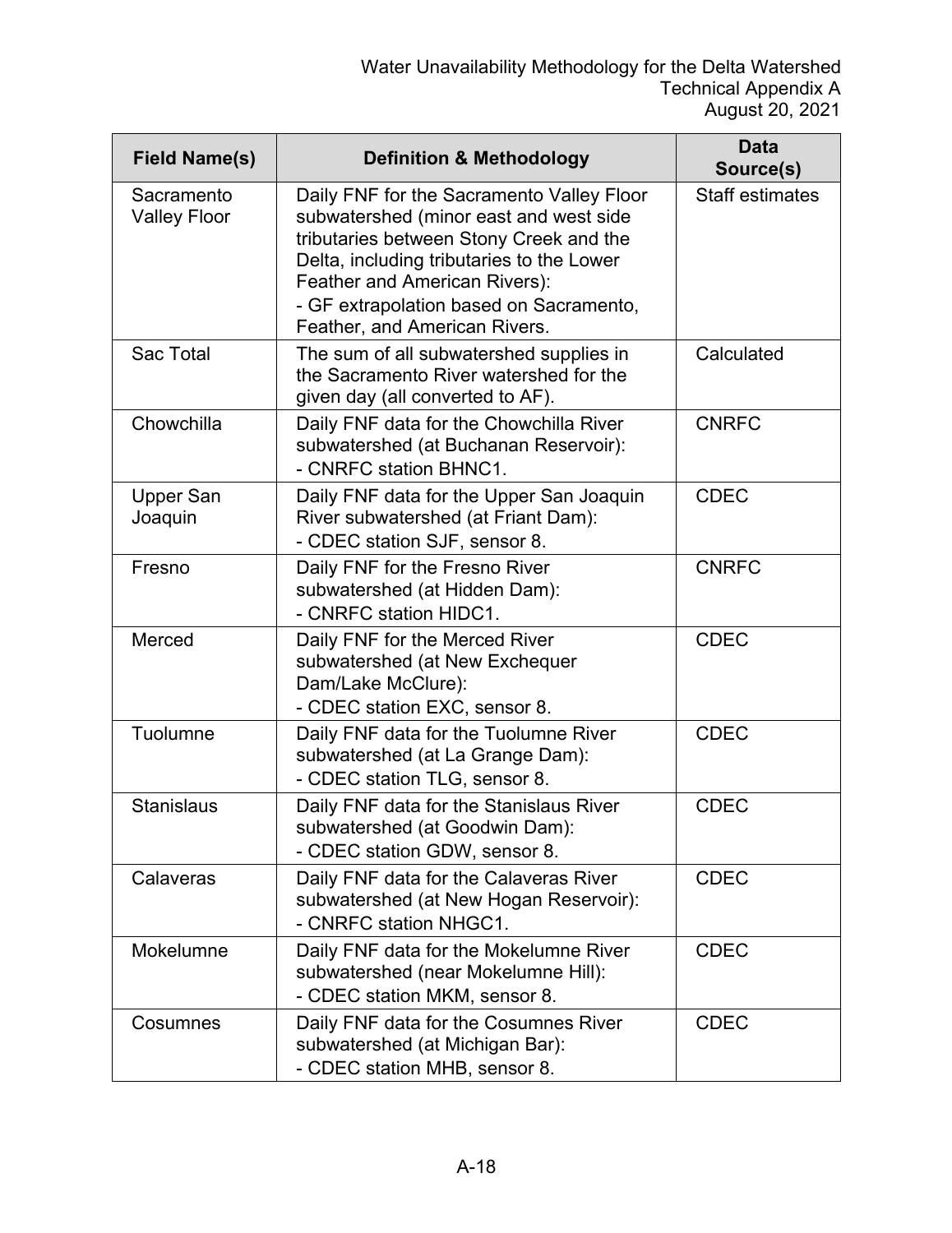| <b>Field Name(s)</b>                       | <b>Definition &amp; Methodology</b>                                                                                                                                                                                                                                                                                                                                                | <b>Data</b><br>Source(s)  |
|--------------------------------------------|------------------------------------------------------------------------------------------------------------------------------------------------------------------------------------------------------------------------------------------------------------------------------------------------------------------------------------------------------------------------------------|---------------------------|
| San Joaquin<br><b>Valley Floor</b>         | Daily FNF data for the San Joaquin River<br>Valley Floor subwatershed (including minor<br>east and west side tributaries between the<br>Chowchilla and American Rivers):<br>- CNRFC stations<br>MPAC1+OWCC1+MEEC1 (original data to<br>right of main table) + GF extrapolation<br>based on Mokelumne, Cosumnes, San<br>Joaquin, Merced, Tuolumne, and<br><b>Stanislaus Rivers.</b> | CNRFC, staff<br>estimates |
| <b>SJ Total</b>                            | The sum of all subwatershed supplies in<br>the Sacramento River watershed for the<br>given day (all converted to AF).                                                                                                                                                                                                                                                              | Calculated                |
| <b>Total Supply</b>                        | The sum of all water supplies in the Delta<br>(Sacramento and San Joaquin River<br>watersheds) for the given day (all<br>converted to AF).                                                                                                                                                                                                                                         | Calculated                |
| % Sacramento                               | The percent of the given month's total<br>Delta supply which came from the<br>Sacramento River watershed.                                                                                                                                                                                                                                                                          | Calculated                |
| % San<br>Joaquin                           | The percent of the given month's total<br>Delta supply which came from the San<br>Joaquin River watershed.                                                                                                                                                                                                                                                                         | Calculated                |
| Stony                                      | Original daily FNF data (pre-GF<br>augmentation) for the Stony Creek<br>subwatershed (at Black Butte Reservoir):<br>- CNRFC station EPRC1.                                                                                                                                                                                                                                         | <b>CNRFC</b>              |
| Sacramento<br><b>Minor Streams</b><br>West | Original daily FNF data (pre-GF<br>augmentation) for two west side streams in<br>the Upper Sacramento River Valley<br>subwatershed (Elder and Thomes Creeks<br>at Paskenta):<br>- CNRFC stations EDCC1 and TCRC1.                                                                                                                                                                  | <b>CNRFC</b>              |
| Sacramento<br><b>Minor Streams</b><br>East | Original daily FNF data (pre-GF<br>augmentation) for three east side streams<br>in the Upper Sacramento River Valley<br>subwatershed (Mill Creek at Los Molinos,<br>Deer Creek at Vina, and Butte Creek at<br>Chico):<br>- CNRFC stations MLMC1, DCVC1, and<br>BKCC1.                                                                                                              | <b>CNRFC</b>              |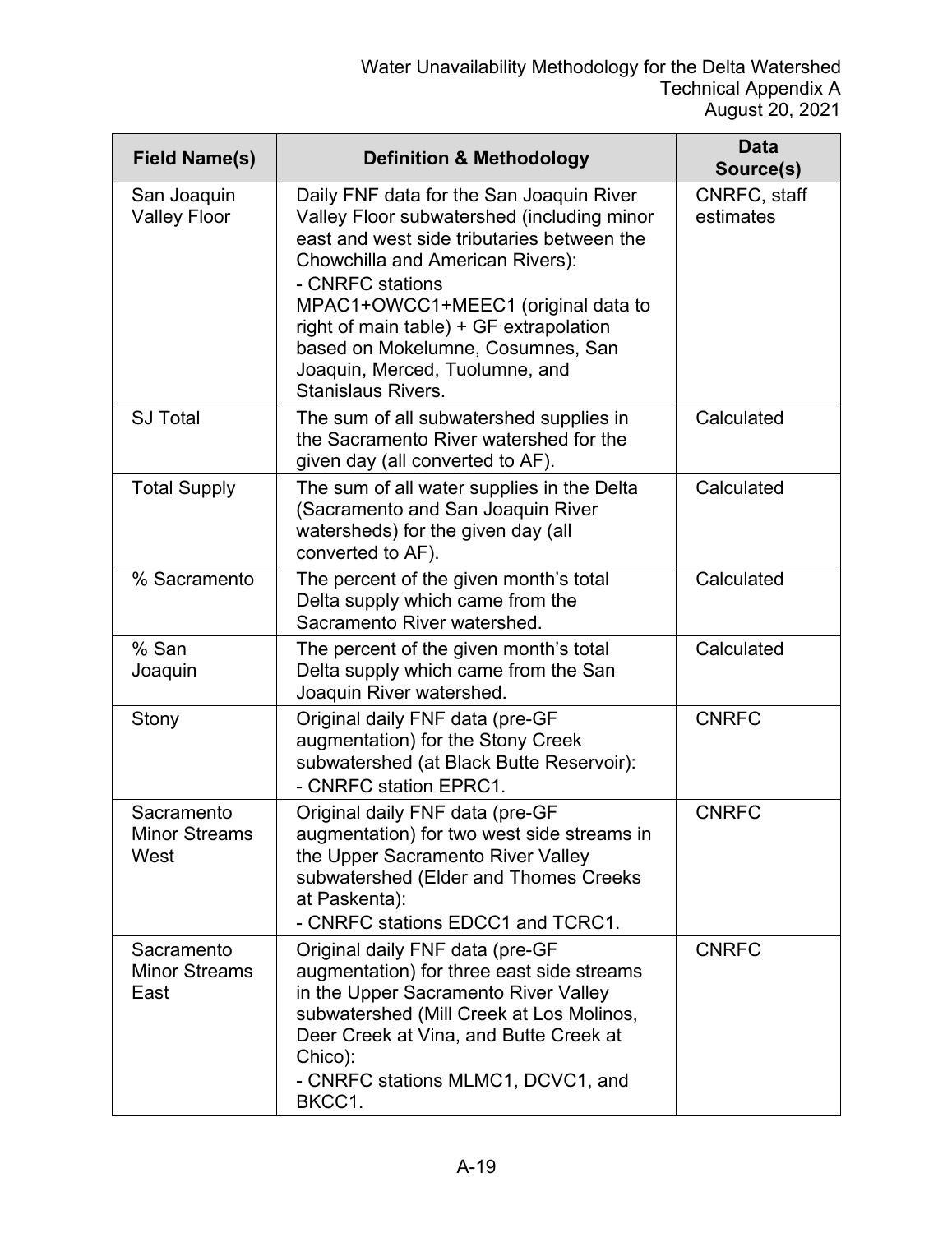| <b>Field Name(s)</b>               | <b>Definition &amp; Methodology</b>                                                                                                                                                                                                                                                                                                   | Data<br>Source(s) |
|------------------------------------|---------------------------------------------------------------------------------------------------------------------------------------------------------------------------------------------------------------------------------------------------------------------------------------------------------------------------------------|-------------------|
| San Joaquin<br><b>Valley Floor</b> | Original daily FNF data (before being<br>added to other GF extrapolated datasets)<br>for three east side streams in the San<br>Joaquin River Valley Floor subwatershed<br>(Mariposa Creek at Mariposa Reservoir,<br>Owens Creek at Owens Reservoir, and<br>Bear Creek at McKee Road):<br>- CNRFC stations MPAC1, OWCC1, and<br>MEEC1. | <b>CNRFC</b>      |

#### **Demand**

This tab contains monthly water diversion (demand) data for active, consumptive water right records in the Delta watershed. This data originated from the State Water Board's Electronic Water Rights Information Management System (eWRIMS) database. Technical Appendix B describes the process used to select these water right records and quality-control reported data to produce this dataset. In this tab each row quantifies water diversions (demand) for a single water right or claim in each month of the 2018 and 2019 calendar years, which are used as proxies for 2021 water demand in this analysis. Demand data are further adjusted in the Demand Separated tab (see next section) to account for water rights with diversion points in multiple subwatersheds and return flows.

| <b>Field Name(s)</b> | <b>Definition &amp; Methodology</b>                                                                                                                | Data Source(s)  |
|----------------------|----------------------------------------------------------------------------------------------------------------------------------------------------|-----------------|
| Application ID       | Water Right Application ID Number;<br>each water right record on file with<br>the State Water Board is assigned a<br>unique Application ID Number. | eWRIMS database |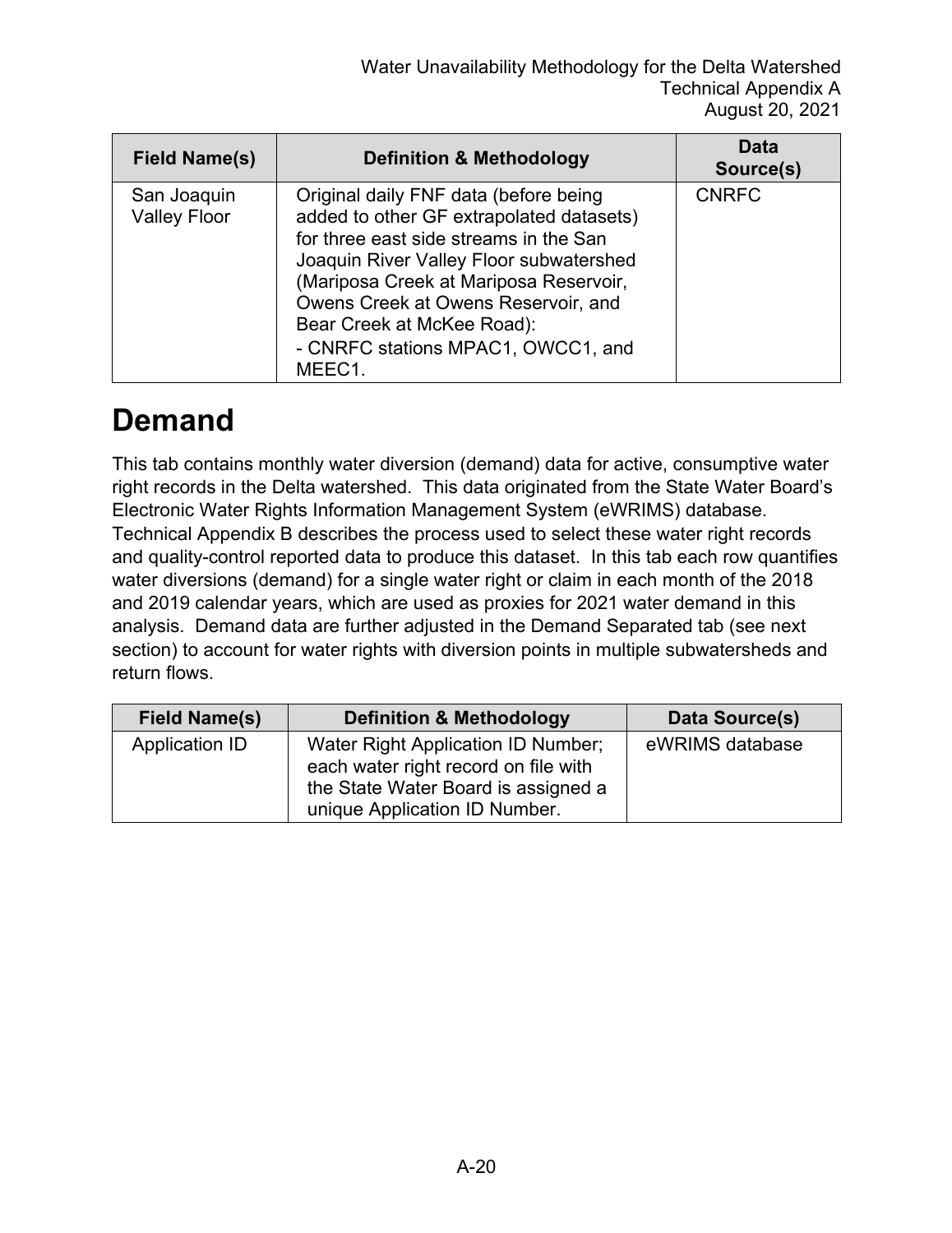| <b>Field Name(s)</b>                | <b>Definition &amp; Methodology</b>                                                                                                                                                                                                                                                                                                                                                                                                                                                                                                                                                                                                                                                                                                                                                                                                                                                                                                          | <b>Data Source(s)</b>                   |
|-------------------------------------|----------------------------------------------------------------------------------------------------------------------------------------------------------------------------------------------------------------------------------------------------------------------------------------------------------------------------------------------------------------------------------------------------------------------------------------------------------------------------------------------------------------------------------------------------------------------------------------------------------------------------------------------------------------------------------------------------------------------------------------------------------------------------------------------------------------------------------------------------------------------------------------------------------------------------------------------|-----------------------------------------|
| <b>Water Right</b><br><b>Type</b>   | Water right or claim type (see<br>Appendix B for additional<br>information on the different<br>Statement assigned categories):<br>- Appropriative: A post-1914<br>appropriative water right pursuant to<br>a permit or license from the Board.<br>- Statement of Div[ersion] and Use<br>(Riparian): A riparian water right<br>claim.<br>- Statement of Div[ersion] and Use<br>(Riparian/Pre-1914): A riparian and<br>pre-1914 appropriative water right<br>claim.<br>- Statement of Div[ersion] and Use<br>(Pre-1914): A pre-1914<br>appropriative water right claim.<br>- Statement of Div[ersion] and Use<br>(Reserved): A federal reserved<br>water right claim.<br>- Statement of Div[ersion] and Use<br>(Other): Any other category of water<br>right claim (e.g. court<br>decreed/adjudicated or<br>contract/agreement).<br>- Statement of Div[ersion] and Use<br>(Unclassified): A water right claim<br>with an unspecified category. | eWRIMS database<br>w/ staff adjustments |
| <b>Water Right</b><br><b>Status</b> | Status of the water right or claim,<br>according to the Board's records:<br>- Licensed: A post-1914<br>appropriative water right for which<br>the Board has issued a license.<br>- Permitted: A post-1914<br>appropriative water right for which<br>the Board has issued a permit.<br>- Claimed: A water right claimed by<br>the owner (i.e., Statements of<br>Diversion and Use) which the Board<br>has not verified.                                                                                                                                                                                                                                                                                                                                                                                                                                                                                                                       | eWRIMS database                         |
| <b>Primary Owner</b>                | Name of the primary owner of the<br>water right record.                                                                                                                                                                                                                                                                                                                                                                                                                                                                                                                                                                                                                                                                                                                                                                                                                                                                                      | eWRIMS database                         |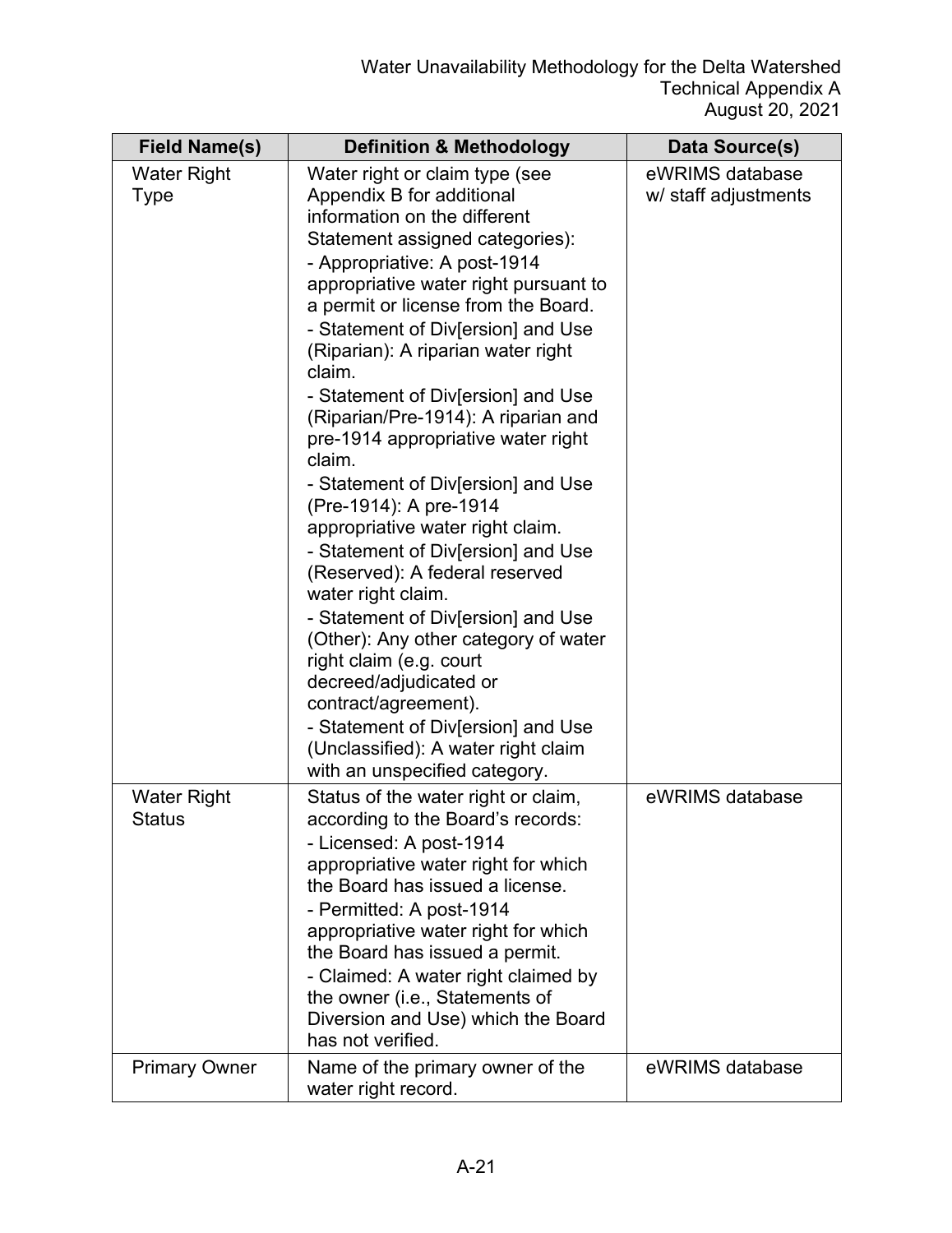| <b>Field Name(s)</b>        | <b>Definition &amp; Methodology</b>                                                                                                                                                                                                                                                                                                                                                                                                                                                                                                                                                                                                                                                                                                                                                                                                            | Data Source(s)  |
|-----------------------------|------------------------------------------------------------------------------------------------------------------------------------------------------------------------------------------------------------------------------------------------------------------------------------------------------------------------------------------------------------------------------------------------------------------------------------------------------------------------------------------------------------------------------------------------------------------------------------------------------------------------------------------------------------------------------------------------------------------------------------------------------------------------------------------------------------------------------------------------|-----------------|
| <b>Beneficial</b><br>Use(s) | Concatenated list of the beneficial<br>use(s) of water associated with the<br>water right record, as defined by<br>Water Code §§ 660-669.                                                                                                                                                                                                                                                                                                                                                                                                                                                                                                                                                                                                                                                                                                      | eWRIMS database |
| <b>Priority Date</b>        | The priority date of the water right<br>or claim (YYYY/MM/DD):<br>- Appropriative: Assumed to be the<br>earlier of the Application<br><b>Acceptance Date and Application</b><br>Received Date attributes.<br>- Statement of Div[ersion] and Use<br>(Riparian): 'Riparian' and assumed<br>to be senior to all non-Riparian<br>demands.<br>- Statement of Div[ersion] and Use<br>(Riparian/Pre-1914, Pre-1914,<br>Reserved, Other, or Unclassified):<br>Assumed to be January 1 <sup>st</sup> of the<br>earliest claimed Year Diversion<br>Commenced attribute, which is<br>present in the Initial Statement of<br>Diversion and Use and annual<br>Supplemental Statements of<br>Diversion and Use. Further<br>adjusted in the Demand Separated<br>tab for Riparian/Pre-1914 and Other<br><b>Statements and Appropriative</b><br>Project rights. | eWRIMS database |
| <b>Face Value</b><br>(AFA)  | The maximum annual amount of<br>water authorized for diversion under<br>an appropriative water right.<br>Statements, including Riparian and<br>Pre-1914 Appropriative claims, do<br>not have an assigned face value;<br>for the purposes of this analysis,<br>their face value is assumed to be<br>zero.                                                                                                                                                                                                                                                                                                                                                                                                                                                                                                                                       | eWRIMS database |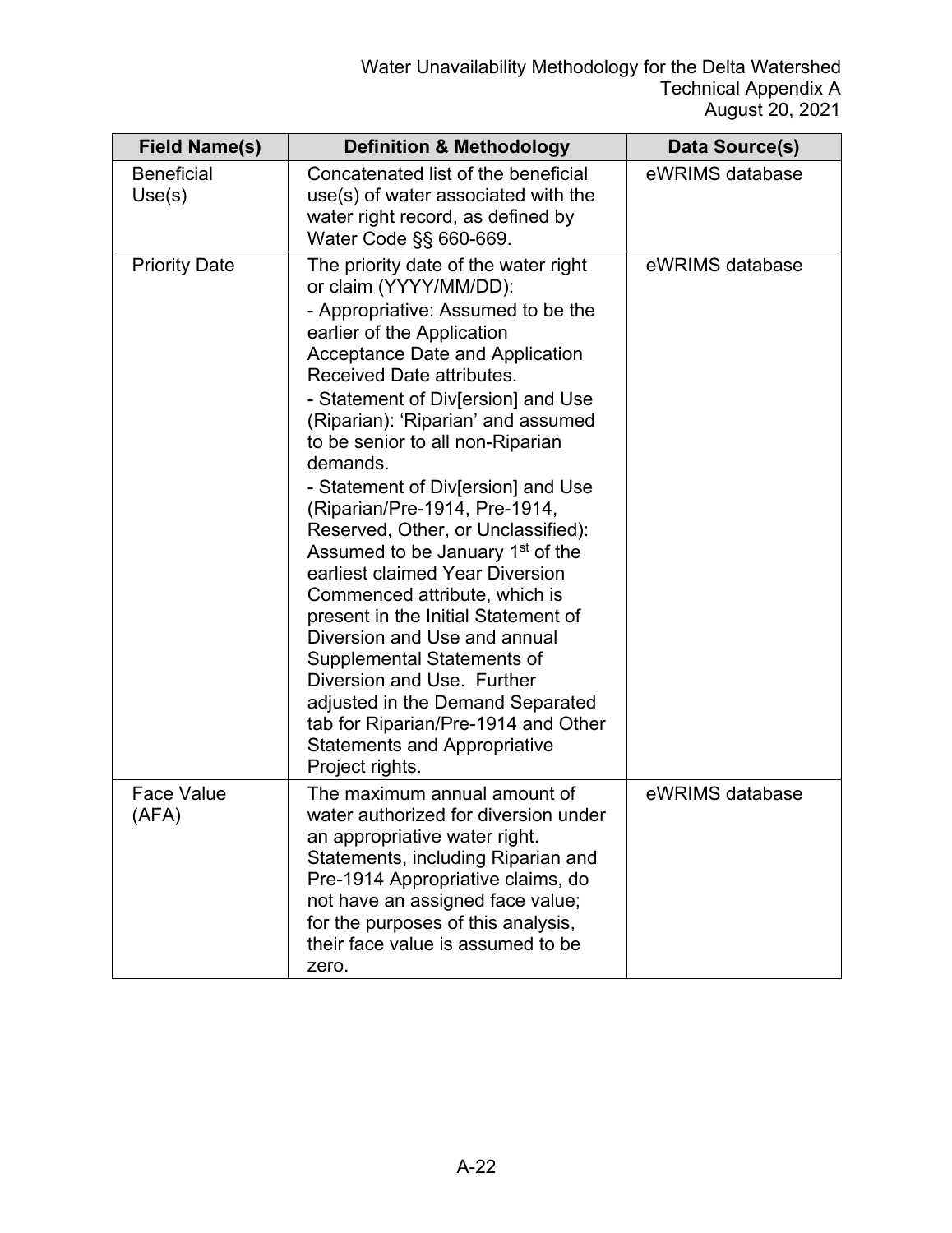| <b>Field Name(s)</b>                     | <b>Definition &amp; Methodology</b>                                                                                                                                                                                                                                                                                                                                                                                                                                                                                                                  | Data Source(s)                          |
|------------------------------------------|------------------------------------------------------------------------------------------------------------------------------------------------------------------------------------------------------------------------------------------------------------------------------------------------------------------------------------------------------------------------------------------------------------------------------------------------------------------------------------------------------------------------------------------------------|-----------------------------------------|
| 2018/2019<br>Annual<br><b>Diversion</b>  | The total reported diversion of the<br>water right record in calendar year<br>2018 or 2019. These values<br>include user-reported direct<br>diversions and diversions to storage<br>from annual reports. Values for<br>select water right records were<br>manually reviewed by staff and<br>corrected as necessary.                                                                                                                                                                                                                                  | eWRIMS database<br>w/ staff adjustments |
| 2018/2019<br><b>Review</b>               | Indicates whether and how the<br>2018 or 2019 reported diversion<br>was reviewed or corrected by staff:<br>- Estimated Downward: Staff<br>reviewed and corrected the user-<br>reported diversion value to be<br>higher than reported.<br>- Estimated Upward: Staff reviewed<br>and corrected the user-reported<br>diversion value to be lower than<br>reported.<br>- Reviewed Not Changed: Staff<br>reviewed the reported diversion<br>value but did not apply a correction.<br>- Not Reviewed: Staff did not<br>manually review this annual report. | Staff-determined                        |
| Jan-Dec<br>2018/2019<br><b>Diversion</b> | The total reported diversion of the<br>water right record in each month of<br>calendar year 2018 or 2019. These<br>values include user-reported direct<br>diversions and diversions to storage<br>from annual reports. Values for<br>select water right records were<br>manually reviewed by staff and<br>corrected as necessary.                                                                                                                                                                                                                    | eWRIMS database<br>w/ staff adjustments |

#### **Demand Factors**

This tab contains monthly factors which are used to adjust demand data to account for return flows within each subwatershed on a monthly basis. Demand factors are calculated for each month in the Sacramento and San Joaquin River watersheds as the percent of diversion which returned as flow within the same month (Factor = Total Diversions / Total Return Flows) from May through September. Data used to determine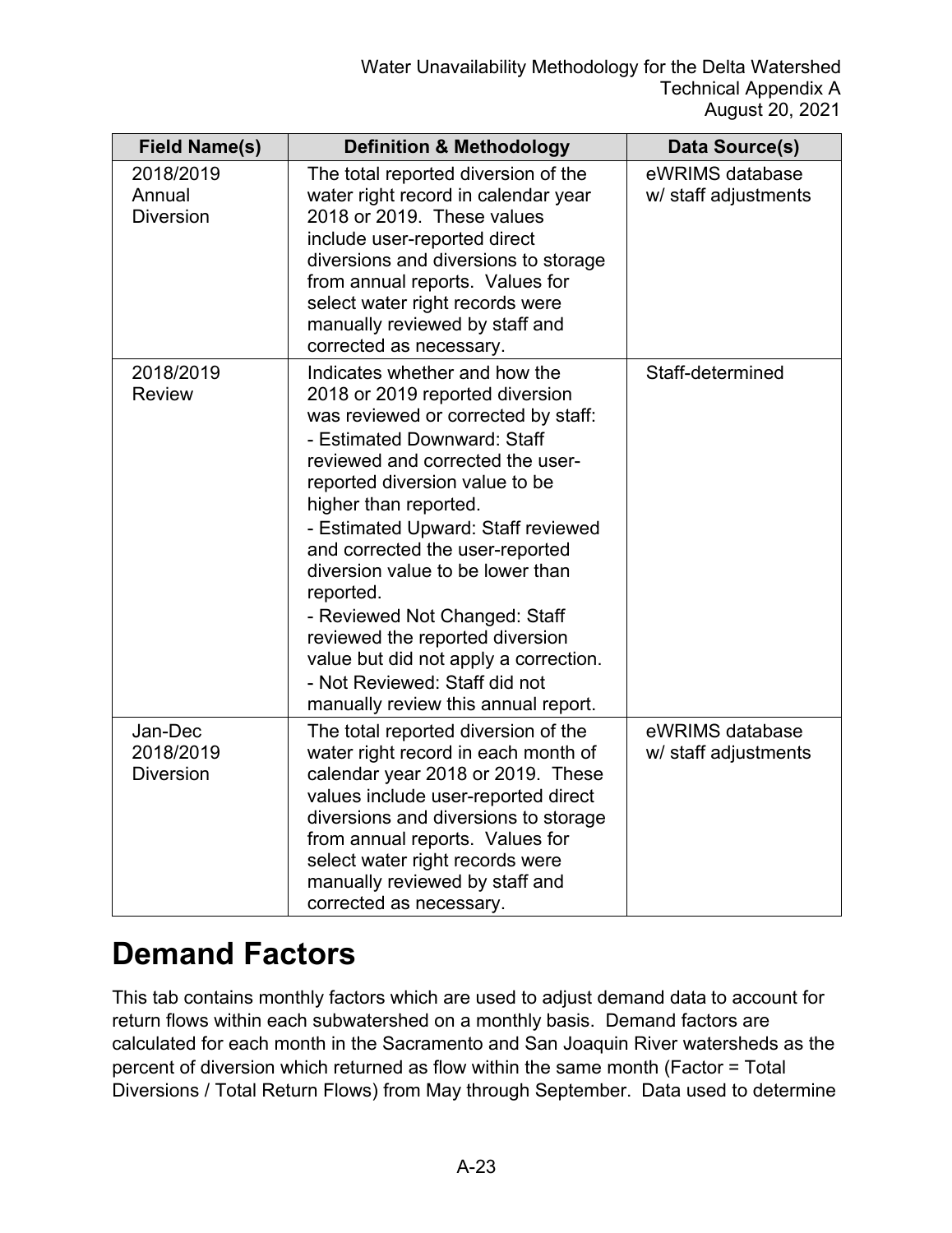the factors, which include return flows from both agricultural and municipal water uses, were sourced from CalSim 3 results published by DWR. Results from WY 2014 are used, as its hydrology most closely matches forecasts for the remainder of WY 2021.

All values in the Demand Factor table are given as multipliers (i.e., a demand factor of 0.6 means that the analysis will reduce demands within the given subwatershed in the given month by 40%). Demand values in the analysis are adjusted by multiplying monthly demand for a given water right or claim by the monthly factor for the appropriate subwatershed where it diverts. The 2021 Methodology currently only applies demand factors to reduce demands within lower valley portions of the Delta watershed (the Sacramento Bend, Upper Sacramento Valley, Sacramento Valley Floor, and San Joaquin Valley Floor subwatersheds) because return flows from diversions within headwater subwatersheds are not expected to be available within the same subwatershed (i.e., they return further downstream on the valley floor). Demand adjustments are done in the Demand Separated tab of the spreadsheet (see next section).

#### **Demand Separated**

This tab contains monthly demand data for water rights and claims in the Delta watershed, which are modified from the Demand tab (see previous section) to account for return flows and water rights with points of diversion (PODs) in multiple subwatersheds. This demand separation is necessary because annual water right reports, and thus the data in the Demand tab of the spreadsheet, are provided for each water right record rather than each POD. While the data necessary to separate demands originated from the Division's eWRIMS database, staff judgement is required to develop the Demand Weights listed in this tab based on the nature of PODs associated with each right. Demand adjustments to account for return flows are sourced from the Demand Factors tab of the spreadsheet. Each row quantifies monthly demands from a single water right or claim's POD(s) within a single HUC8.

| <b>Field Name(s)</b> | <b>Definition &amp; Methodology</b>                                                                                                                                                         | Data<br>Source(s)  |
|----------------------|---------------------------------------------------------------------------------------------------------------------------------------------------------------------------------------------|--------------------|
| Application ID       | Application ID of the water right or claim,<br>sourced from the Demand tab. Water<br>rights with PODs in multiple HUC8s are<br>split into multiple rows, one for each<br>HUC <sub>8</sub> . | eWRIMS<br>database |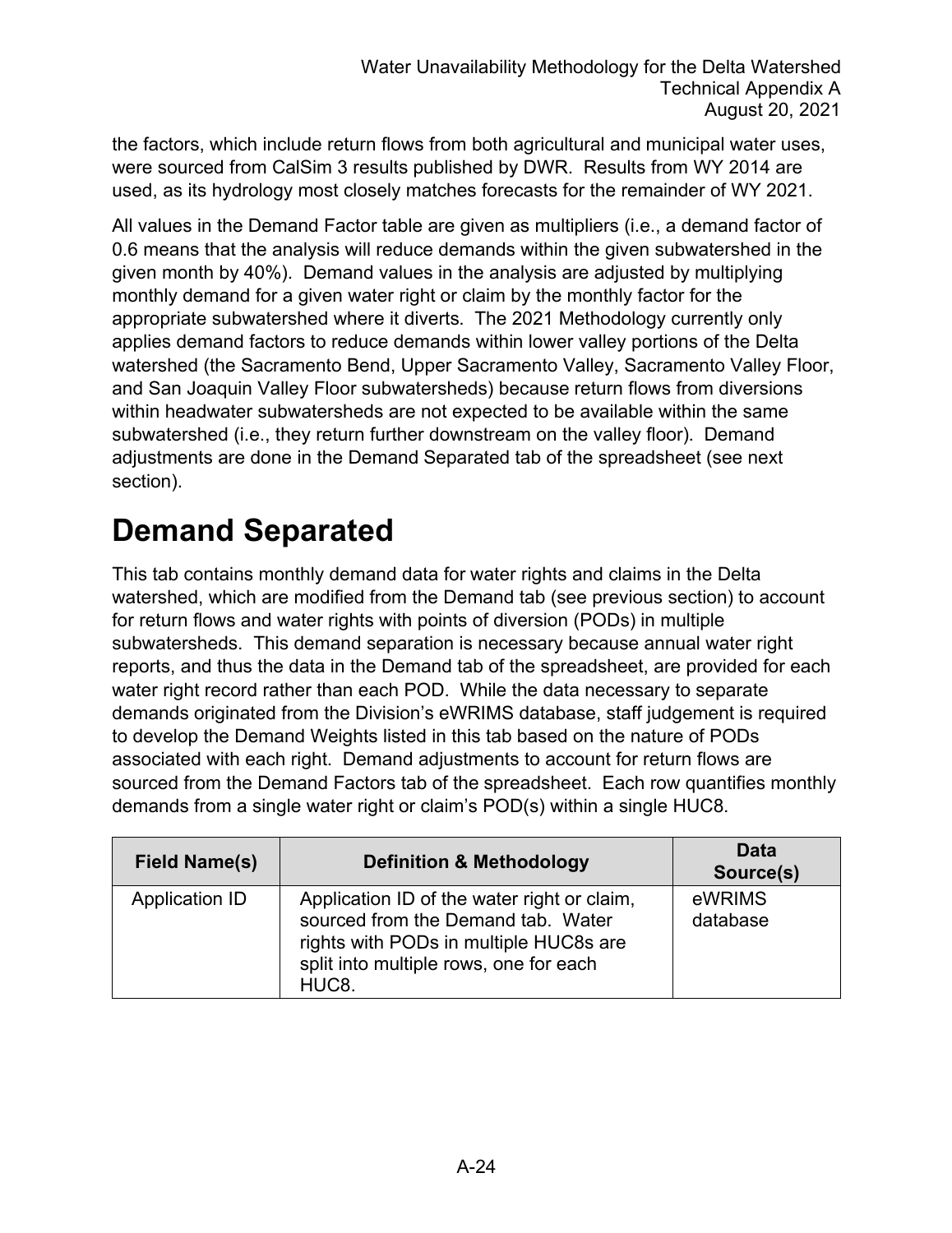| <b>Field Name(s)</b>       | <b>Definition &amp; Methodology</b>                                                                                                                                                                                                                                                                                                                                                                                                                                                                                                                                                                                                                                                                                                                                                                                                                               | <b>Data</b><br>Source(s)                      |
|----------------------------|-------------------------------------------------------------------------------------------------------------------------------------------------------------------------------------------------------------------------------------------------------------------------------------------------------------------------------------------------------------------------------------------------------------------------------------------------------------------------------------------------------------------------------------------------------------------------------------------------------------------------------------------------------------------------------------------------------------------------------------------------------------------------------------------------------------------------------------------------------------------|-----------------------------------------------|
| <b>Water Right</b><br>Type | Water right or claim type, sourced from the<br>Demand tab:<br>- Appropriative: A post-1914 appropriative<br>water right pursuant to a permit or license<br>from the Board.<br>- Statement of Div[ersion] and Use<br>(Riparian): A riparian water right claim.<br>- Statement of Div[ersion] and Use<br>(Riparian/Pre-1914): A riparian and pre-<br>1914 appropriative water right claim.<br>- Statement of Div[ersion] and Use (Pre-<br>1914): A pre-1914 appropriative water<br>right claim.<br>- Statement of Div[ersion] and Use<br>(Reserved): A federal reserved water right<br>claim.<br>- Statement of Div[ersion] and Use<br>(Other): Any other category of water right<br>claim (e.g. court decreed/adjudicated or<br>contract/agreement).<br>- Statement of Div[ersion] and Use<br>(Unclassified): A water right claim with an<br>unspecified category. | eWRIMS<br>database w/<br>staff<br>adjustments |
| HUC <sub>8</sub>           | The name of the Hydrologic Unit Code<br>Level 8 where demand in the row is<br>located. Water right or claim PODs are<br>automatically assigned a HUC8 value in<br>eWRIMS based on their location. This tab<br>contains additional detail not found in the<br>Demand tab, splitting rights that have<br>PODs in multiple HUC8s into multiple<br>rows (one for each HUC8).                                                                                                                                                                                                                                                                                                                                                                                                                                                                                          | eWRIMS<br>database,<br><b>USGS WBD</b>        |
| Subwatershed               | Subwatershed where demand in the row is<br>located. Sourced from the Subwatersheds<br>tab based on the HUC8 value.                                                                                                                                                                                                                                                                                                                                                                                                                                                                                                                                                                                                                                                                                                                                                | Staff-<br>determined                          |
| Watershed                  | The watershed in which the demand<br>occurs: the Sacramento River watershed<br>or the San Joaquin River watershed.<br>Sourced from the Subwatersheds tab<br>based on the HUC8 value.                                                                                                                                                                                                                                                                                                                                                                                                                                                                                                                                                                                                                                                                              | eWRIMS<br>database,<br><b>USGS WBD</b>        |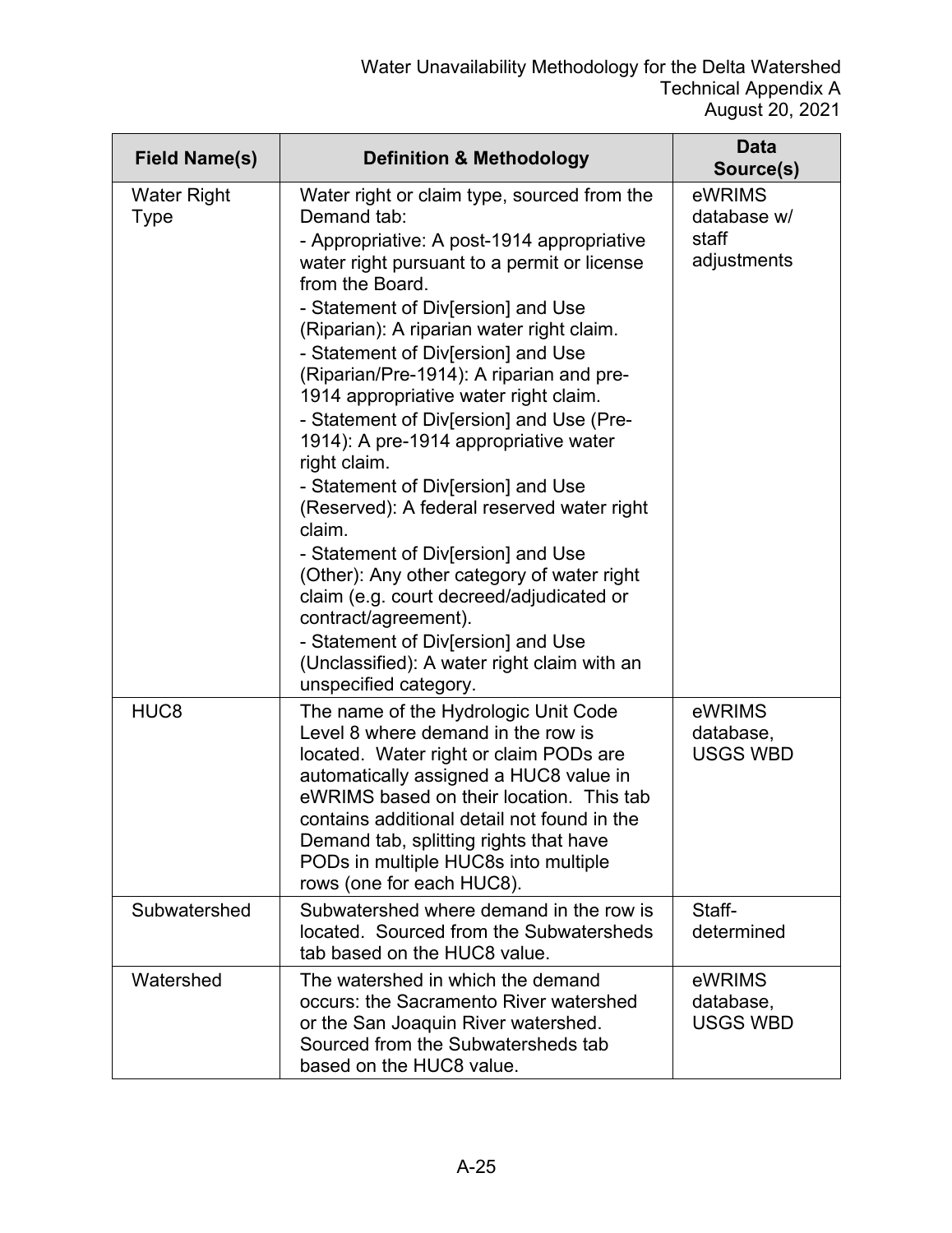| <b>Field Name(s)</b> | <b>Definition &amp; Methodology</b>                                                                                                                                                                                                                                                                                                                                                                                                                                                                                                                                                                                                                                                                                                   | <b>Data</b><br>Source(s)                      |
|----------------------|---------------------------------------------------------------------------------------------------------------------------------------------------------------------------------------------------------------------------------------------------------------------------------------------------------------------------------------------------------------------------------------------------------------------------------------------------------------------------------------------------------------------------------------------------------------------------------------------------------------------------------------------------------------------------------------------------------------------------------------|-----------------------------------------------|
| Legal Delta?         | Indicates if demand for that row occurs<br>within the Legal Delta (TRUE/FALSE).<br>Assigned in the eWRIMS database based<br>on the location of water right or claim<br>POD(s) and validated to ensure only rows<br>which account for Legal Delta demands<br>are flagged as TRUE. Statements<br>claiming only Riparian rights which are<br>located in the Legal Delta are marked as<br>FALSE (with a note in the Demand<br>Comment column) because these<br>demands are not prorated between<br>watersheds per Board Order WR 89-8<br>(see Watershed Viz and Watershed<br>Analysis sections).                                                                                                                                          | eWRIMS<br>database w/<br>staff<br>adjustments |
| <b>Priority Date</b> | The priority date of a water right or claim,<br>sourced from the Demand tab<br>(YYYY/MM/DD), with some exceptions:<br>- The priorities of Statements categorized<br>as "Riparian", "Riparian/Pre-1914" or<br>"Other" are marked as 'Riparian' because<br>the water right record does not contain<br>sufficient information to further<br>disaggregate their demands. They are<br>conservatively assumed to have a more<br>senior priority date than all appropriative<br>water rights and claims. <sup>1</sup><br>- Project rights listed in Board Decision<br>1641 (excepting 2 New Melones Project<br>rights, per Board Decision 1422) are<br>marked as 'Project' and assumed to be<br>junior to all other water rights and claims. | eWRIMS<br>database w/<br>staff<br>adjustments |
| <b>Priority Year</b> | The year of the priority date, sourced from<br>the previous column. Riparian or Project<br>priorities are shown as blank.                                                                                                                                                                                                                                                                                                                                                                                                                                                                                                                                                                                                             | eWRIMS<br>database w/<br>staff<br>adjustments |

<span id="page-25-0"></span> $1$  For claims within the Legal Delta, this categorization of colorable riparian claims is consistent with recent judicial decisions (see e.g., *Modesto Irrigation District v. Heather Robinson Tanaka*, 48 Cal.App.5th 898 (2020)) and with the legal principles described in a memorandum dated December 15, 2017 regarding Issues Related to Overlap between Pre-1914 and Riparian Water Right Claims in the Delta and available on the website of the Office of the Delta Watermaster (Overlap Memo).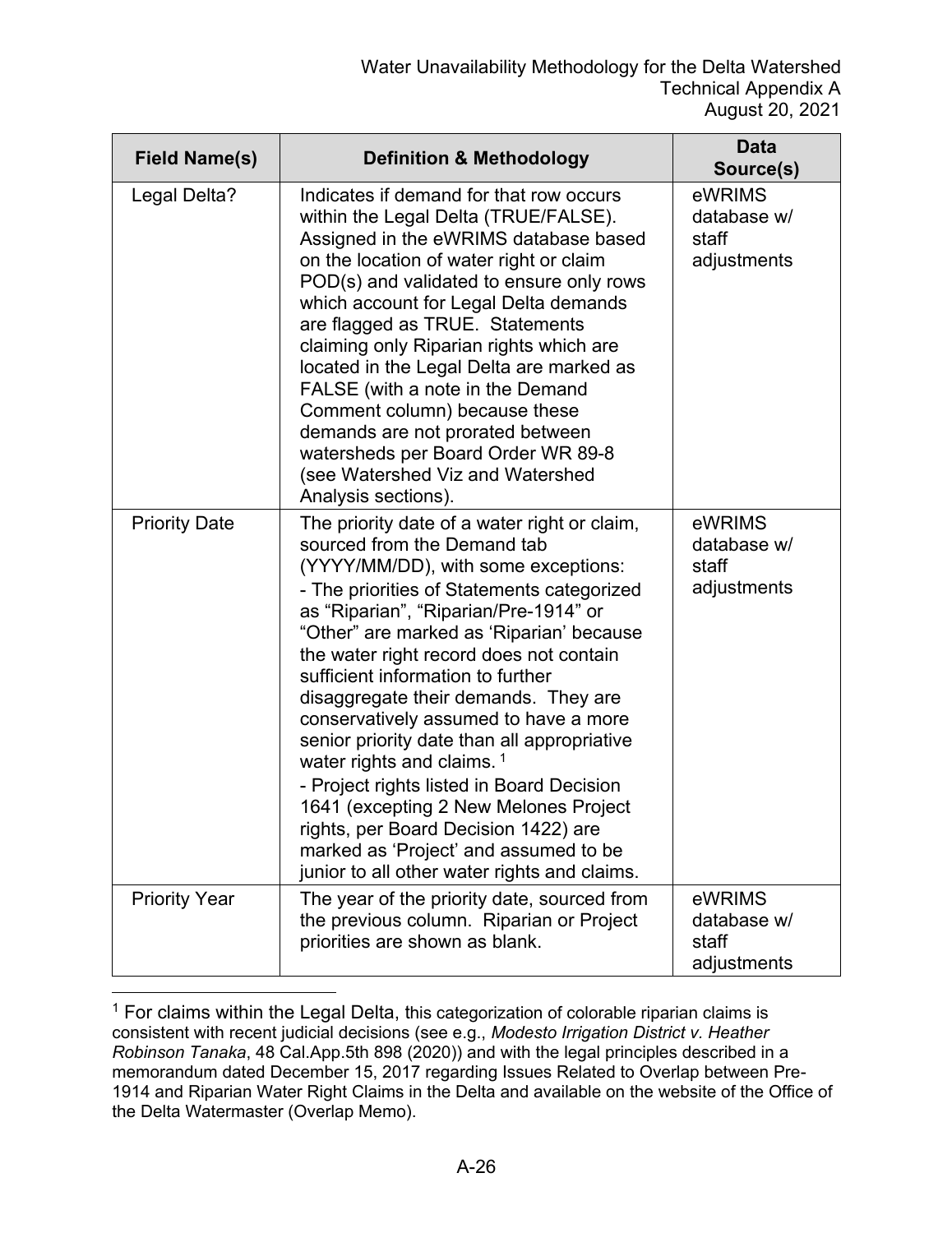| <b>Field Name(s)</b> | <b>Definition &amp; Methodology</b>                                                                                                                                                                                                                                                                                                                                                                                                                                                                                                                                                                                                                                                                                                                                                                                                                                                                                                                  | <b>Data</b><br>Source(s) |
|----------------------|------------------------------------------------------------------------------------------------------------------------------------------------------------------------------------------------------------------------------------------------------------------------------------------------------------------------------------------------------------------------------------------------------------------------------------------------------------------------------------------------------------------------------------------------------------------------------------------------------------------------------------------------------------------------------------------------------------------------------------------------------------------------------------------------------------------------------------------------------------------------------------------------------------------------------------------------------|--------------------------|
| Demand<br>Weight     | The percent of the specified water right or<br>claim's demand which occurs within the<br>specified HUC8:<br>- Demand Weight = (number of PODs<br>within the respective HUC8) / (total<br>number of PODs). Only active PODs that<br>are not Points of Rediversion or Points of<br>Offstream Storage are considered in this<br>calculation.<br>- The sum of Demand Weights for most<br>water rights is equal to one (see exception<br>in next column).                                                                                                                                                                                                                                                                                                                                                                                                                                                                                                 | Staff-<br>determined     |
| Demand<br>Comment    | Additional detail about the Demand<br>Weight or other aspects of the demand:<br>- Has POD(s) outside Delta watershed:<br>The water right has one or more<br>associated PODs which divert from<br>streams outside the Delta watershed (sum<br>of Demands Weights is less than one).<br>- In Legal Delta but not prorated between<br>watersheds: The POD in the specified<br>HUC8 is located within the Legal Delta but<br>is associated with a Statement claiming<br>only riparian rights. Per Board Order WR<br>89-8, the riparian demand is not prorated<br>between watersheds.<br>- Inactive: The POD in the specified HUC8<br>is not actively used (Demand Weight is<br>zero).<br>- Point of Rediversion/Offstream Storage:<br>The POD does not divert natural flow<br>(Demand Weight is zero).<br>- Project: The water right is listed in Board<br>Decision 1641, so its Priority Date is set to<br>'Project.' Also indicates actual water right | Staff-<br>determined     |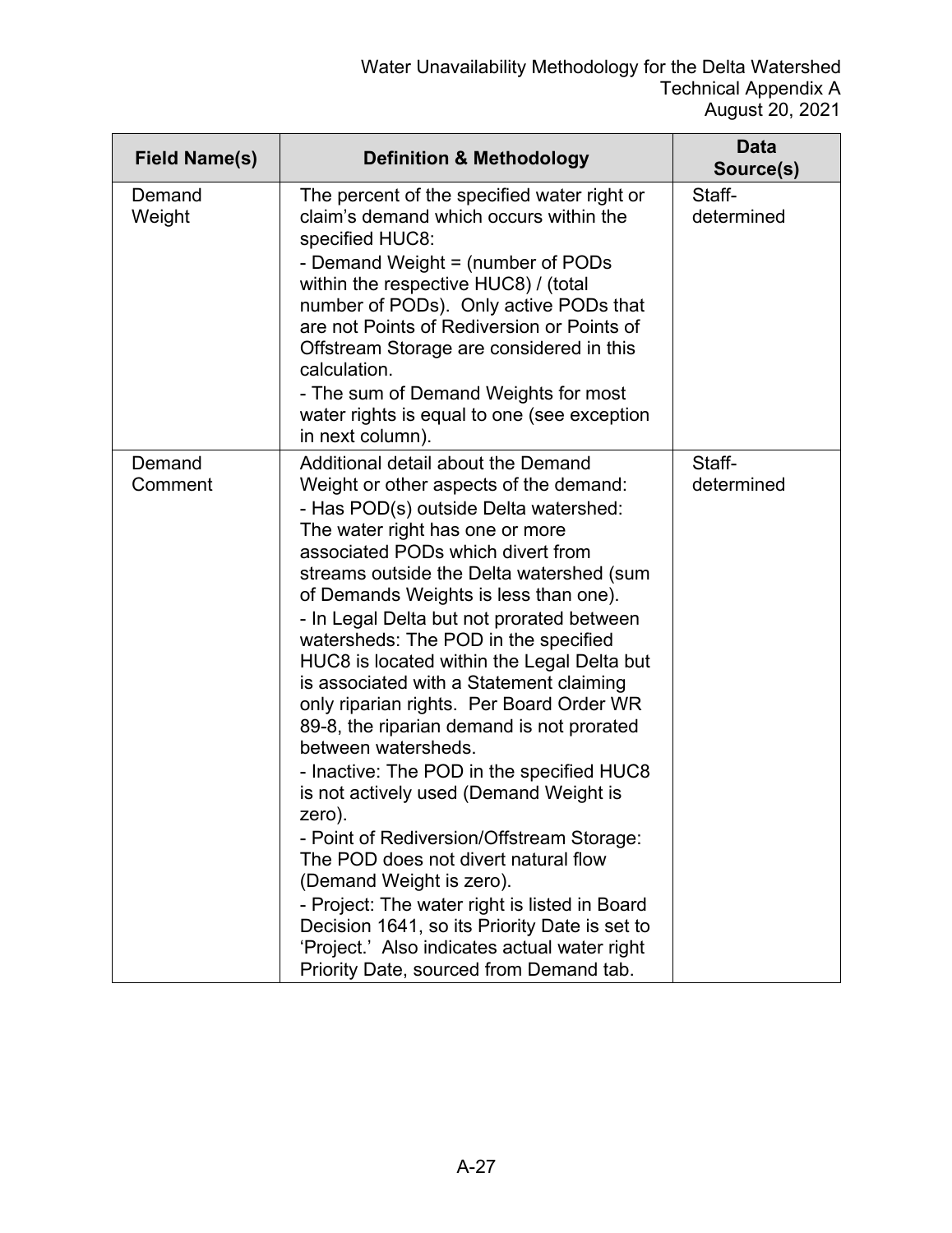| <b>Field Name(s)</b>              | <b>Definition &amp; Methodology</b>                                                                                                                                                                                                                                                                     | Data<br>Source(s) |
|-----------------------------------|---------------------------------------------------------------------------------------------------------------------------------------------------------------------------------------------------------------------------------------------------------------------------------------------------------|-------------------|
| January-<br>December<br>2018/2019 | Monthly demands of the specified water<br>right or claim within the specified HUC8,<br>calculated as follows:<br>(Application ID Demand for month of 2018)<br>or 2019, sourced from Demand tab) *<br>(Demand Factor for subwatershed and<br>month, sourced from Supply Adjust tab) *<br>(Demand Weight) | Calculated        |

#### **Headwater Reductions**

This tab compiles supply and demand data from each subwatershed in the Delta watershed and: 1) reduces any demands that cannot be met in headwater subwatersheds so that they are not reflected in the watershed-wide analysis, and 2) removes both supply and demand for any headwater subwatersheds considered to be disconnected from the Delta watershed because local supplies are insufficient to meet all riparian demands. Supply data is sourced from the Supply Forecast tab of the spreadsheet, while demand data is sourced from the Demand Separated tab of the spreadsheet.

| Field Name(s)        | <b>Definition &amp; Methodology</b>                                                                                                                                                                                                                                                                                                                                                                                                                     | <b>Data</b><br>Source(s) |
|----------------------|---------------------------------------------------------------------------------------------------------------------------------------------------------------------------------------------------------------------------------------------------------------------------------------------------------------------------------------------------------------------------------------------------------------------------------------------------------|--------------------------|
| Subwatershed         | Smallest area over which water<br>unavailability is determined, based on one<br>or more HUC8s. Sourced from the<br>Demand Separated tab.                                                                                                                                                                                                                                                                                                                | Staff-<br>determined     |
| Subwatershed<br>Type | Subwatersheds are categorized as either -<br>'headwater' or 'lower' for the purpose of<br>this analysis:<br>- A headwater subwatershed contains<br>water demands which can only be met by<br>water supplies within the subwatershed<br>(i.e., there are no tributaries flowing into<br>the subwatershed).<br>- A lower subwatershed can receive water<br>supplies from outside its boundaries (i.e.,<br>it is located downstream of the<br>headwaters). | Staff-<br>determined     |
| Watershed            | The two primary river systems in the<br>Delta: Sacramento and San Joaquin.                                                                                                                                                                                                                                                                                                                                                                              | USGS WBD                 |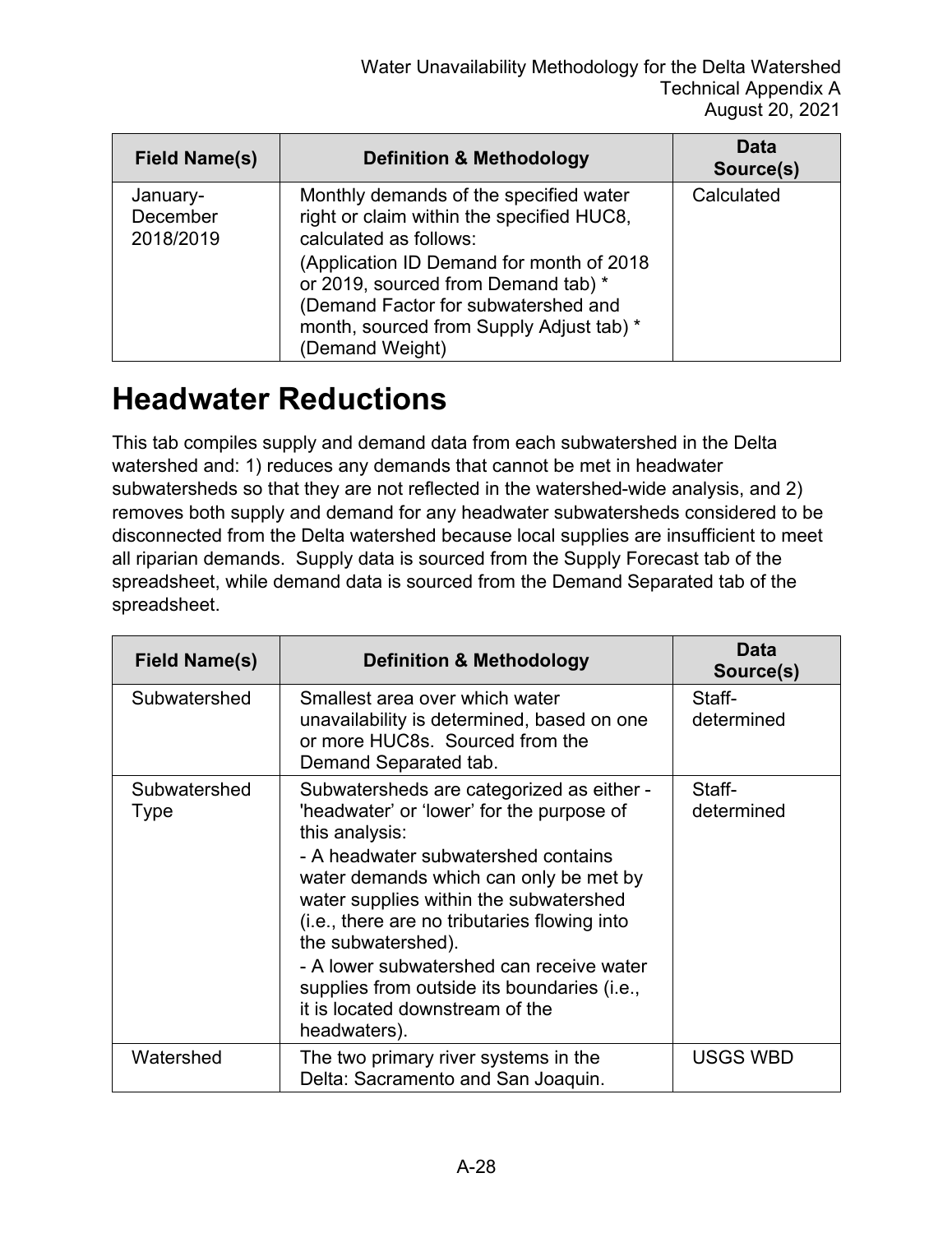| <b>Field Name(s)</b>                                                                                                 | <b>Definition &amp; Methodology</b>                                                                                                                                                                                                                                                                                                | <b>Data</b><br>Source(s)                      |
|----------------------------------------------------------------------------------------------------------------------|------------------------------------------------------------------------------------------------------------------------------------------------------------------------------------------------------------------------------------------------------------------------------------------------------------------------------------|-----------------------------------------------|
| MonthNum and<br>Month                                                                                                | The calendar year month (either number<br>or three-letter abbreviation) of the<br>respective water supply and demand.                                                                                                                                                                                                              |                                               |
| Riparian<br>Demand 2018                                                                                              | The sum of calendar year 2018 demand<br>for all Riparian water right claims (Water<br>Right Type = Riparian, Riparian/Pre-1914,<br>or Other Statements) for the respective<br>subwatershed and month, excluding<br>demands in the Legal Delta. Sourced<br>from the Demand Separated tab.                                           | eWRIMS<br>database w/<br>staff<br>adjustments |
| Pre-1914<br>Demand 2018                                                                                              | The sum of calendar year 2018 demand<br>for all pre-1914 appropriative water right<br>claims (Water Right Type = Pre-1914 or<br>Unclassified Statements) for the<br>respective subwatershed, month, and<br>demand year, excluding demands in the<br>Legal Delta. Sourced from the Demand<br>Separated tab.                         | eWRIMS<br>database w/<br>staff<br>adjustments |
| 1914-1919,<br>1920s, 1930s,<br>1940s, 1950s,<br>1960s, 1970s,<br>1980s, 1990s,<br>2000s, and<br>2010s Demand<br>2018 | The sum of calendar year 2018 demand<br>for all Post-1914 Appropriative rights<br>(Water Right Type = Appropriative or<br>Reserved Statement) with a priority date<br>within the specified decade for the<br>respective subwatershed and month,<br>excluding demands in the Legal Delta.<br>Sourced from the Demand Separated tab. | eWRIMS<br>database w/<br>staff<br>adjustments |
| Project<br>Demand 2018                                                                                               | The sum of calendar year 2018 demand<br>for all Project water rights which export<br>water outside the Delta watershed for the<br>respective subwatershed and month,<br>excluding demands in the Legal Delta.<br>Sourced from the Demand Separated tab.                                                                            | eWRIMS<br>database w/<br>staff<br>adjustments |
|                                                                                                                      | 2019 demand data is disaggregated in the same manner as 2018 demand data.                                                                                                                                                                                                                                                          |                                               |
| Supply<br>Forecast 10%,<br>50%, 90% or<br>99%<br>Exceedance                                                          | Supply for the respective subwatershed<br>and month. For past months, the actual<br>value from the Supply Past Monthly tab is<br>shown. For future months, the forecasted<br>supply with the respective exceedance<br>probability from the Supply Forecast tab is<br>shown.                                                        | CDEC, B-120,<br>CNRFC, staff<br>estimates     |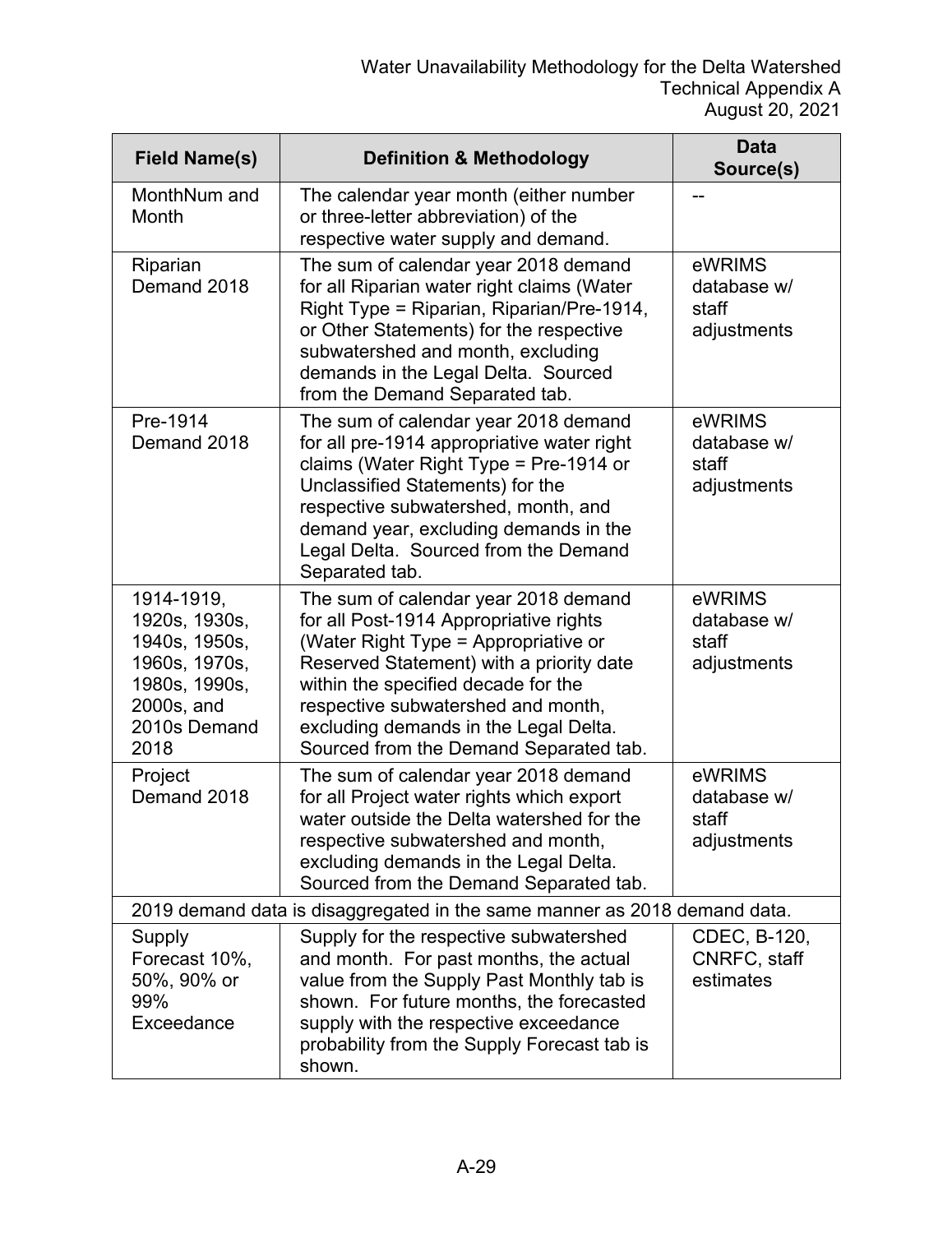| <b>Field Name(s)</b>                                                                              | <b>Definition &amp; Methodology</b>                                                                                                                                                                                                                                                                                                                                                                           | <b>Data</b><br>Source(s)            |
|---------------------------------------------------------------------------------------------------|---------------------------------------------------------------------------------------------------------------------------------------------------------------------------------------------------------------------------------------------------------------------------------------------------------------------------------------------------------------------------------------------------------------|-------------------------------------|
| Discontinuity?<br>(2018 Demand,<br>90%<br>Exceedance<br>Supply)                                   | Whether a given headwater subwatershed<br>is considered disconnected from the Delta<br>watershed in a given month (Yes/No). A<br>headwater subwatershed is considered<br>disconnected when the supply (using the<br>90% exceedance forecast for future<br>months) is insufficient to meet the 2018<br>demands of all riparian claims of right in<br>the subwatershed.                                         | Staff-<br>determined                |
| 2018 Total<br>Demand                                                                              | The sum of 2018 all demand values for<br>the respective subwatershed and month.                                                                                                                                                                                                                                                                                                                               | Calculated                          |
| 2018 Reduced<br>Demand for<br>Discontinuity &<br>Unmet<br>Demand (90%<br>Exceedance<br>Supply)    | 2018 demands for the respective<br>subwatershed and month, eliminating any<br>demand which cannot physically be met<br>by available supply:<br>- In headwater subwatersheds, the lesser<br>of 2018 Total Demand or 90% Supply<br>Forecast 90% Exceedance.<br>- In disconnected headwater<br>subwatersheds, equal to zero.<br>- In lower subwatersheds, the 2018 Total<br>Demand (no reduction due to supply). | Calculated                          |
| as 2018 demand data.                                                                              | 2019 demand data is summed and analyzed for discontinuity in the same manner                                                                                                                                                                                                                                                                                                                                  |                                     |
| Supply<br>Forecast 90%<br>Exceedance<br>with Headwater<br>Abandoned<br><b>Flow</b><br>Replacement | Supply for the respective subwatershed<br>and month which contributes to the Delta<br>watershed. The greater of either the<br>Supply Forecast 90% Exceedance value<br>or the abandoned flow for the respective<br>subwatershed and month (sourced from<br>the Supply Adjust tab, converted to acre-<br>feet per month).                                                                                       | B-120,<br>CNRFC, staff<br>estimates |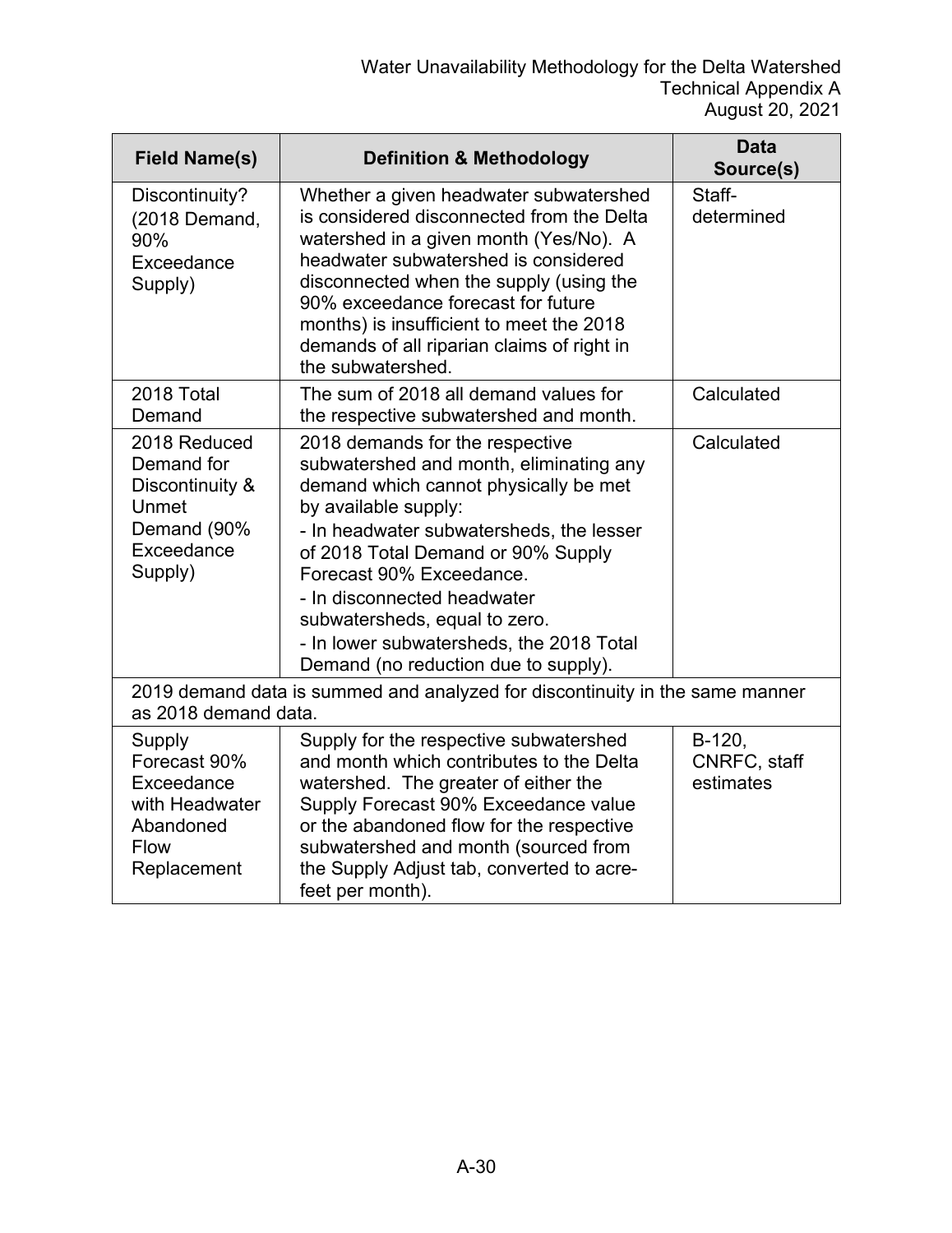| <b>Field Name(s)</b>                                                                                                          | <b>Definition &amp; Methodology</b>                                                                                                                                                                                                                                                                                        | <b>Data</b><br>Source(s) |
|-------------------------------------------------------------------------------------------------------------------------------|----------------------------------------------------------------------------------------------------------------------------------------------------------------------------------------------------------------------------------------------------------------------------------------------------------------------------|--------------------------|
| 2018/2019<br>Reduced<br>Supply for<br>Discontinuity<br>(90%<br>Exceedance<br>with<br>Abandoned<br><b>Flow</b><br>Replacement) | When discontinuity is found for the<br>respective subwatershed and month<br>based on demand data from the<br>respective year (i.e., Discontinuity? =<br>Yes), both supply and demand are<br>removed from the watershed-wide<br>analysis. This column sets supplies for<br>disconnected headwater subwatersheds<br>to zero. | Calculated               |

#### **Subwatershed Viz**

This tab compiles supply and demand data from each subwatershed in the Delta watershed to generate the interactive Headwater Subwatershed Analysis visualization at:

[https://www.waterboards.ca.gov/waterrights/water\\_issues/programs/drought/drought\\_to](https://www.waterboards.ca.gov/waterrights/water_issues/programs/drought/drought_tools_methods/delta_method.html) [ols\\_methods/delta\\_method.html](https://www.waterboards.ca.gov/waterrights/water_issues/programs/drought/drought_tools_methods/delta_method.html)

| <b>Field Name(s)</b> | <b>Definition &amp; Methodology</b>                                                                                                                                                                                                                                                                                                                                                                                                                      | Data Source(s)   |
|----------------------|----------------------------------------------------------------------------------------------------------------------------------------------------------------------------------------------------------------------------------------------------------------------------------------------------------------------------------------------------------------------------------------------------------------------------------------------------------|------------------|
| Subwatershed         | Smallest area over which water<br>unavailability is determined, based on<br>one or more HUC8s. Sourced from the<br>Demand Separated tab.                                                                                                                                                                                                                                                                                                                 | Staff-determined |
| Subwatershed<br>Type | Subwatersheds are categorized as<br>either 'headwater' or 'lower' for the<br>purpose of this analysis:<br>- A headwater subwatershed contains<br>water demands which can only be met<br>by water supplies within the<br>subwatershed (i.e., there are no<br>tributaries flowing into the<br>subwatershed).<br>- A lower subwatershed can receive<br>water supplies from outside its<br>boundaries (i.e., it is located<br>downstream of the headwaters). | Staff-determined |
| Watershed            | The two primary river systems in the<br>Delta: Sacramento and San Joaquin.                                                                                                                                                                                                                                                                                                                                                                               | <b>USGS WBD</b>  |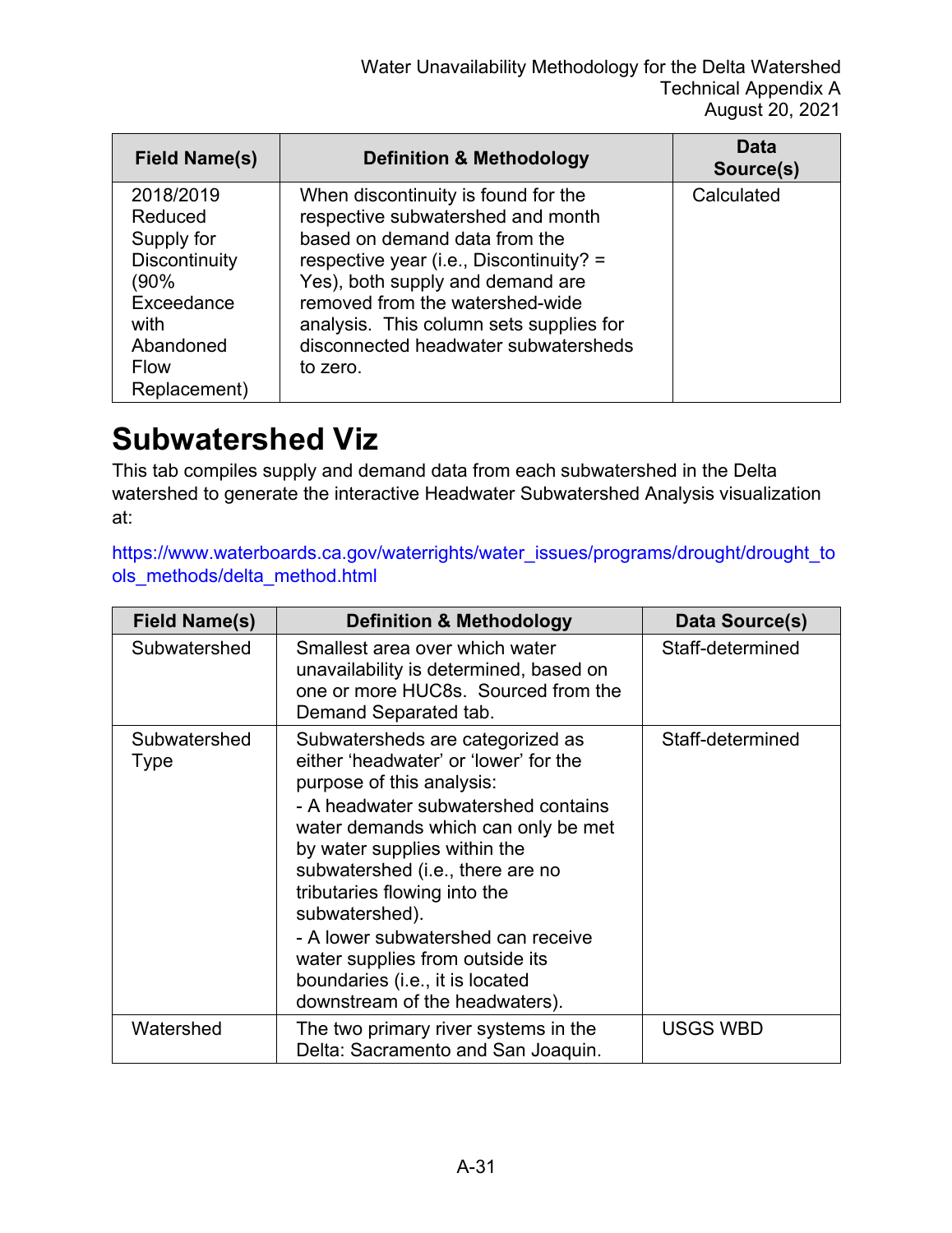| <b>Field Name(s)</b>                                              | <b>Definition &amp; Methodology</b>                                                                                                                                                                                                                                                                                                                               | Data Source(s)                             |
|-------------------------------------------------------------------|-------------------------------------------------------------------------------------------------------------------------------------------------------------------------------------------------------------------------------------------------------------------------------------------------------------------------------------------------------------------|--------------------------------------------|
| MonthNum<br>and Month                                             | The calendar year month (either<br>number or three-letter abbreviation) of<br>the respective water supply and<br>demand.                                                                                                                                                                                                                                          |                                            |
| Discontinuity?                                                    | Whether a given headwater<br>subwatershed is considered<br>disconnected from the Delta watershed<br>in a given month based on a given year<br>of demand data (Yes/No). Sourced<br>from the Discontinuity? column in the<br><b>Headwater Reductions tab.</b>                                                                                                       | Staff-determined                           |
| Demand Type                                                       | Demand category, based on water<br>right or claim priority. Post-1914<br>appropriative demands are largely<br>separated by priority decade, except<br>for demand by the Central Valley<br>Project and the State Water Project<br>(Project Demand).                                                                                                                | eWRIMS w/ staff<br>adjustments             |
| <b>Demand Year</b>                                                | Calendar year of demand data (2018<br>or 2019).                                                                                                                                                                                                                                                                                                                   | eWRIMS database                            |
| Demand                                                            | Monthly total demand for the<br>respective subwatershed, month,<br>demand year, and demand type, prior<br>to the elimination of unmet headwater<br>demand and demand in disconnected<br>subwatersheds. Sourced from the<br>Demand columns in the Headwater<br>Reductions tab.                                                                                     | eWRIMS database<br>w/ staff<br>adjustments |
| <b>Demand After</b><br>Reduction<br>(90%<br>Exceedance<br>Supply) | Monthly demand for the respective<br>subwatershed, month, and demand<br>year, after unmet headwater demand<br>and demand in disconnected<br>subwatersheds are removed. If<br><b>Cumulative Demand exceeds the</b><br>available supply, the remaining supply<br>is credited towards the last added<br>(senior) demand type and later (junior)<br>demands are zero. | Calculated                                 |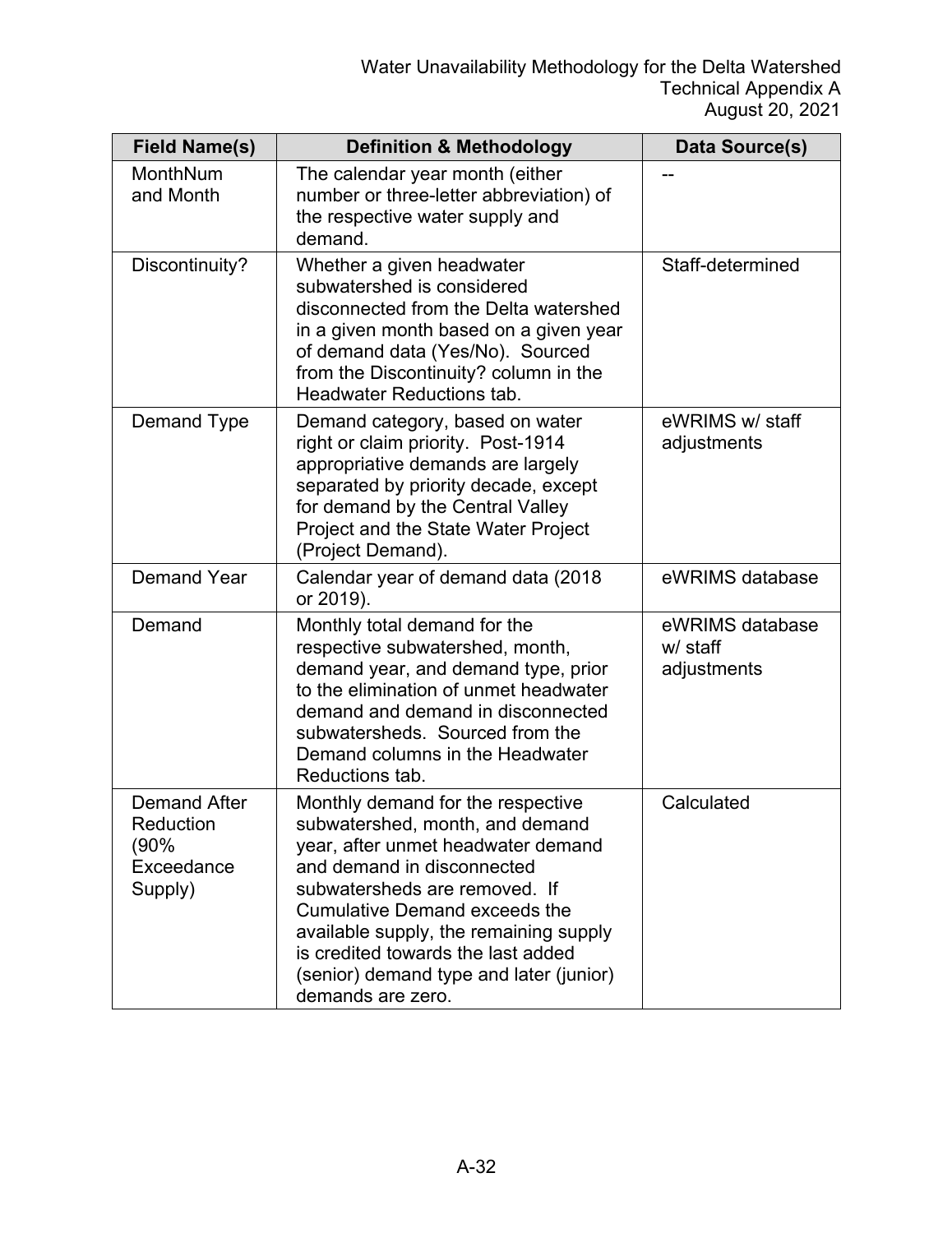| <b>Field Name(s)</b>                                                                                  | <b>Definition &amp; Methodology</b>                                                                                                                                                                                                                                                                                                                                                                                                           | Data Source(s)                            |
|-------------------------------------------------------------------------------------------------------|-----------------------------------------------------------------------------------------------------------------------------------------------------------------------------------------------------------------------------------------------------------------------------------------------------------------------------------------------------------------------------------------------------------------------------------------------|-------------------------------------------|
| 2021 Supply<br>10%, 50%<br>90%, and 99%<br>Exceedance                                                 | Supply for the respective<br>subwatershed and month. For past<br>months, the actual value from the<br>Supply Past Monthly tab is shown. For<br>future months, the forecasted supply<br>with the respective exceedance<br>probability from the Supply Forecast<br>tab is shown (NOTE: supply is<br>available to all demand types by<br>priority; values are shown only in the<br>Riparian Demand rows due to Tableau<br>plotting limitations). | CDEC, B-120,<br>CNRFC, staff<br>estimates |
| <b>Supply After</b><br>Reduction<br>(90%<br>Exceedance<br>Supply)                                     | Monthly supply for the respective<br>subwatershed and month (past months<br>from the Supply Past Monthly tab,<br>future months from the Supply<br>Forecast tab). Set to zero if<br>Discontinuity? = $Yes.$                                                                                                                                                                                                                                    | Calculated                                |
| Cumulative<br>Demand for<br>Subwatershed<br>& Month                                                   | Total cumulative demand for the<br>respective subwatershed, month, and<br>demand year (used as an intermediate<br>calculation to inform the Demand After<br>Reduction value). Added from most<br>senior to most junior rights or claims.                                                                                                                                                                                                      | Calculated                                |
| Watershed<br>Supply<br>Summary<br>Table<br>(Watershed,<br>MonthNum,<br>Month, Supply<br>Type, Supply) | Monthly supply statistics for the<br>Sacramento River and San Joaquin<br>River watersheds. Sourced from the<br>Supply Past Monthly and Supply<br>Forecast tabs to compare median<br>hydrologic conditions of past wet years<br>and critically dry years to 90%<br>exceedance forecasts for 2021.                                                                                                                                              | CDEC, B-120,<br>CNRFC, staff<br>estimates |

#### **Watershed Viz**

This tab compiles supply and demand data used to assess water unavailability at the watershed level. Formulas in this tab: 1) remove any demands that cannot be met in headwater subwatersheds, 2) remove both supply and demand for any disconnected headwater subwatersheds, and 3) distribute demand within the Legal Delta between the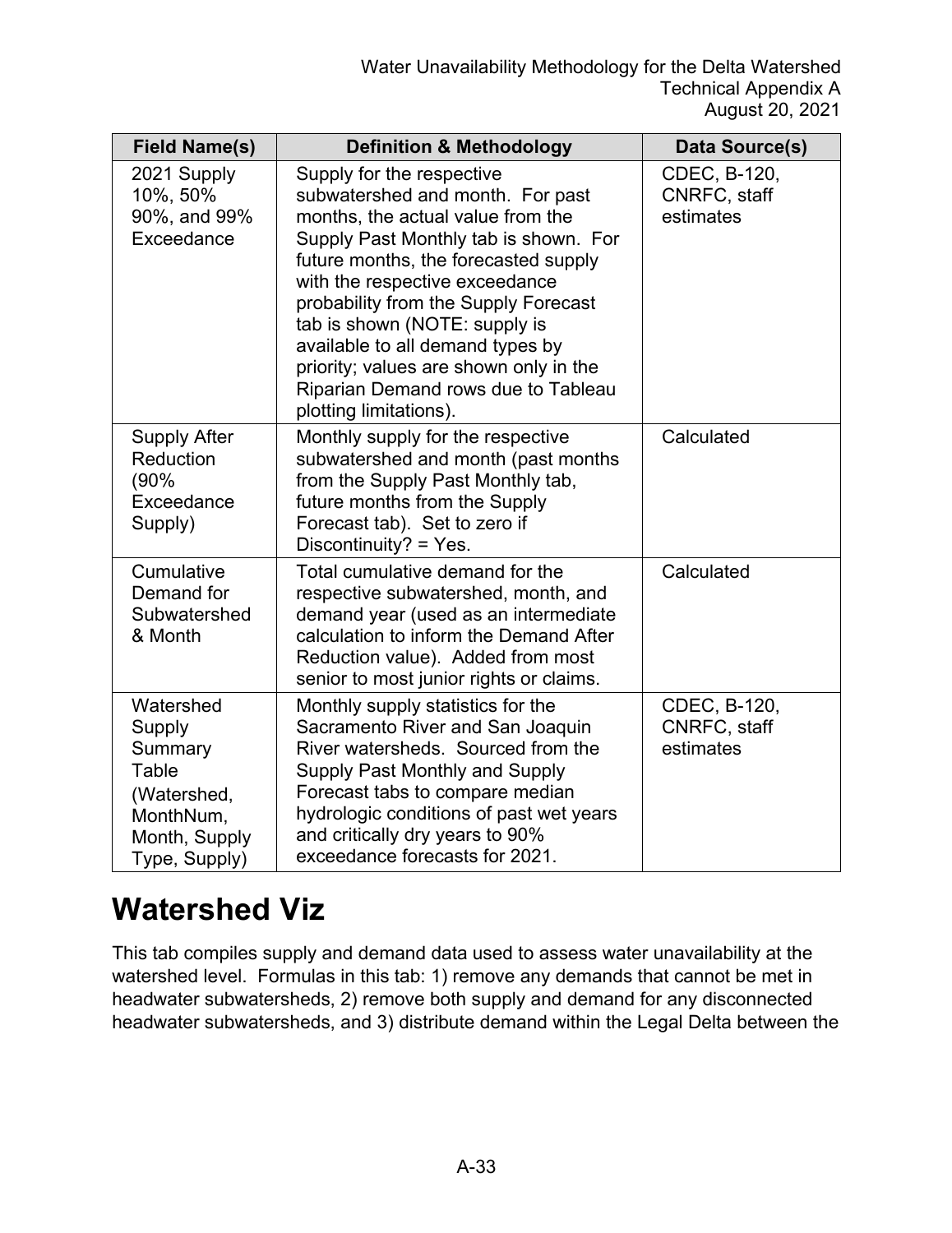Sacramento River and the San Joaquin River watersheds before producing final supply and demand values that populate the interactive Watershed Analysis visualization at:

[https://www.waterboards.ca.gov/waterrights/water\\_issues/programs/drought/drought\\_to](https://www.waterboards.ca.gov/waterrights/water_issues/programs/drought/drought_tools_methods/delta_method.html) [ols\\_methods/delta\\_method.html](https://www.waterboards.ca.gov/waterrights/water_issues/programs/drought/drought_tools_methods/delta_method.html)

| <b>Field Name(s)</b>                      | <b>Definition &amp; Methodology</b>                                                                                                                                                                                                                                                                                                                                                                                                                                                                                            | Data Source(s)                    |
|-------------------------------------------|--------------------------------------------------------------------------------------------------------------------------------------------------------------------------------------------------------------------------------------------------------------------------------------------------------------------------------------------------------------------------------------------------------------------------------------------------------------------------------------------------------------------------------|-----------------------------------|
| Watershed                                 | The two primary river systems in the<br>Delta: Sacramento and San Joaquin.                                                                                                                                                                                                                                                                                                                                                                                                                                                     | <b>USGS WBD</b>                   |
| MonthNum and<br>Month                     | The calendar year month of the respective<br>water supply and demand.                                                                                                                                                                                                                                                                                                                                                                                                                                                          | --                                |
| Delta<br>Watershed<br><b>Supply Ratio</b> | The percent of supply that the respective<br>watershed (Sacramento River or San<br>Joaquin River) contributes to the Delta<br>watershed in the respective month. Based<br>on 90% exceedance supply forecasts,<br>including the greater of FNF or<br>subwatershed abandoned flow, and<br>calculated after supplies from<br>disconnected subwatersheds are removed<br>based on demands for the respective<br>year. Sourced from the 2018 and 2019<br>Reduced Supply for Discontinuity columns<br>in the Headwater Reduction tab. | Calculated                        |
| Demand Type                               | Demand category, based on water right or<br>claim priority. Post-1914 appropriative<br>demands are largely separated by priority<br>decade, except for demand by the Central<br>Valley Project and the State Water Project<br>(Project Demand).                                                                                                                                                                                                                                                                                | eWRIMS w/<br>staff<br>adjustments |
| <b>Demand Year</b>                        | Calendar year of demand data (2018 or<br>2019).                                                                                                                                                                                                                                                                                                                                                                                                                                                                                | eWRIMS<br>database                |
| Headwater<br>Demand<br>Reduction          | The amount of demand removed from the<br>watershed-wide analysis due to reduction<br>of demands that cannot be met by<br>supplies in headwater subwatersheds.<br>Sourced from the Subwatershed Viz tab:<br>Headwater Demand Reduction = Demand<br>column - Demand after Reduction                                                                                                                                                                                                                                              | Calculated                        |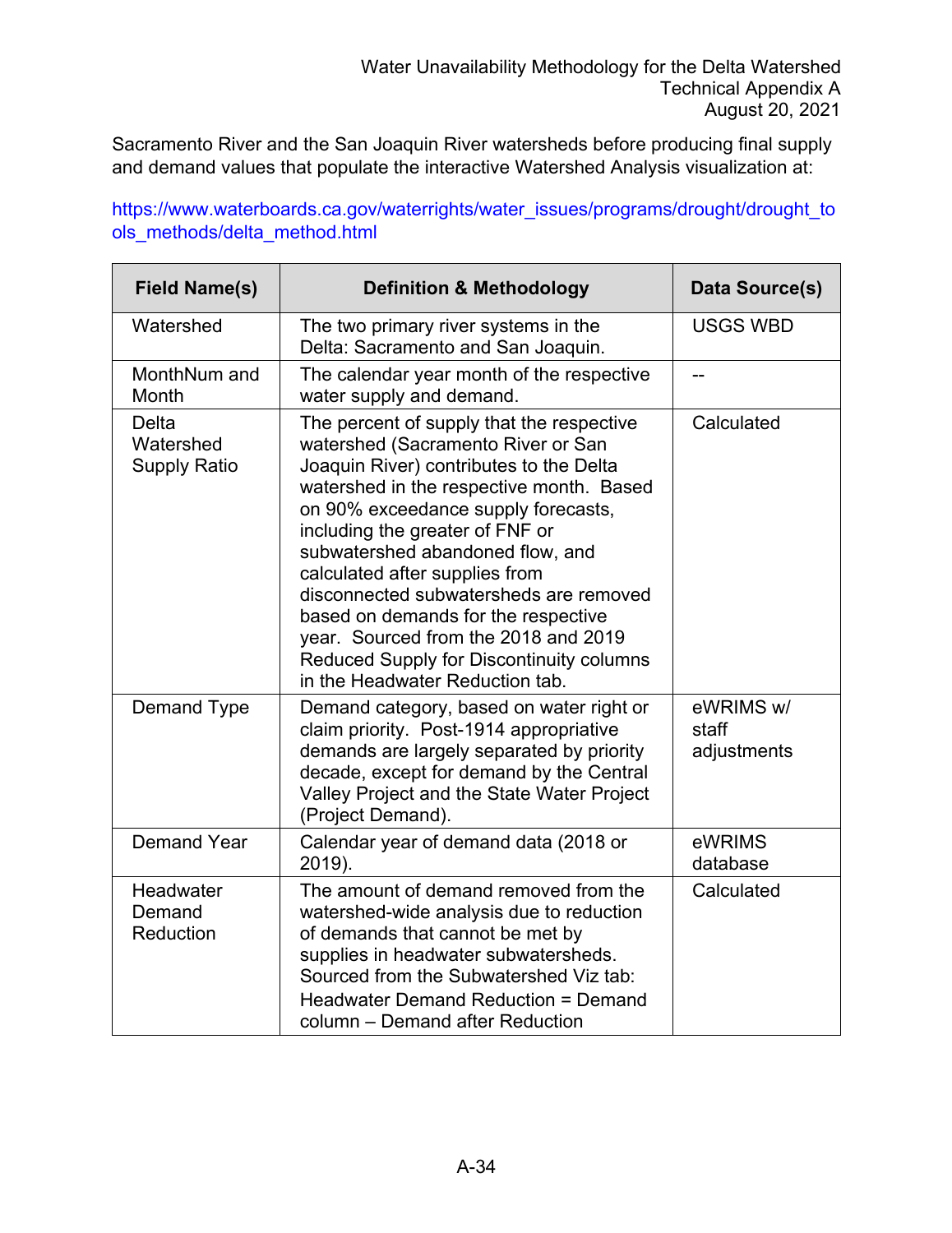| <b>Field Name(s)</b>                                | <b>Definition &amp; Methodology</b>                                                                                                                                                                                                                                                                                                                                                                                                                                                                                                                                                                                                                                                                                                                                                                                                                                                                                            | Data Source(s)                    |
|-----------------------------------------------------|--------------------------------------------------------------------------------------------------------------------------------------------------------------------------------------------------------------------------------------------------------------------------------------------------------------------------------------------------------------------------------------------------------------------------------------------------------------------------------------------------------------------------------------------------------------------------------------------------------------------------------------------------------------------------------------------------------------------------------------------------------------------------------------------------------------------------------------------------------------------------------------------------------------------------------|-----------------------------------|
| Demand w/o<br>Legal Delta<br>(Headwater<br>Reduced) | Total demand for the respective<br>watershed, month, and demand year,<br>excluding demand in the Legal Delta.<br>Sourced from the Demand Separated tab:<br>Demand w/o Legal Delta (Headwater<br>$Reduced$ ) = total watershed demand $-$<br>demand from PODs in the Legal Delta<br>(Legal Delta? = TRUE) - Headwater<br><b>Demand Reduction</b>                                                                                                                                                                                                                                                                                                                                                                                                                                                                                                                                                                                | Calculated                        |
| Legal Delta<br>Demand                               | Demand for PODs within the Legal Delta<br>(Legal Delta? = TRUE) for the respective<br>month and demand type. Sourced from<br>the Demand Separated tab.                                                                                                                                                                                                                                                                                                                                                                                                                                                                                                                                                                                                                                                                                                                                                                         | eWRIMS w/<br>staff<br>adjustments |
| Legal Delta<br>Demand<br>Prorated by<br>Watershed   | Demand for PODs within the Legal Delta<br>(Legal Delta? = TRUE) for the respective<br>watershed, month, and demand type.<br>Legal Delta demands are prorated<br>between the Sacramento River and San<br>Joaquin River watersheds based on the<br>percent of supply that each contributes in<br>a given month (based on the 90%<br>exceedance supply forecast, accounting<br>for supply reductions due to disconnection<br>and the replacement of abandoned<br>instream flows in excess of subwatershed<br>$FNF$ ):<br>Prorated Legal Delta Demand by<br>Watershed = Delta Watershed Supply<br>Ratio * Legal Delta Demand<br>In other words, if the Sacramento River<br>watershed constitutes 80% of Delta<br>watershed supply in a given month, then<br>80% of Legal Delta demand is charged<br>against the Sacramento River watershed<br>supply for that month and 20% is charged<br>against the San Joaquin River watershed. | Calculated                        |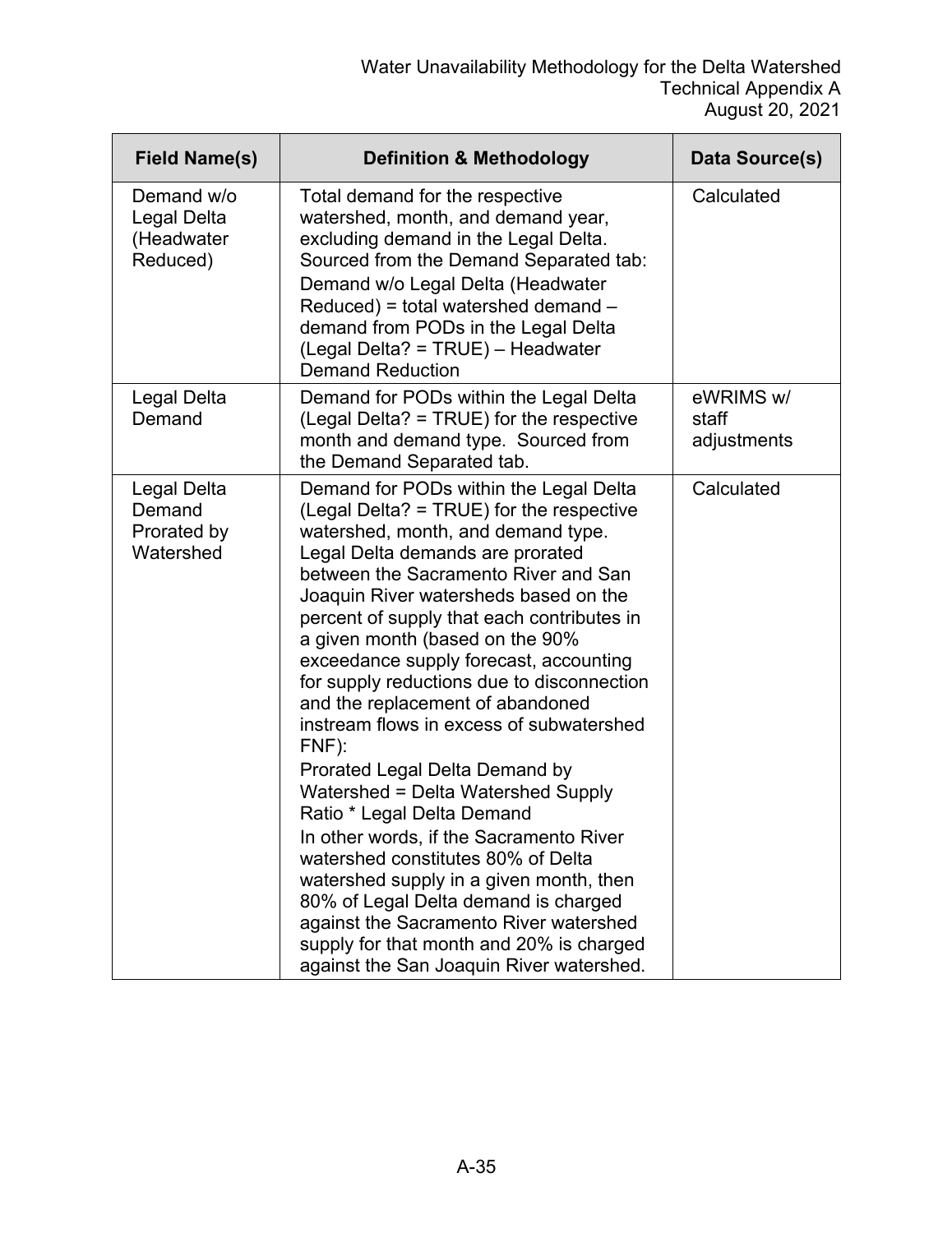| Field Name(s)                | <b>Definition &amp; Methodology</b>                                                                                                                                                                                                                                                                                                                                                               | Data Source(s) |
|------------------------------|---------------------------------------------------------------------------------------------------------------------------------------------------------------------------------------------------------------------------------------------------------------------------------------------------------------------------------------------------------------------------------------------------|----------------|
| Total<br>Watershed<br>Demand | Total demand for the respective<br>watershed, month, and demand year after<br>Legal Delta demand has been prorated<br>between the two watersheds:<br>Total Watershed Demand = Demand w/o<br>Legal Delta (Headwater Reduced) + Legal<br>Delta Demand Prorated by Watershed                                                                                                                         | Calculated     |
| Total<br>Watershed<br>Supply | Total supply for the respective watershed<br>and month after excluding supply from<br>disconnected subwatersheds. Sourced<br>from the 2018 and 2019 Reduced Supply<br>for Discontinuity columns in the<br>Headwater Reduction tab (NOTE: supply<br>is available to all demand types by priority;<br>values are shown only in the Riparian<br>Demand rows due to Tableau plotting<br>limitations). | Calculated     |

# **Daily Supply Viz**

This tab compiles monthly supply data from the Supply Forecast tab and daily supply data from the Supply Daily Monitoring tab to produce a comparison between monthly forecasts and cumulative daily supply, which may be used to adjust the timing or scope of notices of water unavailability or curtailment orders. This data populates the interactive Watershed Analysis Weekly Supply Updates visualization at:

[https://www.waterboards.ca.gov/waterrights/water\\_issues/programs/drought/drought\\_to](https://www.waterboards.ca.gov/waterrights/water_issues/programs/drought/drought_tools_methods/delta_method.html) [ols\\_methods/delta\\_method.html](https://www.waterboards.ca.gov/waterrights/water_issues/programs/drought/drought_tools_methods/delta_method.html)

| <b>Field Name(s)</b> | <b>Definition &amp; Methodology</b>                                        | Data Source(s)  |
|----------------------|----------------------------------------------------------------------------|-----------------|
| Date                 | Individual days of the current month.                                      | --              |
| Watershed            | The two primary river systems in the<br>Delta: Sacramento and San Joaquin. | <b>USGS WBD</b> |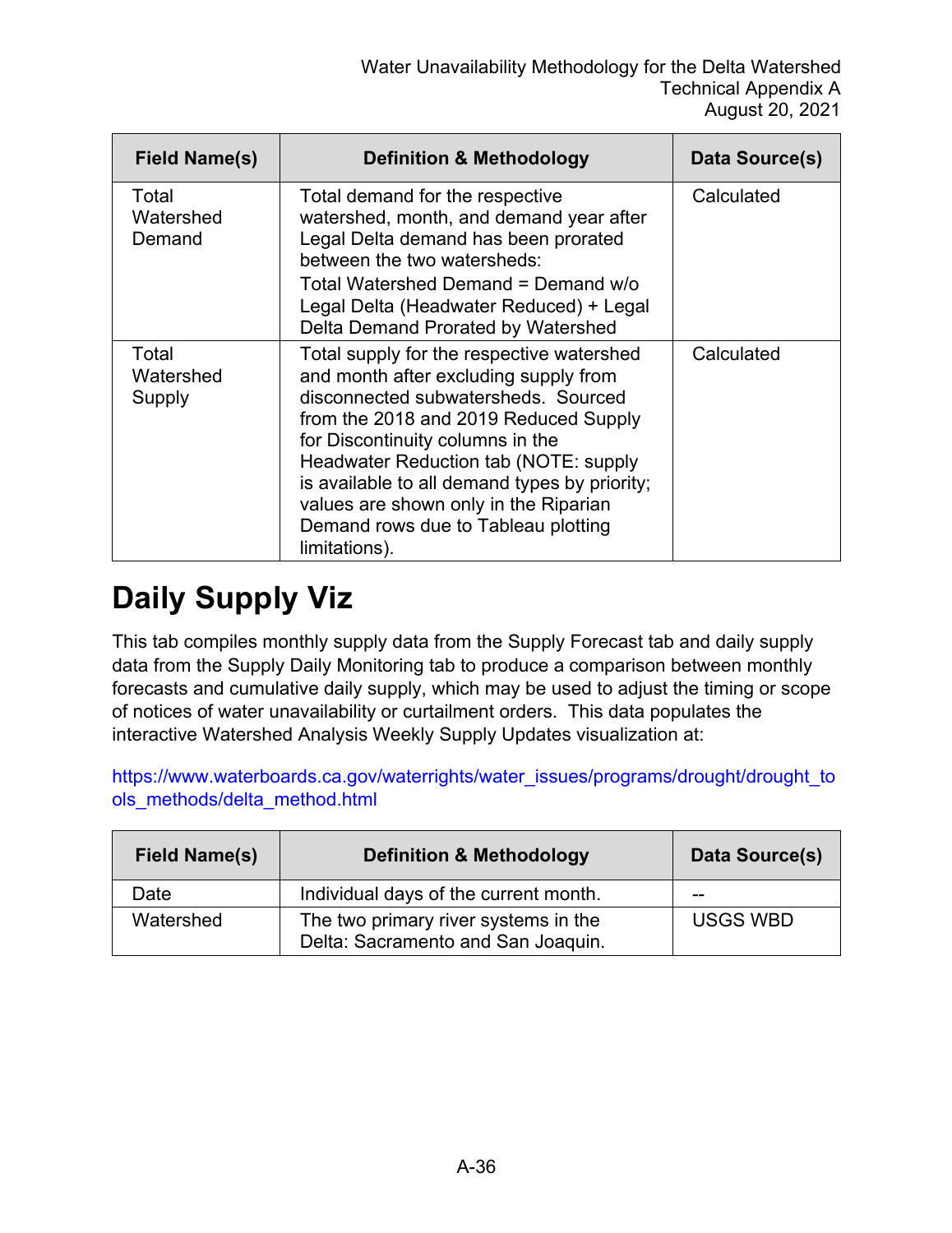| <b>Field Name(s)</b>                                | <b>Definition &amp; Methodology</b>                                                                                                                                                                                                                                                                                                    | Data Source(s)                        |
|-----------------------------------------------------|----------------------------------------------------------------------------------------------------------------------------------------------------------------------------------------------------------------------------------------------------------------------------------------------------------------------------------------|---------------------------------------|
| Daily<br>Cumulative                                 | The cumulative total supply (sum of<br>respective date and all previous days of<br>the month) for the respective watershed,<br>in acre-feet. Equal to '#N/A' if supply data<br>are not available for all subwatersheds in<br>the respective watershed (i.e., dates in the<br>future). Sourced from the Supply Daily<br>Monitoring tab. | CDEC,<br>CNRFC, staff<br>estimates    |
| Fcast 99%,<br>90%, 75%,<br>50%, 25%, and<br>10% exc | Monthly forecasted supply for the<br>respective watershed and exceedance<br>probability, in acre-feet, Equal to the same<br>value for all days of the month in order to<br>plot as a horizontal line. Sourced from the<br>Supply Forecast tab.                                                                                         | $B-120,$<br>CNRFC, staff<br>estimates |

#### **Analysis Headwaters**

This tab contains a tabular version of the water supply and demand visualizations for 14 headwater subwatersheds in the Delta watershed. In each, past and forecasted supplies are used to determine water unavailability for each water right or claim in order of priority date. Rights or claims which are not expected to have water available to meet their demands due to limited local supplies are flagged for the receipt of a notice of water unavailability or curtailment order, and these unmet demands are excluded from the Watershed Analysis (see next section). If the Headwaters Analysis indicates that any Riparian claims of right (senior demands) would face water unavailability, all supplies and demands from that subwatershed are excluded from its respective Watershed Analysis. In other words, these streams are assumed to not have connectivity to the Delta watershed due to senior demands exceeding all available water supplies.

This analysis is set-up for each headwater subwatershed as follows:

- 1. The water rights and claims listed in the Demand Separated tab of the spreadsheet are grouped by subwatershed.
- 2. Any rights or claims located in the Legal Delta (Legal Delta? = TRUE) are excluded; this only occurs in the furthest downstream reaches of the Putah Creek, Stanislaus River, Calaveras River, and Cosumnes River headwater subwatersheds. Water unavailability for these rights or claims is only analyzed in the Watershed Analysis, as they are assumed to have access to water from both the Sacramento and San Joaquin Rivers and not be limited by local supplies.
- 3. Any duplicate rights within each subwatershed are merged; this only occurs in the Sacramento River above Bend and Upper American River headwater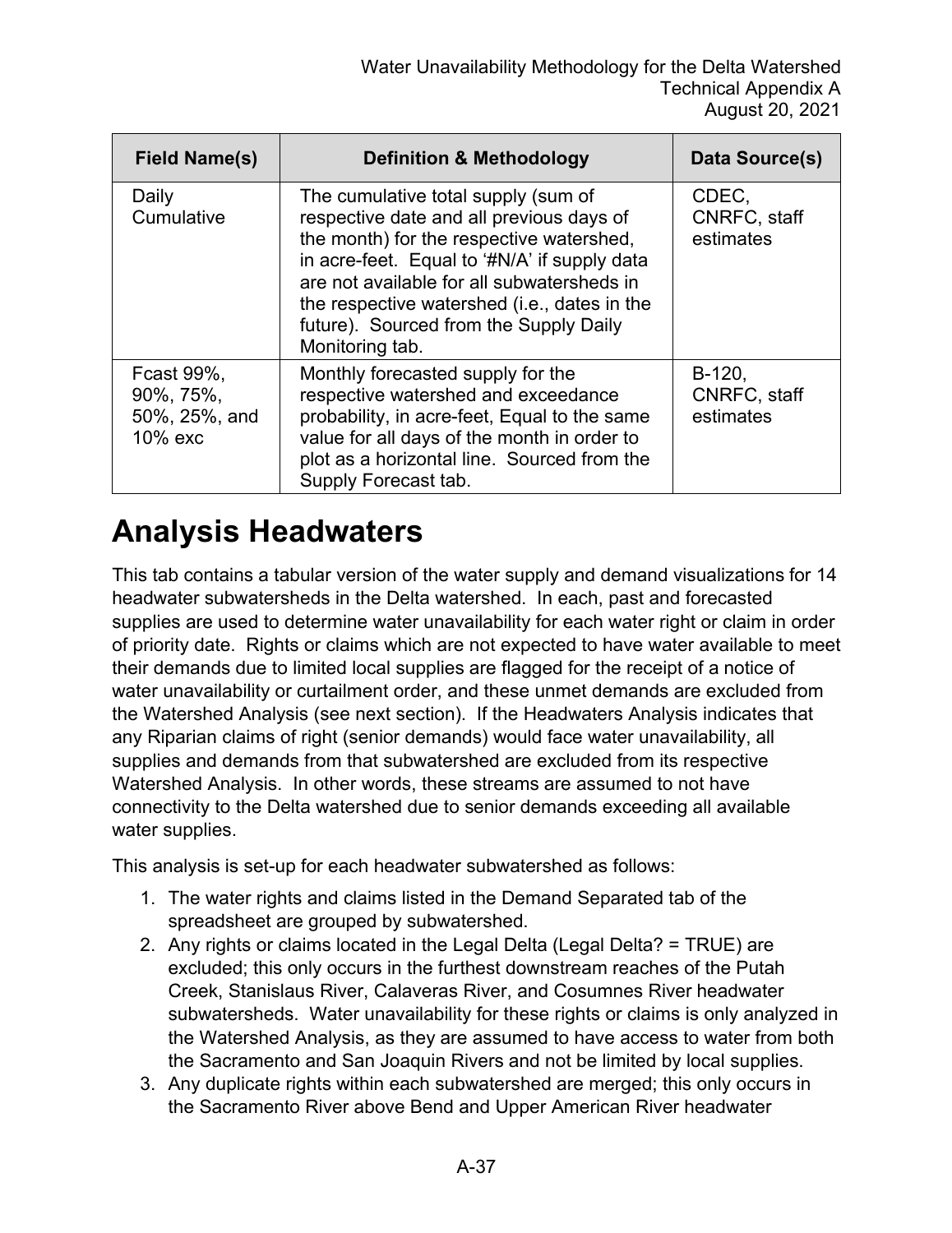subwatersheds, where there are rights that divert from multiple HUC8s within the same subwatershed.

- 4. Rights and claims within each subwatershed are sorted by priority date, with the most senior rights or claims first: Riparian, Pre-1914 Appropriative, Appropriative, Project (see the explanations of Statement assigned categories and priority assumptions in the Demand and Demand Separated sections). All Riparian claims of right are assumed to have senior priority over all pre-1914 appropriative claims, which are in turn assumed to have priority over all post-1914 appropriative rights.
- 5. On a monthly basis for each right or claim within a subwatershed, each of the following parameters is calculated or determined: demand, cumulative supply available, water unavailability (i.e., will this right or claim receive a notice of water unavailability or curtailment order?), demand met, and demand unmet.

This tab is grouped into sixteen tables. The fourteen tables on the left, separated by black rows, contain the analysis for each headwater subwatershed: Sacramento River above Bend, Stony Creek, Cache Creek, Upper Feather River, Yuba River, Bear River, Upper American River, Putah Creek, Upper San Joaquin River, Merced River, Tuolumne River, Stanislaus River, Calaveras River, and Cosumnes River.

The upper table on the right side of this tab indicates the supply forecast exceedance and monthly supply volumes used for each individual subwatershed, sourced from the Supply Forecast tab. The lower table on the right side of this tab indicates if any Riparian claims within each subwatershed faced water unavailability in each month (i.e., if the subwatershed's supplies and demands should be excluded from the Watershed Analysis due to lack of connectivity with the Delta watershed). These cells have conditional formatting to **highlight red** if the subwatershed lacks connectivity.

NOTE: To save computation time, this tab contains largely static values. The first row of the top table (or the first two rows of the 2021 Supply Cumulative column), **highlighted in blue**, contain sample formulas described in detail in the table below.

| <b>Field Name(s)</b> | <b>Definition &amp; Methodology</b>                                                                                                                                                                                                 | <b>Data</b><br>Source(s) |
|----------------------|-------------------------------------------------------------------------------------------------------------------------------------------------------------------------------------------------------------------------------------|--------------------------|
| Subwatershed         | Smallest area over which water<br>unavailability is determined, based on one<br>or more HUC8s. This tab contains data<br>for only headwater subwatersheds (see<br>Subwatersheds section), sourced from the<br>Demand Separated tab. | Staff-<br>determined     |
| Application ID       | Application ID of each water right or claim,<br>sourced from the Demand Separated tab.<br>Any duplicate Application IDs within a<br>single subwatershed are merged.                                                                 | eWRIMS<br>database       |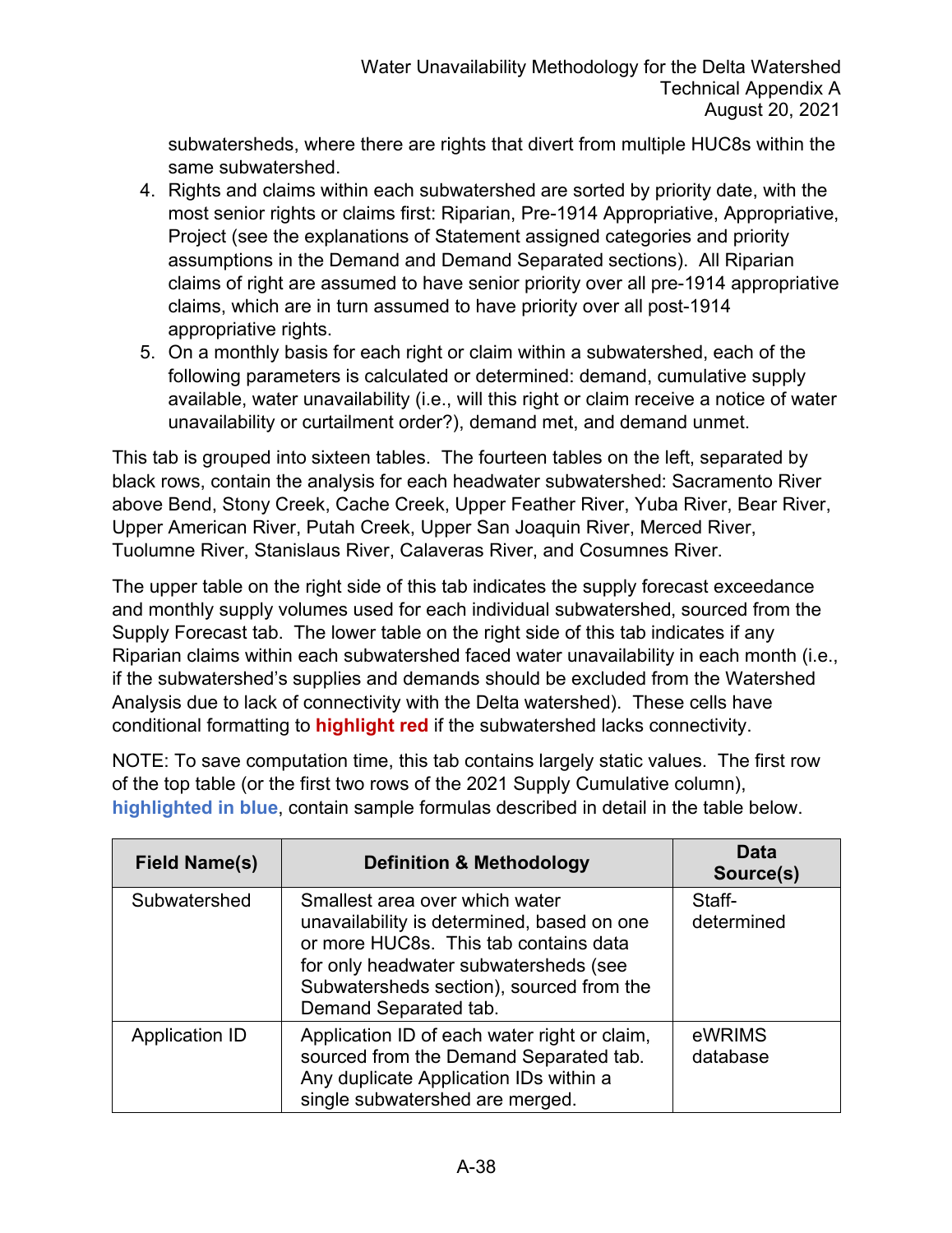| <b>Field Name(s)</b>                  | <b>Definition &amp; Methodology</b>                                                                                                                                                                                                                                                                                                                                                                                                                                                                                                                                                                                                 | <b>Data</b><br>Source(s)                                           |
|---------------------------------------|-------------------------------------------------------------------------------------------------------------------------------------------------------------------------------------------------------------------------------------------------------------------------------------------------------------------------------------------------------------------------------------------------------------------------------------------------------------------------------------------------------------------------------------------------------------------------------------------------------------------------------------|--------------------------------------------------------------------|
| <b>Primary Owner</b>                  | Name of the primary owner of the water<br>right or claim, sourced from the Demand<br>tab.                                                                                                                                                                                                                                                                                                                                                                                                                                                                                                                                           | eWRIMS<br>database                                                 |
| <b>Water Right</b><br><b>Type</b>     | Water right or claim type, sourced from<br>the Demand tab: Appropriative or<br>Statement of Div[ersion] and Use<br>(Riparian, Riparian/Pre-1914, Pre-1914,<br>Reserved, Other, or Unclassified).                                                                                                                                                                                                                                                                                                                                                                                                                                    | eWRIMS<br>database w/<br>staff<br>adjustments                      |
| <b>Priority Date</b>                  | The priority date of a water right or claim,<br>sourced from the Demand tab<br>(YYYY/MM/DD). Riparian, Riparian/Pre-<br>1914, and Other Statements are denoted<br>as 'Riparian' priority and are assumed to<br>be senior to all other demands, while<br>Project rights listed in Board Decision<br>1641 are denoted as 'Project' priority and<br>are assumed to be junior to all other<br>demands.                                                                                                                                                                                                                                  | eWRIMS<br>database w/<br>staff<br>adjustments                      |
| 2018 Demand,<br>Jan-Sep               | Monthly demands by each water right or<br>claim in the respective subwatershed,<br>summed from the Demand Separated tab.<br>Excludes any demands in the Legal Delta.                                                                                                                                                                                                                                                                                                                                                                                                                                                                | eWRIMS<br>database w/<br>staff<br>adjustments                      |
| 2021 Supply<br>Cumulative,<br>Jan-Sep | Available water supply to meet each water<br>right or claim's Demand, calculated as<br>follows:<br>- For the first water right or claim in each<br>subwatershed, equal to the<br>subwatershed's monthly supply from the<br>upper-right table in the spreadsheet.<br>- For the next water right or claim, the<br>Supply Cumulative available to the<br>previous right or claim minus the previous<br>right or claim's Demand Potentially Met in<br>Subwatershed (see below).<br>- Continued for each next junior water<br>right or claim, until all Demands are<br>accounted for or there is no remaining<br>water supply available. | CDEC, B-120,<br>CNRFC, staff<br>estimates,<br>staff-<br>determined |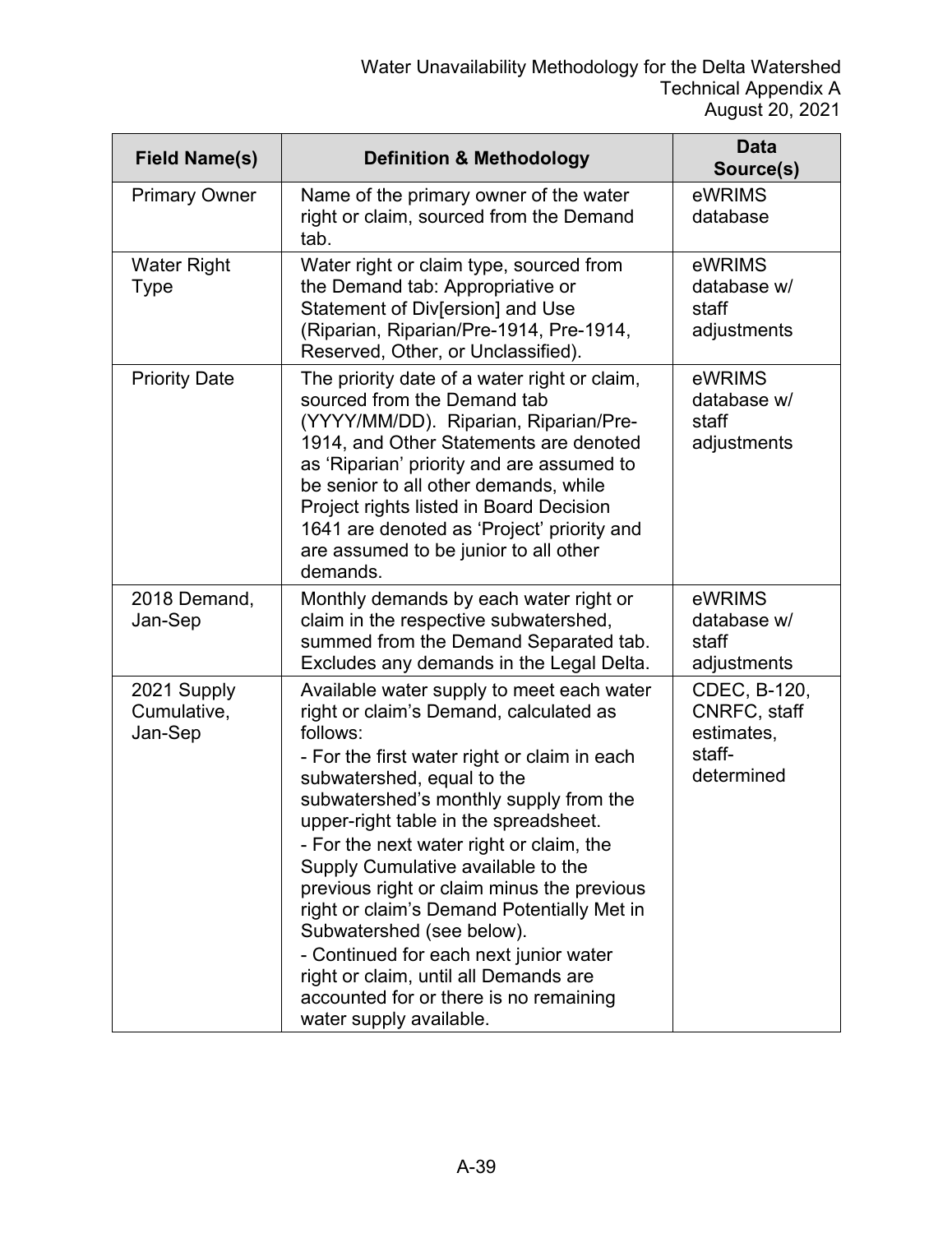| <b>Field Name(s)</b>                                               | <b>Definition &amp; Methodology</b>                                                                                                                                                                                                                                                                                                                                                                                                    | <b>Data</b><br>Source(s) |
|--------------------------------------------------------------------|----------------------------------------------------------------------------------------------------------------------------------------------------------------------------------------------------------------------------------------------------------------------------------------------------------------------------------------------------------------------------------------------------------------------------------------|--------------------------|
| Curtailment in<br>Subwatershed?<br>Jan-Sep                         | If water is anticipated to be unavailable to<br>the respective water right or claim in the<br>respective month. Determined if Demand<br>exceeds Supply Cumulative<br>(TRUE/FALSE). These cells have<br>conditional formatting to highlight red if<br>water is unavailable for a given right or<br>claim and month.                                                                                                                     | Staff-<br>determined     |
| Demand<br><b>Potentially Met</b><br>ın<br>Subwatershed,<br>Jan-Sep | Amount of each right or claim's Demand<br>which can be met by available supply<br>within a given month, calculated as<br>follows:<br>- If Supply Cumulative > Demand, equal to<br>Demand.<br>- If 0 < Supply Cumulative < Demand,<br>equal to Supply Cumulative (i.e.,<br>Curtailment in Subwatershed, but a<br>portion of Demand can be met).<br>- If Supply Cumulative $= 0$ , equal to zero<br>(i.e., Curtailment in Subwatershed). | Calculated               |
| Demand<br>Unmet in<br>Subwatershed,<br>Jan-Sep                     | Amount of each right or claim's Demand<br>which cannot be met by available water<br>supply within a given month, calculated as<br>follows:<br>- If Demand Potentially Met = Demand,<br>equal to zero.<br>- If Demand Potentially Met < Demand,<br>equal to Demand - Demand Potentially<br>Met.<br>- If Demand Potentially Met $= 0$ , equal to<br>Demand.                                                                              | Calculated               |

#### **Analysis Watersheds**

This tab contains a tabular version of the Sacramento and San Joaquin Watershed-wide water supply and demand visualizations. In each watershed, total forecasted supplies are used to determine water unavailability for each right or claim in order of priority date. Demands compared in this analysis include those in headwater subwatersheds which may be met by local supplies (see previous section), as well as all demands located in lower subwatersheds and within the Legal Delta. Rights or claims which are not expected to have water available to meet their demands are flagged for the receipt of a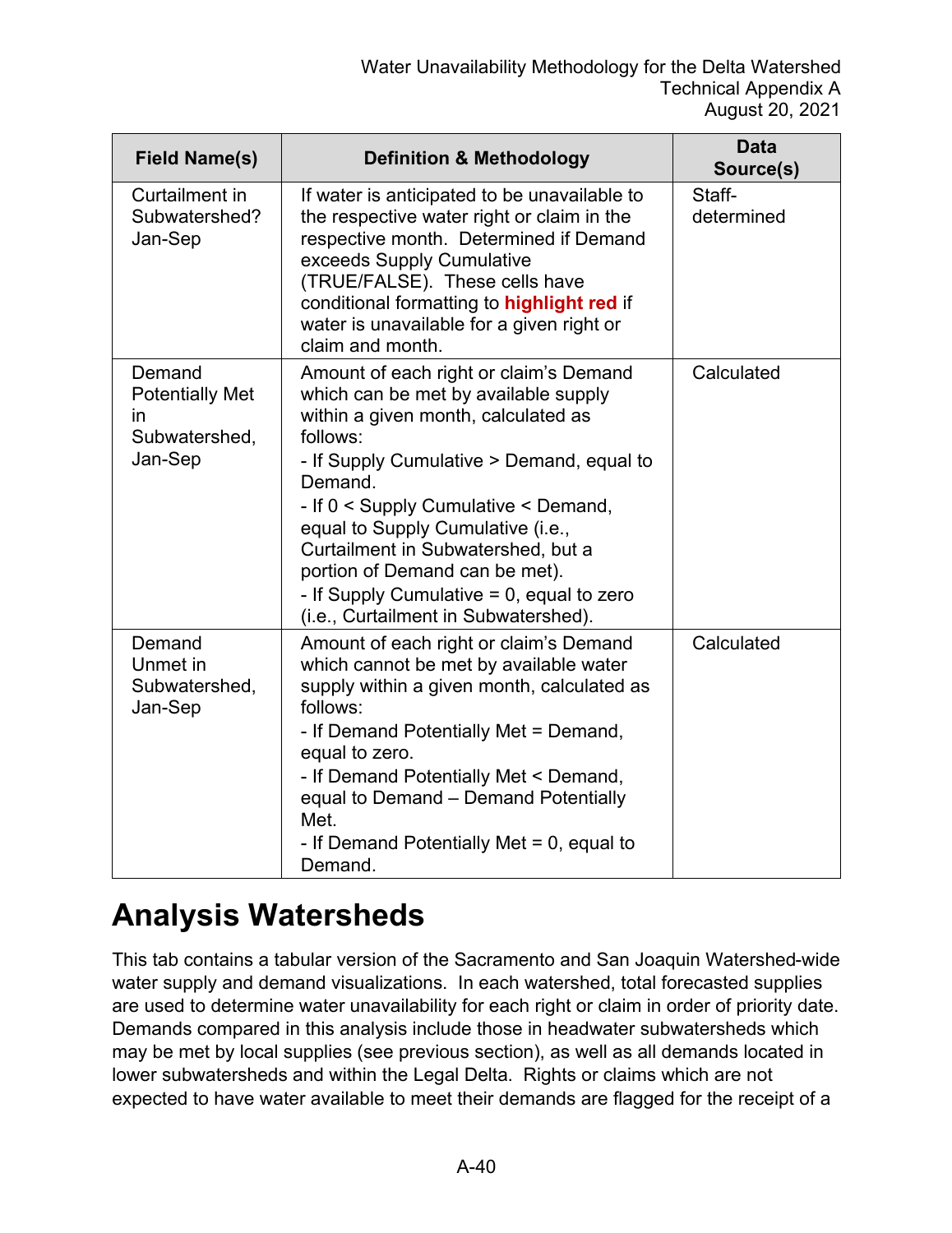notice of water unavailability or curtailment order. This is in addition to those flagged for receipt of a notice of water unavailability or curtailments order in the Headwater Subwatershed Analysis; while there may be enough water present locally to meet a given demand, those supplies may not actually be available if they are needed to supply more senior rights or claims further downstream in the watershed. Headwater subwatersheds where not all senior demands (Priority Date = Riparian) can be met by available supplies have their supplies and demands removed from the Watershed Analysis.

This analysis is set-up for each watershed as follows:

- 1. The water rights and claims listed in the Demand Separated tab of the spreadsheet are grouped by watershed. Rights or claims within the Legal Delta (Legal Delta? = TRUE) are present in both watersheds so that they can be prorated to each based on available supplies.
- 2. Any duplicate rights within each subwatershed are merged; this occurs only in the Sacramento River above Bend, Upper American River, Upper Sacramento Valley, Sacramento Valley Floor, and San Joaquin Valley Floor subwatersheds, where some rights divert from multiple HUC8s within the same subwatershed.
- 3. Rights and claims within each subwatershed are sorted by priority date, with the most senior rights or claims first: Riparian, Pre-1914 Appropriative, Appropriative, Project (see the explanations of Statement assigned categories and priority assumptions in the Demand and Demand Separated sections). All Riparian claims of right are assumed to have senior priority over all pre-1914 appropriative claims, which are in turn assumed to have priority over all post-1914 appropriative rights.
- 4. On a monthly basis for each right or claim within a watershed, each of the following parameters is calculated or determined: demand (both total and headwater subwatershed demand which can potentially be met by local supplies), cumulative supply available, water unavailability (i.e., will this right or claim receive a notice of water unavailability or curtailment order?), demand met, and demand unmet.

This tab is grouped into four tables. The two tables on the left, separated by black rows, contain the analysis for the Sacramento and San Joaquin River watersheds. The upper table on the right side of this tab indicates the supply forecast exceedance and monthly supply volumes used for each individual subwatershed, which are summed to a total for each watershed. Monthly supply ratios for the Delta watershed are calculated for each watershed for the purpose of Legal Delta demand proration. The lower table on the right side of this tab indicates any headwater subwatersheds whose supplies and demands were excluded if any Riparian claims were flagged for receipt of a notice of water unavailability or curtailment order (sourced from the Analysis Headwaters tab). These cells have conditional formatting to **highlight red** if the subwatershed was excluded.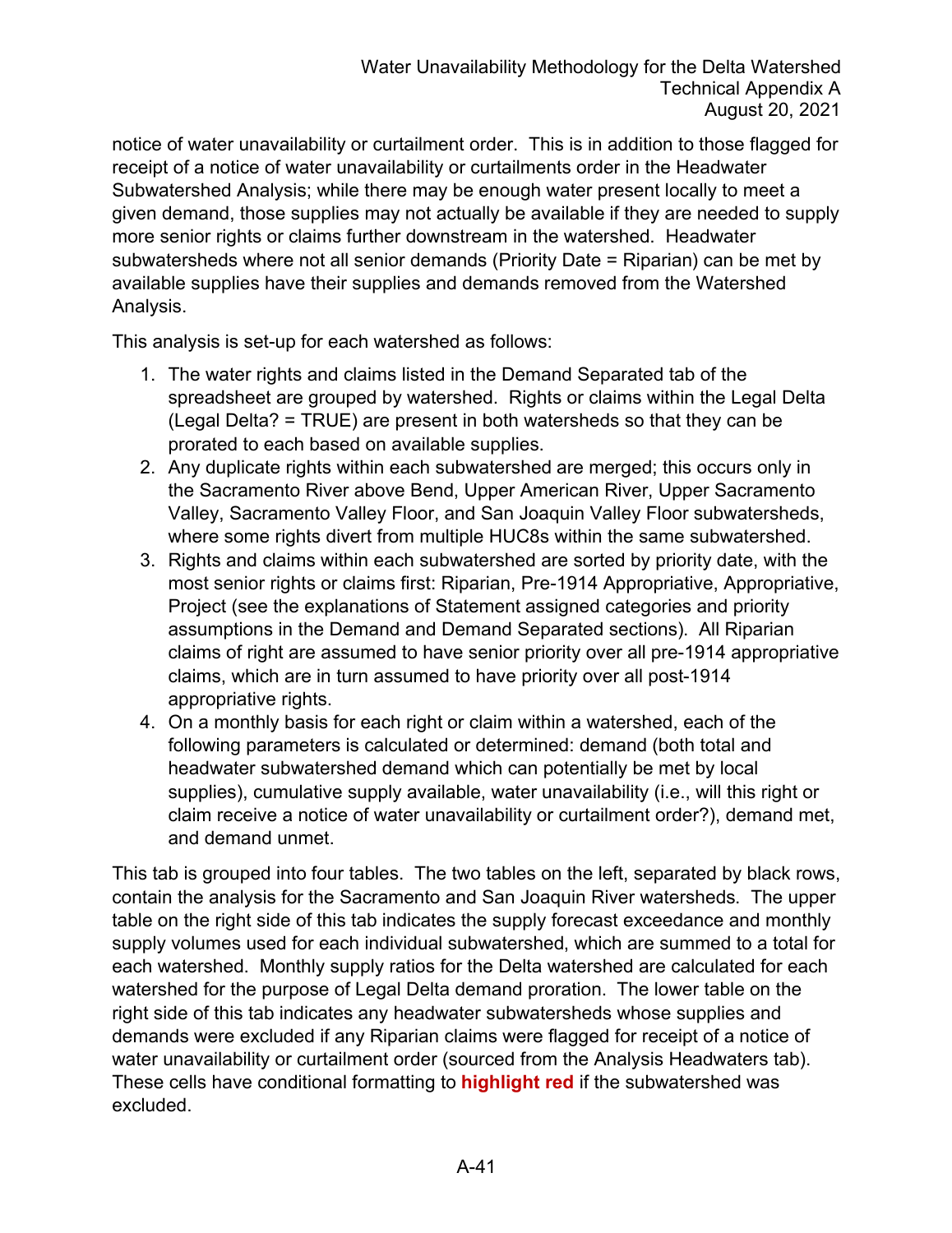NOTE: To save computation time, this tab contains largely static values. The first row of the top table (or the first two rows of the 2021 Supply Cumulative column), **highlighted in blue**, contain sample formulas described in detail in the table below.

| <b>Field Name(s)</b>              | <b>Definition &amp; Methodology</b>                                                                                                                                                                                                                                                                                                                                                            | <b>Data</b><br>Source(s)                      |
|-----------------------------------|------------------------------------------------------------------------------------------------------------------------------------------------------------------------------------------------------------------------------------------------------------------------------------------------------------------------------------------------------------------------------------------------|-----------------------------------------------|
| Watershed                         | The watershed in which the demand<br>occurs, Sacramento River or San Joaquin<br>River. Sourced from the Demand<br>Separated tab. Legal Delta demands<br>(Legal Delta? = TRUE) are present in both<br>watersheds, with their demands prorated<br>between them.                                                                                                                                  | <b>USGS WBD</b>                               |
| Subwatershed                      | Smallest area over which water<br>unavailability is determined, based on one<br>or more HUC8s. Sourced from the<br>Demand Separated tab.                                                                                                                                                                                                                                                       | Staff-<br>determined                          |
| <b>Application ID</b>             | Application ID of each water right or claim,<br>sourced from the Demand Separated tab.<br>Any duplicate Application IDs within a<br>single subwatershed are merged.                                                                                                                                                                                                                            | eWRIMS<br>database                            |
| <b>Water Right</b><br><b>Type</b> | Water right or claim type, sourced from<br>the Demand tab: Appropriative or<br>Statement of Div[ersion] and Use<br>(Riparian, Riparian/Pre-1914, Pre-1914,<br>Reserved, Other, or Unclassified).                                                                                                                                                                                               | eWRIMS<br>database w/<br>staff<br>adjustments |
| <b>Primary Owner</b>              | Name of the primary owner of the water<br>right or claim, sourced from the Demand<br>tab.                                                                                                                                                                                                                                                                                                      | eWRIMS<br>database                            |
| <b>Priority Date</b>              | The priority date of a water right or claim,<br>sourced from the Demand tab<br>(YYYY/MM/DD). Riparian, Riparian/Pre-<br>1914, and Other Statements are denoted<br>as 'Riparian' priority and assumed to be<br>senior to all other demands, while Project<br>rights listed in Board Decision 1641 are<br>denoted as 'Project' priority and are<br>assumed to be junior to all other<br>demands. | eWRIMS<br>database w/<br>staff<br>adjustments |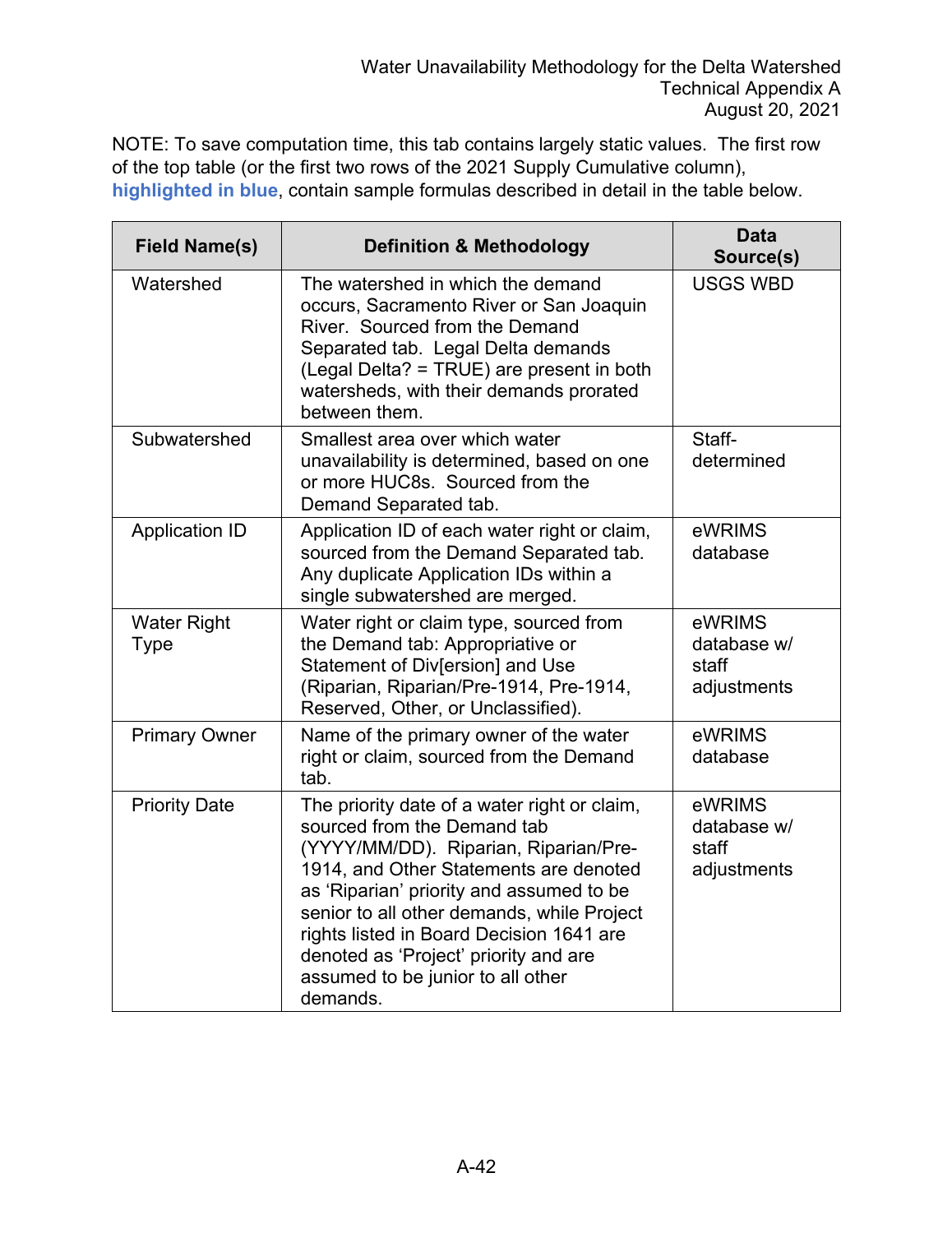| <b>Field Name(s)</b>                       | <b>Definition &amp; Methodology</b>                                                                                                                                                                                                                                                                                                                                                                                                                              | <b>Data</b><br>Source(s)                      |
|--------------------------------------------|------------------------------------------------------------------------------------------------------------------------------------------------------------------------------------------------------------------------------------------------------------------------------------------------------------------------------------------------------------------------------------------------------------------------------------------------------------------|-----------------------------------------------|
| Legal Delta?                               | If demand for that row occurs within the<br>Legal Delta (TRUE/FALSE), sourced from<br>the Demand Separated tab. Each water<br>right or claim located in the Legal Delta is<br>present in both the Sacramento and San<br>Joaquin Watershed Analyses.                                                                                                                                                                                                              | eWRIMS<br>database w/<br>staff<br>adjustments |
| Headwater<br>Subwatershed?                 | If demand for that row occurs within a<br>headwater subwatershed (TRUE/FALSE),<br>sourced from the Subwatersheds tab.                                                                                                                                                                                                                                                                                                                                            | Staff-<br>determined                          |
| 2018 Demand,<br>Jan-Sep                    | Monthly demands by each water right or<br>claim in the respective subwatershed,<br>summed from the Demand Separated tab.<br>If the right or claim is located in the Legal<br>Delta (Legal Delta? = TRUE), the demand<br>is multiplied by the respective watershed's<br>supply ratio for the respective month (from<br>the upper-right table in the spreadsheet) in<br>order to prorate these demands between<br>both watersheds.                                 | eWRIMS<br>database w/<br>staff<br>adjustments |
| Curtailment in<br>Subwatershed?<br>Jan-Sep | If water is anticipated to be unavailable in<br>a headwater subwatershed<br>(TRUE/FALSE):<br>- If located in a headwater subwatershed,<br>equal to the Curtailment in<br>Subwatershed? value in the Analysis<br>Headwaters tab for the respective right or<br>claim and month.<br>- FALSE if located in a lower<br>subwatershed.<br>These cells have conditional formatting to<br>highlight red if water is unavailable for a<br>given right or claim and month. | Staff-<br>determined                          |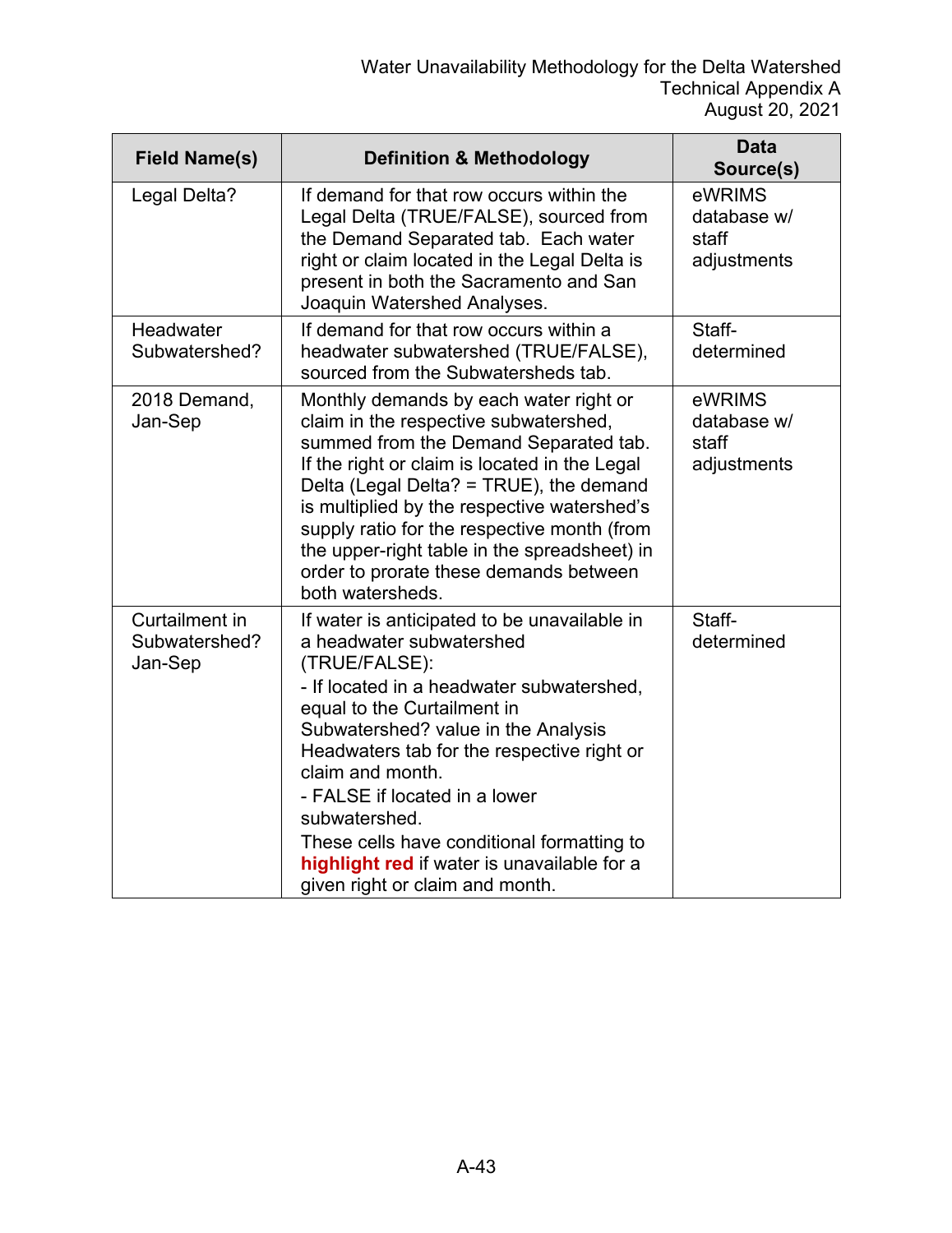| <b>Field Name(s)</b>                                                          | <b>Definition &amp; Methodology</b>                                                                                                                                                                                                                                                                                                                                                                                                                                                                                                                                                                                                | <b>Data</b><br>Source(s)                  |
|-------------------------------------------------------------------------------|------------------------------------------------------------------------------------------------------------------------------------------------------------------------------------------------------------------------------------------------------------------------------------------------------------------------------------------------------------------------------------------------------------------------------------------------------------------------------------------------------------------------------------------------------------------------------------------------------------------------------------|-------------------------------------------|
| Demand<br><b>Potentially Met</b><br>$\mathsf{In}$<br>Subwatershed,<br>Jan-Sep | Monthly demands by each water right or<br>claim which can physically be met within<br>the respective subwatershed:<br>- If supply is less than the total demand of<br>Riparian Statements in the given<br>headwater subwatershed and month,<br>equal to zero (see lower table to right in<br>spreadsheet).<br>- If located in a headwater subwatershed<br>and nonzero, equal to the Demand<br>Potentially Met in Subwatershed value in<br>the Analysis Headwaters tab for the<br>respective right or claim and month.<br>- If located in a lower subwatershed, equal<br>to 2018 Demand.                                            | Calculated                                |
| 2021 Supply<br>Cumulative,<br>Jan-Sep                                         | Available water supply to meet each water<br>right or claim's Demand Potentially Met,<br>calculated as follows:<br>- For the first water right or claim in each<br>watershed, equal to the total watershed<br>monthly supply from the upper-right table<br>in the spreadsheet.<br>- For the next water right or claim, the<br>Supply Cumulative available to the<br>previous right or claim minus the previous<br>right or claim's Demand Met in Watershed<br>(see below).<br>- Continued for each next junior water<br>right or claim, until all Demands are<br>accounted for or there is no remaining<br>water supply available. | CDEC, B-120,<br>CNRFC, staff<br>estimates |
| Curtailment in<br>Watershed?<br>Jan-Sep                                       | If water is anticipated to be unavailable to<br>the respective water right or claim in the<br>respective month. Determined if Demand<br><b>Potentially Met exceeds Supply</b><br>Cumulative (TRUE/FALSE). These cells<br>have conditional formatting to highlight<br>red if water is unavailable for a given right<br>or claim and month.                                                                                                                                                                                                                                                                                          | Staff-<br>determined                      |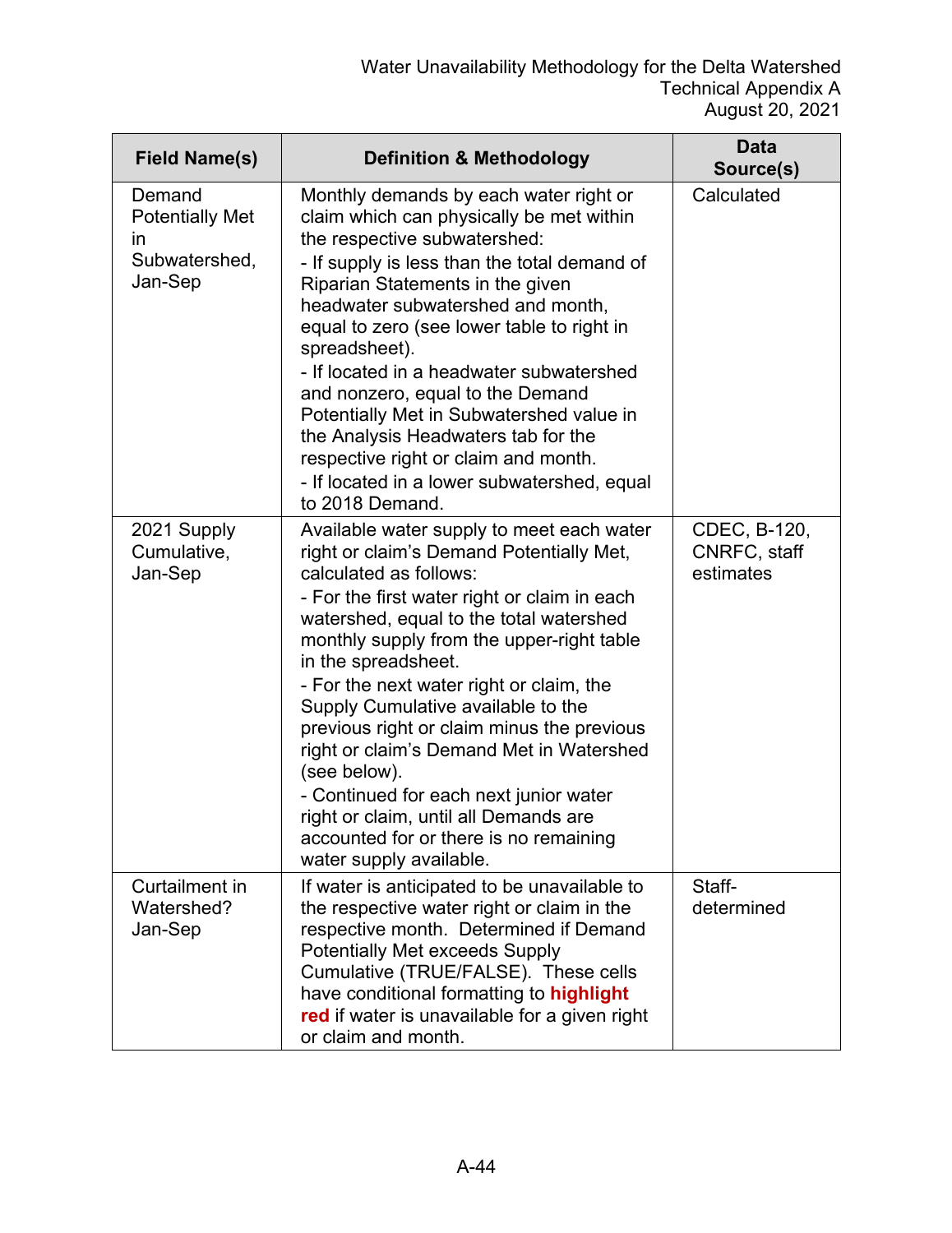| <b>Field Name(s)</b>                        | <b>Definition &amp; Methodology</b>                                                                                                                                                                                                                                                                                                                                                                                                                                                                           | <b>Data</b><br>Source(s) |
|---------------------------------------------|---------------------------------------------------------------------------------------------------------------------------------------------------------------------------------------------------------------------------------------------------------------------------------------------------------------------------------------------------------------------------------------------------------------------------------------------------------------------------------------------------------------|--------------------------|
| Demand Met in<br>Watershed,<br>Jan-Sep      | Amount of each right or claim's Demand<br>Potentially Met which can be met by<br>available supply within a given month,<br>calculated as follows:<br>- If Supply Cumulative > Demand<br>Potentially Met, equal to Demand<br><b>Potentially Met.</b><br>- If 0 < Supply Cumulative < Demand<br>Potentially Met, equal to Supply<br>Cumulative (i.e., Curtailment in<br>Watershed, but a portion of Demand can<br>be met).<br>- If Supply Cumulative $= 0$ , equal to zero<br>(i.e., Curtailment in Watershed). | Calculated               |
| Demand<br>Unmet in<br>Watershed,<br>Jan-Sep | Amount of each right or claim's Demand<br>which can be physically met in the<br>watershed that will be unmet by available<br>water supply within a given month,<br>calculated as follows:<br>- If Demand Met = Demand Potentially<br>Met, equal to zero.<br>- If Demand Met < Demand Potentially<br>Met, equal to Demand Potentially Met -<br>Demand Met.<br>- If Demand Met $= 0$ , equal to Demand<br>Potentially Met.                                                                                      | Calculated               |
| Curtailment<br>Order? Jan-<br>Sep           | If the water right or claim is anticipated to<br>receive a notice of water unavailability or<br>curtailment order in the given month,<br>either from the Headwaters Analysis<br>(Curtailment in Subwatershed?) or<br>Watershed Analysis (Curtailment in<br>Watershed?). These cells have<br>conditional formatting to highlight red if<br>water is unavailable for a given right or<br>claim and month.                                                                                                       | Staff-<br>determined     |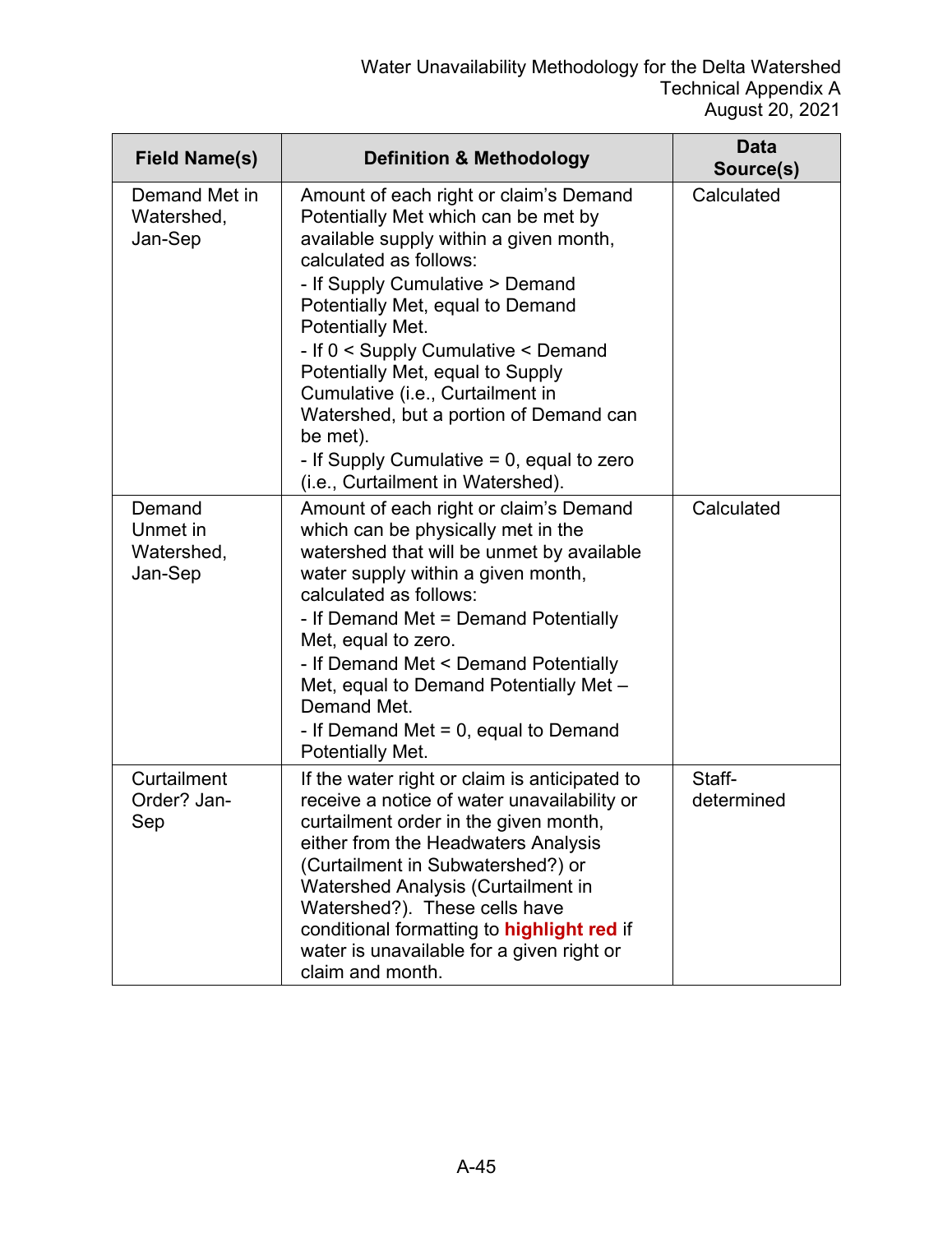| Field Name(s)                  | <b>Definition &amp; Methodology</b>                                                                                                                                                                                                                                                                                                                                                                                   | Data<br>Source(s) |
|--------------------------------|-----------------------------------------------------------------------------------------------------------------------------------------------------------------------------------------------------------------------------------------------------------------------------------------------------------------------------------------------------------------------------------------------------------------------|-------------------|
| Demand<br>Deficit, Jan-<br>Sep | Amount of each right or claim's total<br>Demand which will be unmet, either by<br>unavailable headwater subwatershed<br>supply or by overall watershed supply,<br>within a given month. Calculated as<br>follows:<br>- If Subwatershed is disconnected, equal<br>to Demand Unmet in Subwatershed from<br>the Headwater Analysis tab.<br>- If Subwatershed is not disconnected,<br>equal to Demand Unmet in Watershed. | Calculated        |

#### **Analysis Legal Delta**

This tab contains information on water rights and claims located in the Legal Delta. Because these rights and claims are assumed to have access to supplies from both the Sacramento and San Joaquin Rivers to meet their demands (see 2018 Demand column in Analysis Watersheds tab), this tab quantifies total demands and demands met from each watershed to identify which rights or claims may receive notices of water unavailability or curtailment orders. Per State Water Board Order WR 89-8, this analysis assumes that demands by Statements of Diversion and Use claiming only Riparian water rights can only be met by supply from the watershed in which they are located; therefore, they are excluded from all demand proration between watersheds and are not listed in this tab.

Water rights or claims in the Legal Delta will only receive a notice of water unavailability or curtailment order if water is anticipated to be unavailable from both watersheds. This tab does not contain any new analysis, it only compiles values from the Analysis Watersheds tab for rights or claims located in the Legal Delta (Legal Delta? = TRUE in the Demand Separated tab). Duplicate rights were merged in this tab, so each row represents a single water right's total demand.

NOTE: To save computation time, this tab contains largely static values. The first row of the table, **highlighted in blue**, contain sample formulas described in detail in the table below.

| <b>Field Name(s)</b> | <b>Definition &amp; Methodology</b>                                                    | <b>Data</b><br>Source(s) |
|----------------------|----------------------------------------------------------------------------------------|--------------------------|
| Application ID       | Application ID of each water right or claim,<br>sourced from the Demand Separated tab. | eWRIMS<br>database       |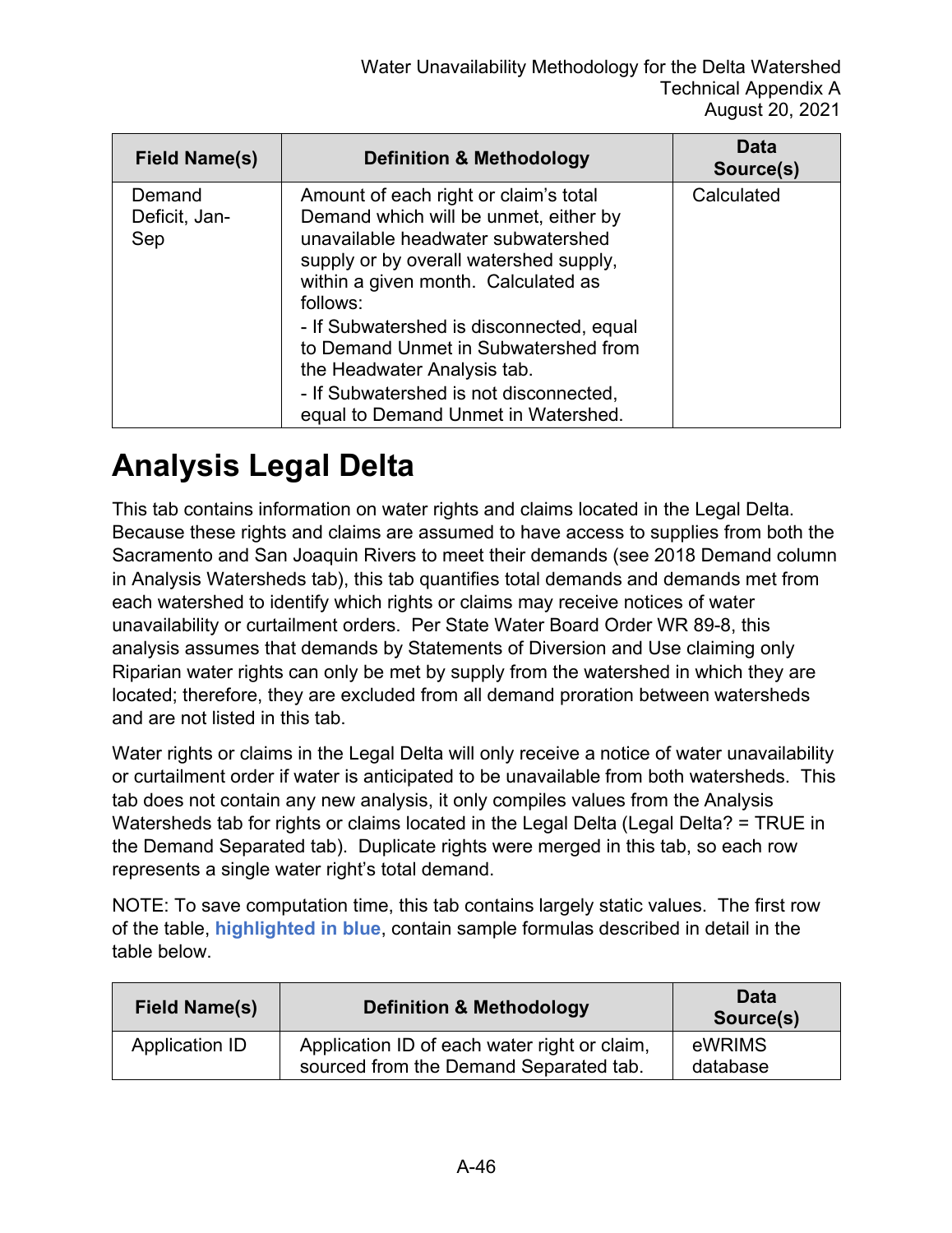| <b>Field Name(s)</b>                       | <b>Definition &amp; Methodology</b>                                                                                                                                                                                                                                                                                                                                             | <b>Data</b><br>Source(s)                      |
|--------------------------------------------|---------------------------------------------------------------------------------------------------------------------------------------------------------------------------------------------------------------------------------------------------------------------------------------------------------------------------------------------------------------------------------|-----------------------------------------------|
| <b>Primary Owner</b>                       | Name of the primary owner of the water<br>right or claim, sourced from the Demand<br>tab.                                                                                                                                                                                                                                                                                       | eWRIMS<br>database                            |
| <b>Priority Date</b>                       | The priority date of a water right or claim,<br>sourced from the Demand tab<br>(YYYY/MM/DD). Riparian/Pre-1914 and<br>Other Statements are denoted as<br>'Riparian' priority and assumed to be<br>senior to all other demands, while Project<br>rights listed in Board Decision 1641 are<br>denoted as 'Project' priority and are<br>assumed to be junior to all other demands. | eWRIMS<br>database w/<br>staff<br>adjustments |
| 2018<br>Sacramento<br>Demand, Jan-<br>Sep  | Monthly demands by each water right or<br>claim from the Sacramento River<br>watershed, sourced from the 2018<br>Demand column of the Analysis<br>Watersheds tab.                                                                                                                                                                                                               | eWRIMS<br>database w/<br>staff<br>adjustments |
| 2018 San<br>Joaquin<br>Demand, Jan-<br>Sep | Monthly demands by each water right or<br>claim from the San Joaquin River<br>watershed, sourced from the 2018<br>Demand column of the Analysis<br>Watersheds tab.                                                                                                                                                                                                              | eWRIMS<br>database w/<br>staff<br>adjustments |
| Curtailment in<br>Sacramento?<br>Jan-Sep   | If the water right or claim is anticipated to<br>face water unavailability from the<br>Sacramento River watershed in a given<br>month, sourced from the Curtailment in<br>Watershed? column of the Analysis<br>Watersheds tab. These cells have<br>conditional formatting to highlight red if<br>water is unavailable for a given right or<br>claim and month.                  | Staff-<br>determined                          |
| Curtailment in<br>San Joaquin?<br>Jan-Sep  | If the water right or claim is anticipated to<br>face water unavailability from the San<br>Joaquin River watershed in a given month,<br>sourced from the Curtailment in<br>Watershed? column of the Analysis<br>Watersheds tab. These cells have<br>conditional formatting to highlight red if<br>water is unavailable for a given right or<br>claim and month.                 | Staff-<br>determined                          |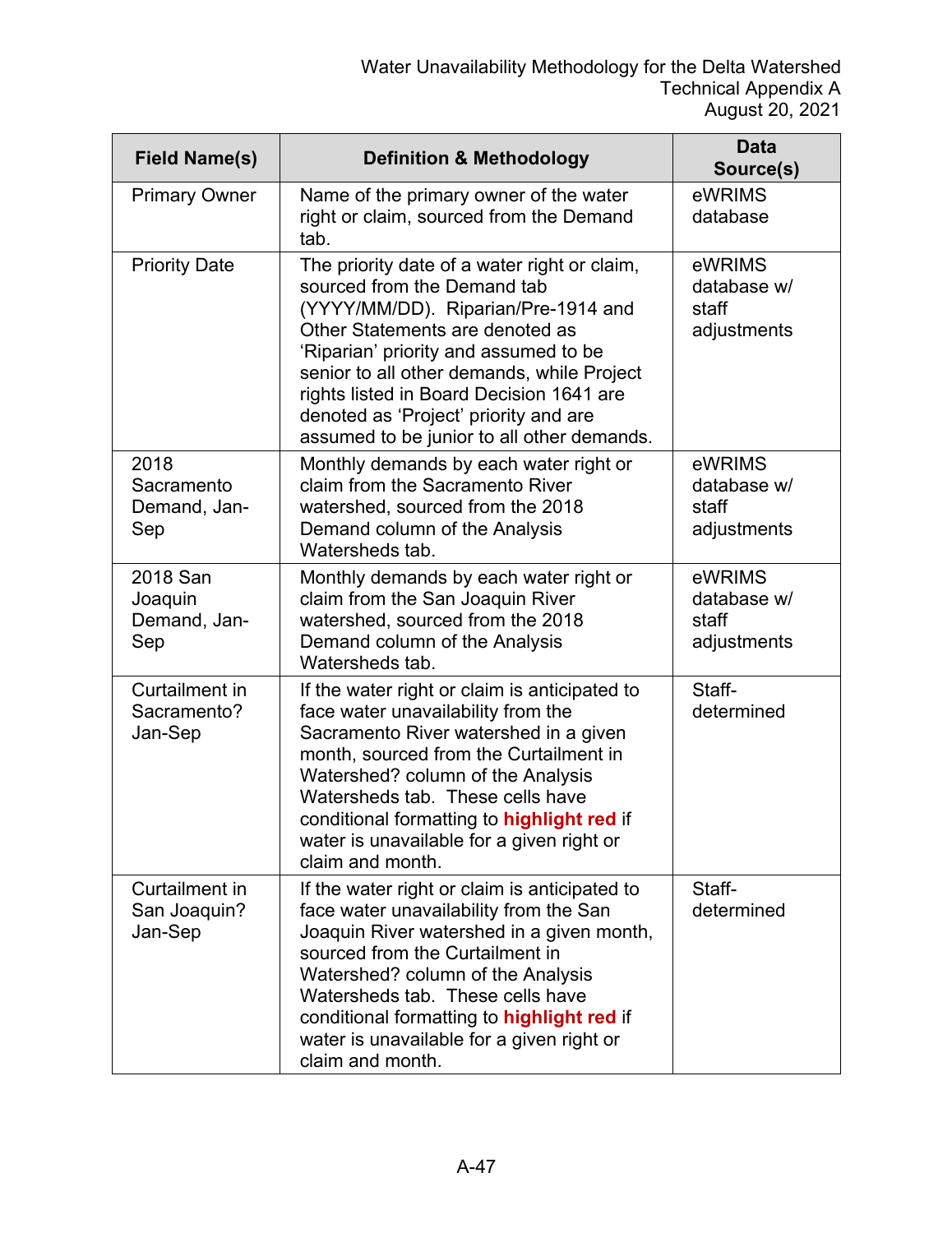| <b>Field Name(s)</b>                  | <b>Definition &amp; Methodology</b>                                                                                                                                                                                                                                                                                                                                                | Data<br>Source(s)    |
|---------------------------------------|------------------------------------------------------------------------------------------------------------------------------------------------------------------------------------------------------------------------------------------------------------------------------------------------------------------------------------------------------------------------------------|----------------------|
| Sacramento<br>Demand Met,<br>Jan-Sep  | Amount of each right or claim's Demand in<br>the Sacramento River watershed which<br>can be met by available supplies, sourced<br>from the Analysis Watersheds tab.                                                                                                                                                                                                                | Staff-<br>determined |
| San Joaquin<br>Demand Met,<br>Jan-Sep | Amount of each right or claim's Demand in<br>the San Joaquin River watershed which<br>can be met by available supplies, sourced<br>from the Analysis Watersheds tab.                                                                                                                                                                                                               | Staff-<br>determined |
| Curtailment<br>Order? Jan-<br>Sep     | If the water right or claim is anticipated to<br>face water unavailability from both the<br>Sacramento and San Joaquin River<br>watersheds in a given month, meaning it<br>would receive a notice of water<br>unavailability or curtailment order. These<br>cells have conditional formatting to<br>highlight red if water is unavailable for a<br>given right or claim and month. | Staff-<br>determined |

#### **Analysis Curtailments**

This tab contains information on the monthly curtailment status of all water rights and claims in the Delta watershed. It does not contain any new analysis, it only compiles values from the Analysis Headwaters, Analysis Watersheds, and Analysis Legal Delta tabs to determine which rights or claims face water unavailability each month. Information presented for each right or claim includes ownership, location, total monthly demands, and monthly curtailment status based on either headwater subwatershed or watershed-wide water unavailability. Any rights with PODs in multiple subwatersheds are merged into single rows in this tab.

NOTE: To save computation time, this tab contains largely static values. The first row of the table, **highlighted in blue**, contain sample formulas described in detail in the table below.

| <b>Field Name(s)</b>  | <b>Definition &amp; Methodology</b>                                                       | <b>Data</b><br>Source(s) |
|-----------------------|-------------------------------------------------------------------------------------------|--------------------------|
| <b>Application ID</b> | Application ID of each water right or claim,<br>sourced from the Demand Separated tab.    | eWRIMS<br>database       |
| <b>Primary Owner</b>  | Name of the primary owner of the water<br>right or claim, sourced from the Demand<br>tab. | eWRIMS<br>database       |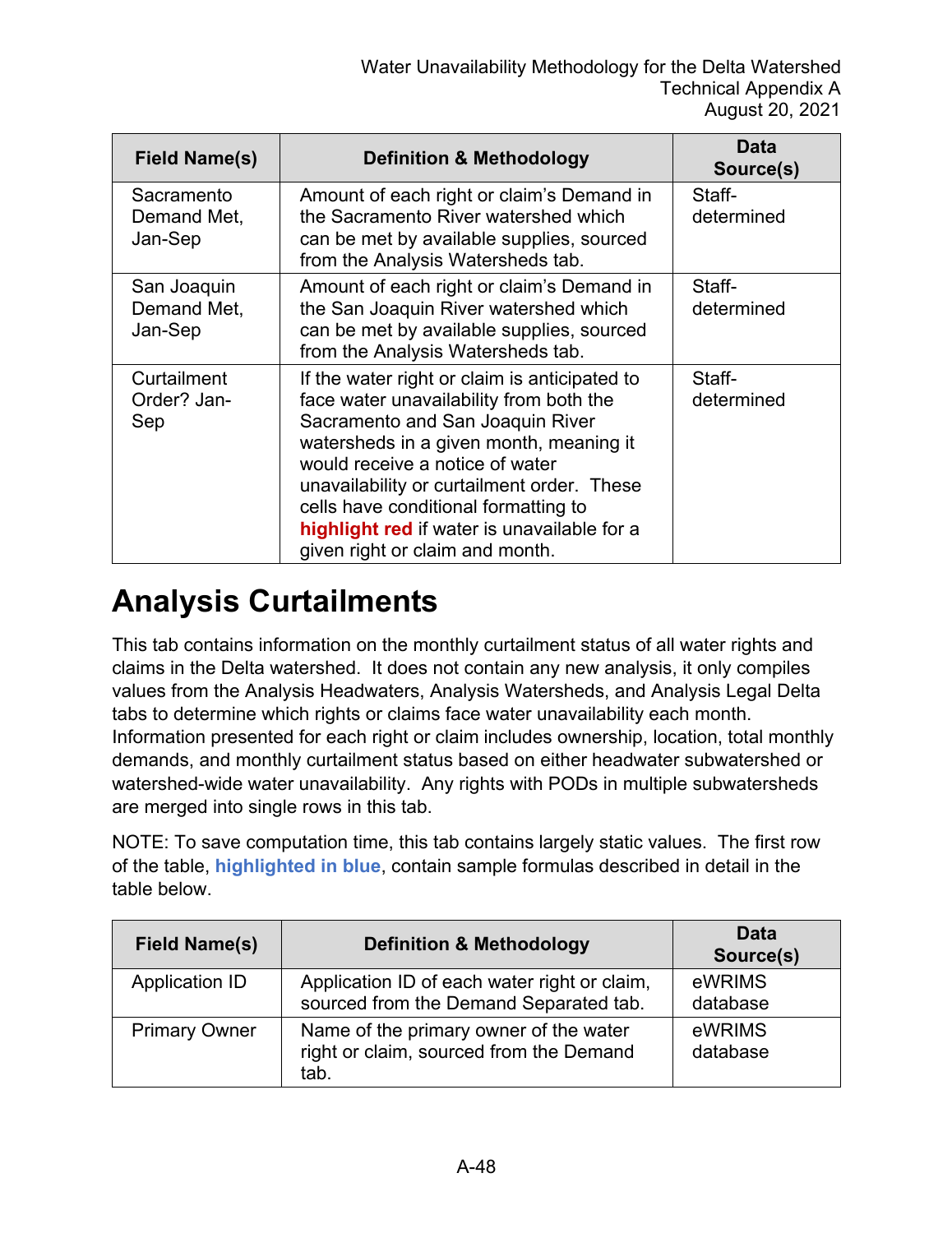| <b>Field Name(s)</b>              | <b>Definition &amp; Methodology</b>                                                                                                                                                                                                                              | <b>Data</b><br>Source(s)                      |
|-----------------------------------|------------------------------------------------------------------------------------------------------------------------------------------------------------------------------------------------------------------------------------------------------------------|-----------------------------------------------|
| <b>Water Right</b><br><b>Type</b> | Water right or claim type, sourced from<br>the Demand tab: Appropriative or<br>Statement of Div[ersion] and Use<br>(Riparian, Riparian/Pre-1914, Pre-1914,<br>Reserved, Other, or Unclassified).                                                                 | eWRIMS<br>database w/<br>staff<br>adjustments |
| <b>Priority Date</b>              | The priority date of a water right or claim,<br>sourced from the Demand tab<br>(YYYY/MM/DD). Riparian and Other<br>Statements are denoted as 'Riparian'<br>priority, while Project rights listed in Board<br>Decision 1641 are denoted as 'Project'<br>priority. | eWRIMS<br>database w/<br>staff<br>adjustments |
| Watershed                         | The watershed in which the demand<br>occurs, Sacramento River or San Joaquin<br>River. Sourced from the Demand<br>Separated tab; water rights with multiple<br>PODs that fall in both watersheds are<br>denoted as 'Both.'                                       | <b>USGS WBD</b>                               |
| Subwatershed                      | Smallest area over which water<br>unavailability is determined, based on one<br>or more HUC8s. Sourced from the<br>Demand Separated tab; water rights with<br>PODs in multiple subwatersheds are<br>denoted as 'Multiple.'                                       | Staff-<br>determined                          |
| Legal Delta?                      | If demand for that row occurs within the<br>Legal Delta (TRUE/FALSE), sourced from<br>the Demand Separated tab; water rights<br>with multiple PODs both within and<br>outside the Legal Delta are denoted as<br>'Both.'                                          | eWRIMS<br>database w/<br>staff<br>adjustments |
| 2018 Demand,<br>Jan-Sep           | Total monthly demands by each water<br>right or claim, indexed from the Demand<br>tab.                                                                                                                                                                           | eWRIMS<br>database w/<br>staff<br>adjustments |